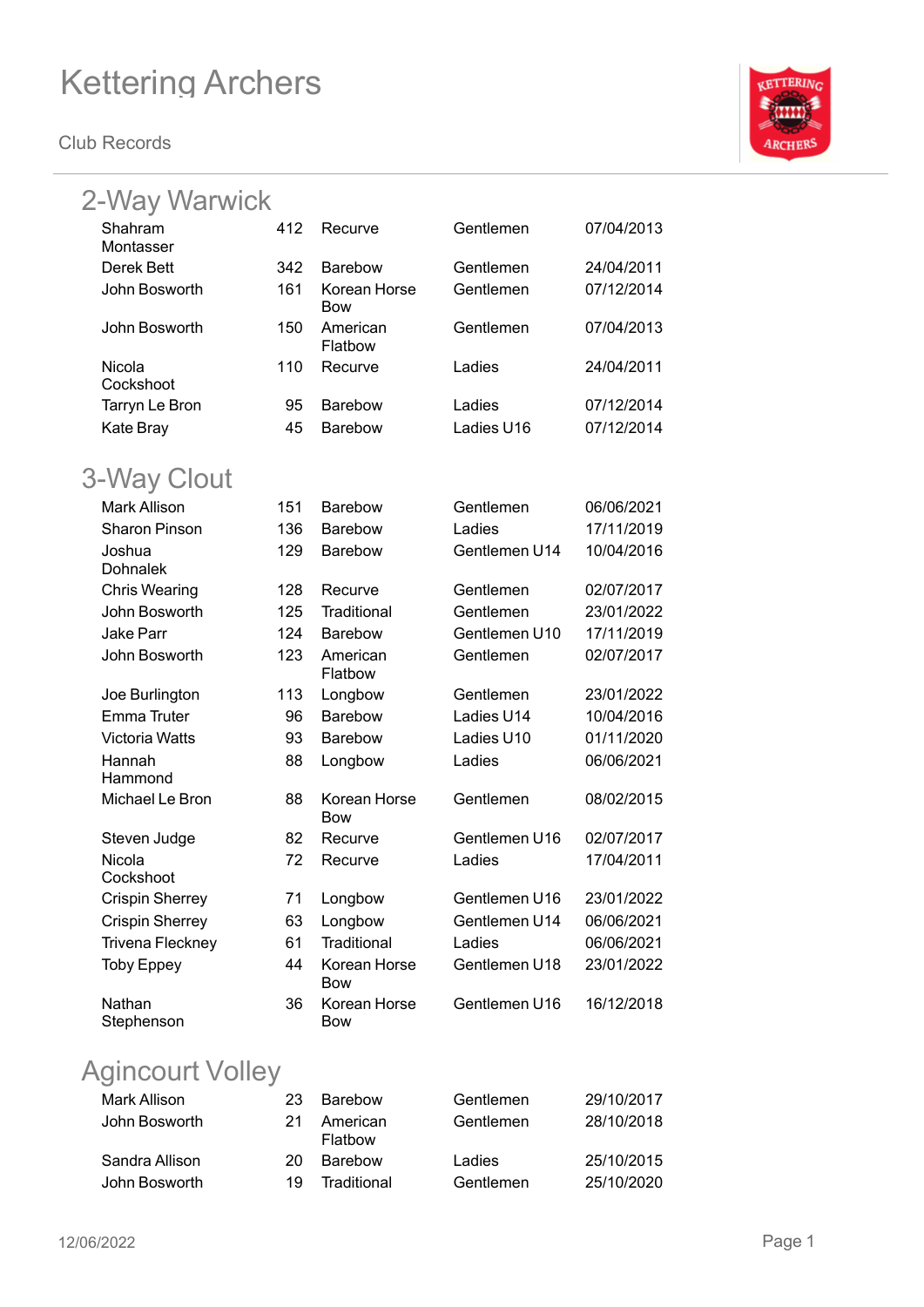

| <b>Geoff Holmes</b>    | 17              | Korean Horse<br><b>Bow</b> | Gentlemen     | 27/10/2013 |
|------------------------|-----------------|----------------------------|---------------|------------|
| Alison<br>Brackenbury  | 15              | Recurve                    | Ladies        | 23/10/2016 |
| <b>Henry Sherrey</b>   | 15              | Longbow                    | Gentlemen     | 29/10/2017 |
| Roger Edmunds          | 14              | Recurve                    | Gentlemen     | 23/10/2016 |
| <b>Holly Parr</b>      | 12 <sub>2</sub> | <b>Barebow</b>             | Ladies U10    | 24/10/2021 |
| <b>Aethon Watts</b>    | 11              | <b>Barebow</b>             | Gentlemen U16 | 24/10/2021 |
| Jake Parr              | 11              | Barebow                    | Gentlemen U10 | 27/10/2019 |
| Nathan                 | 10              | Barebow                    | Gentlemen U14 | 29/10/2017 |
| Stephenson             |                 |                            |               |            |
| <b>Tavis Stringer</b>  | 5               | <b>Barebow</b>             | Gentlemen U12 | 25/10/2015 |
| Amanda Smith           | 3               | Longbow                    | Ladies        | 25/10/2020 |
| Nicole                 | $\overline{2}$  | Recurve                    | Ladies U16    | 23/10/2016 |
| Brackenbury            |                 |                            |               |            |
| Albion                 |                 |                            |               |            |
| Shahram<br>Montasser   | 808             | Recurve                    | Gentlemen     | 03/07/2011 |
| Derek Bett             | 777             | Barebow                    | Gentlemen     | 14/12/2008 |
| Susie Corke            | 769             | Recurve                    | Ladies        | 01/07/2004 |
| <b>Todd Burlington</b> | 647             | Recurve                    | Gentlemen U18 | 03/07/2011 |
| Julie Le Bron          | 449             | Barebow                    | Ladies        | 14/05/2017 |
| <b>Fred Aldridge</b>   | 380             | Longbow                    | Gentlemen     | 03/07/2011 |
| Nicole                 | 272             | Barebow                    | Ladies U16    | 23/04/2017 |
| Brackenbury            |                 |                            |               |            |
| <b>Fred Aldridge</b>   | 246             | Korean Horse<br><b>Bow</b> | Gentlemen     | 14/06/2015 |
| John Bosworth          | 205             | American<br>Flatbow        | Gentlemen     | 31/05/2009 |
| <b>Elaine Catt</b>     | 165             | Longbow                    | Ladies        | 01/09/2008 |
| <b>American</b>        |                 |                            |               |            |
| Shahram<br>Montasser   | 780             | Recurve                    | Gentlemen     | 07/10/2018 |
| Derek Bett             | 742             | Barebow                    | Gentlemen     | 20/05/2012 |
| Susie Corke            | 706             | Recurve                    | Ladies        | 01/04/2004 |
| Alan Course            | 629             | Compound                   | Gentlemen     | 12/04/2015 |
| Thomas Vessey          | 473             | Recurve                    | Gentlemen U14 | 01/04/2005 |
| Julie Le Bron          | 446             | Barebow                    | Ladies        | 04/06/2017 |
| Lee Brackenbury        | 427             | Longbow                    | Gentlemen     | 05/09/2021 |
| John Bosworth          | 424             | American                   | Gentlemen     | 20/05/2012 |
|                        |                 | Flatbow                    |               |            |
| Nicole<br>Brackenbury  | 393             | <b>Barebow</b>             | Ladies U16    | 04/06/2017 |
| John Bosworth          | 358             | Traditional                | Gentlemen     | 30/06/2019 |
| John Bosworth          | 307             | Korean Horse<br><b>Bow</b> | Gentlemen     | 04/06/2017 |
| John Bosworth          | 256             | Egyptian                   | Gentlemen     | 05/09/2021 |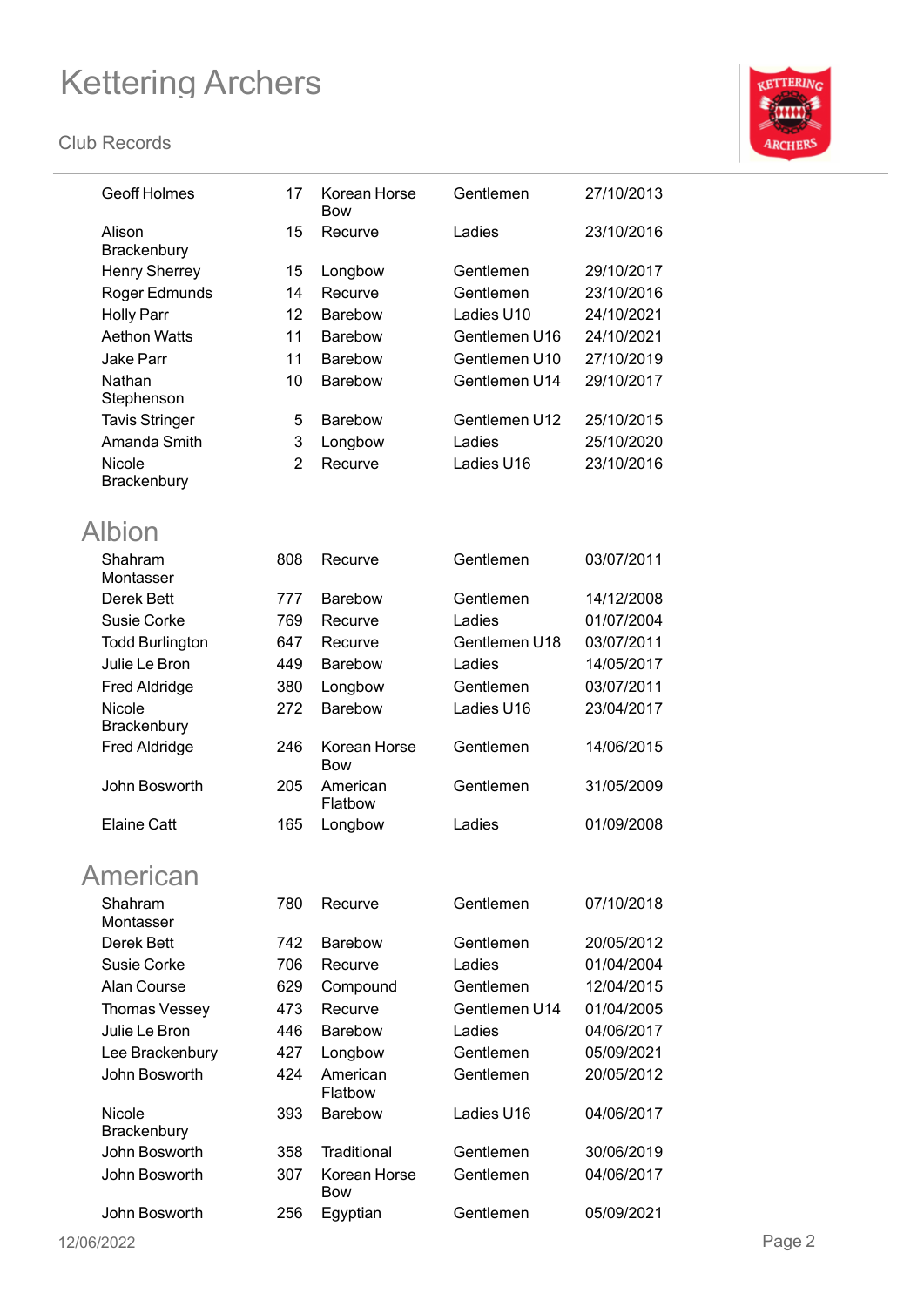

| <b>Elaine Catt</b><br>Seb Bishop | 146<br>104 | Longbow<br><b>Barebow</b> | Ladies<br>Gentlemen U18 | 01/04/2005<br>01/04/2005 |
|----------------------------------|------------|---------------------------|-------------------------|--------------------------|
| <b>American - Double</b>         |            |                           |                         |                          |
| Glyn Jones                       | 1381       | Recurve                   | Gentlemen               | 06/10/2013               |
| John Bosworth                    | 471        | American<br>Flatbow       | Gentlemen               | 15/09/2013               |
| Black Bear (100yds)              |            |                           |                         |                          |
| <b>Lottie Pinson</b>             | 140        | Barebow                   | Ladies U16              | 31/03/2019               |
| Polly Woodings                   | 128        | Longbow                   | Ladies U16              | 30/09/2018               |
| <b>Emma Truter</b>               | 126        | Barebow                   | Ladies U13              | 04/10/2015               |
| Jasmine Forsyth                  | 125        | Compound                  | Ladies U16              | 19/09/2021               |
| Jamie Vidler                     | 119        | Traditional               | Gentlemen U10           | 19/09/2021               |
| <b>Jake Parr</b>                 | 113        | Barebow                   | Gentlemen U10           | 19/09/2021               |
| <b>Crispin Sherrey</b>           | 70         | Longbow                   | Gentlemen U14           | 19/09/2021               |
| Nathan<br>Stephenson             | 64         | Longbow                   | Gentlemen U16           | 30/09/2018               |
|                                  |            |                           |                         |                          |
| Black Bear (140yds)              |            |                           |                         |                          |
| <b>Cheryl Wilks</b>              | 160        | <b>Barebow</b>            | Ladies                  | 19/09/2021               |
| Nicola Thrower                   | 160        | Recurve                   | Ladies                  | 29/09/2013               |
| Amanda Smith                     | 101        | Longbow                   | Ladies                  | 27/09/2020               |
| Lizzie Cantopher                 | 69         | Korean Horse<br>Bow       | Ladies                  | 04/10/2015               |
| Sam Lewin                        | 5          | Longbow                   | Gentlemen               | 29/09/2013               |
| Black Bear (180yds)              |            |                           |                         |                          |
| <b>Michael Thrower</b>           | 201        | Recurve                   | Gentlemen               | 24/06/2012               |
| Mark Allison                     | 198        | Barebow                   | Gentlemen               | 27/03/2022               |
| John Bosworth                    | 152        | Traditional               | Gentlemen               | 05/12/2020               |
| John Bosworth                    | 144        | American<br>Flatbow       | Gentlemen               | 04/10/2015               |
| John Bosworth                    | 142        | Korean Horse<br>Bow       | Gentlemen               | 29/09/2013               |
| David Burnett                    | 139        | Longbow                   | Gentlemen               | 24/06/2012               |
| <b>Black Bear (80yds)</b>        |            |                           |                         |                          |
| <b>Jake Parr</b>                 | 107        | <b>Barebow</b>            | Gentlemen U12           | 27/03/2022               |
| Boxing Day Clout 160yds          |            |                           |                         |                          |
| Glyn Jones                       | 222        | Barebow                   | Gentlemen               | 26/12/2017               |
| Nicola                           | 213        | Recurve                   | Ladies                  | 26/12/2012               |
| Cockshoot<br>John Bosworth       | 198        | Recurve                   | Gentlemen               | 26/12/2009               |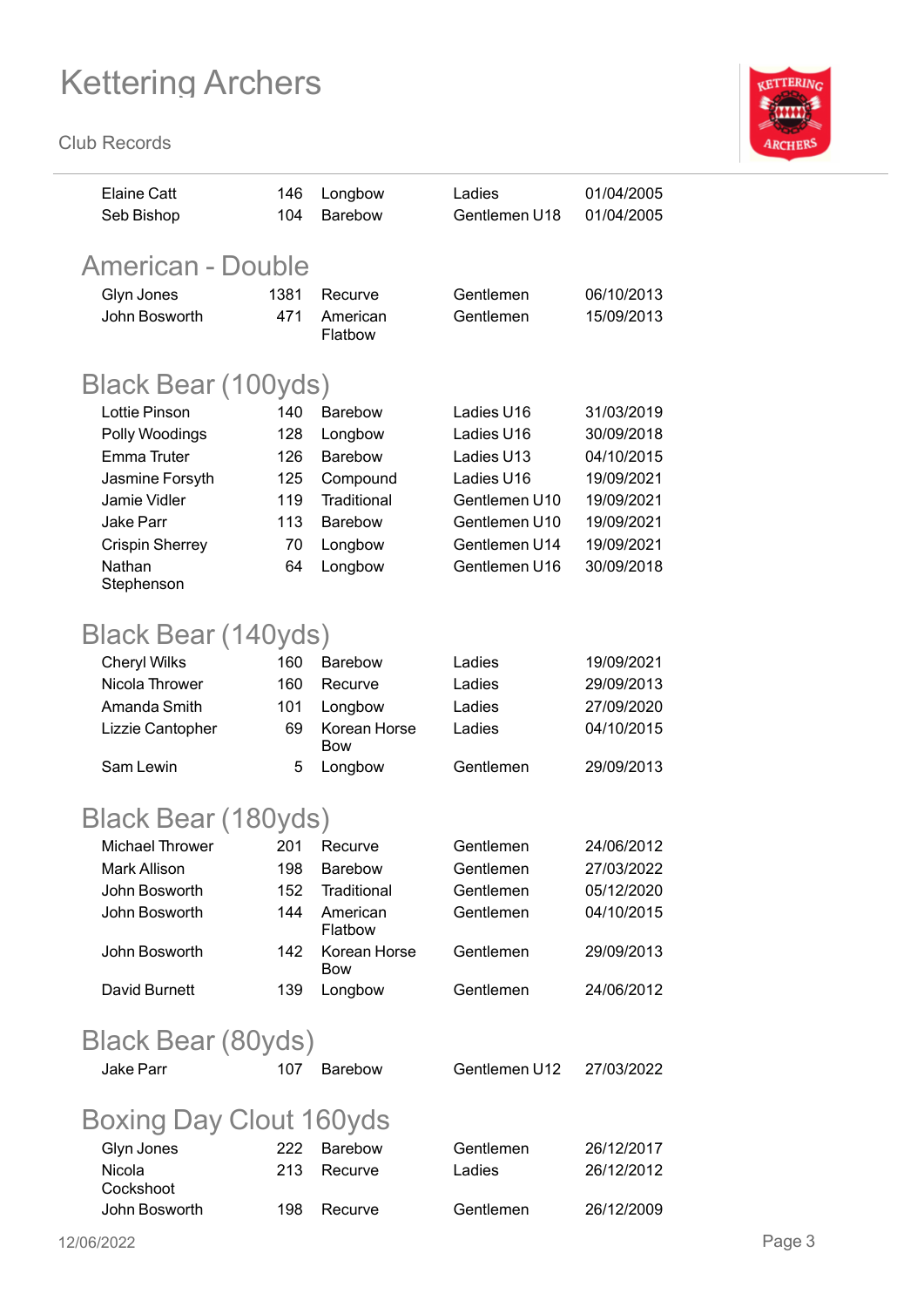

| John Bosworth             | 171 | Korean Horse<br>Bow        | Gentlemen     | 26/12/2013 |
|---------------------------|-----|----------------------------|---------------|------------|
| John Bosworth             | 166 | Traditional                | Gentlemen     | 26/12/2020 |
| John Bosworth             | 151 | American<br>Flatbow        | Gentlemen     | 26/12/2015 |
| Julie Le Bron             | 146 | <b>Barebow</b>             | Ladies        | 26/12/2016 |
| David Doyle               | 134 | Longbow                    | Gentlemen     | 27/12/2018 |
| Jake Parr                 | 124 | Barebow                    | Gentlemen U10 | 26/12/2019 |
| <b>Lottie Pinson</b>      | 122 | Barebow                    | Ladies U16    | 27/12/2018 |
| <b>Scott Dunn</b>         | 108 | Longbow                    | Gentlemen U18 | 26/12/2015 |
| Hannah<br>Hammond         | 82  | Longbow                    | Ladies        | 26/12/2021 |
| Jamie Vidler              | 80  | Longbow                    | Gentlemen U10 | 26/12/2021 |
| <b>Toby Eppey</b>         | 80  | Korean Horse<br><b>Bow</b> | Gentlemen U16 | 26/12/2021 |
| <b>Cheryl Wilks</b>       | 62  | American<br>Flatbow        | Ladies        | 26/12/2021 |
| <b>Crispin Sherrey</b>    | 39  | Longbow                    | Gentlemen U14 | 26/12/2020 |
| Bray I                    |     |                            |               |            |
| Derek Bett                | 289 | Compound                   | Gentlemen     | 03/11/1995 |
| Lizzie Cantopher          | 277 | Recurve                    | Ladies        | 15/11/2013 |
| Shahram<br>Montasser      | 273 | Recurve                    | Gentlemen     | 25/11/2011 |
| Derek Bett                | 264 | <b>Barebow</b>             | Gentlemen     | 15/11/2013 |
| <b>Todd Burlington</b>    | 237 | Recurve                    | Gentlemen U18 | 10/12/2010 |
| Julie Le Bron             | 217 | <b>Barebow</b>             | Ladies        | 24/11/2017 |
| Val Ewart                 | 216 | Compound                   | Ladies        | 16/11/2012 |
| Emma McHarg               | 206 | Recurve                    | Ladies U18    | 01/12/2009 |
| <b>Todd Burlington</b>    | 194 | Recurve                    | Gentlemen U16 | 04/12/2009 |
| <b>Mark Allison</b>       | 185 | Korean Horse<br>Bow        | Gentlemen     | 24/11/2017 |
| Lee Brackenbury           | 182 | Longbow                    | Gentlemen     | 22/11/2019 |
| Mark Allison              | 180 | Traditional                | Gentlemen     | 19/11/2021 |
| Alexander<br>Cummiskey    | 178 | Recurve                    | Gentlemen U14 | 25/11/2016 |
| <b>Lottie Pinson</b>      | 169 | <b>Barebow</b>             | Ladies U16    | 23/11/2018 |
| Glyn Jones                | 162 | American<br>Flatbow        | Gentlemen     | 25/11/2016 |
| <b>Alex Barratt</b>       | 122 | <b>Barebow</b>             | Gentlemen U16 | 20/11/2015 |
| Kate Bray                 | 121 | Barebow                    | Ladies U18    | 20/11/2015 |
| Joshua<br><b>Dohnalek</b> | 118 | Recurve                    | Gentlemen U12 | 20/11/2015 |
| Lauren Bosworth           | 115 | <b>Barebow</b>             | Ladies U14    | 01/12/2010 |
| John Bosworth             | 114 | Egyptian                   | Gentlemen     | 14/01/2022 |
| J Homes                   | 90  | American<br>Flatbow        | Gentlemen U18 | 16/11/2012 |
| Seb Bishop                | 84  | Longbow                    | Gentlemen U18 | 01/01/2005 |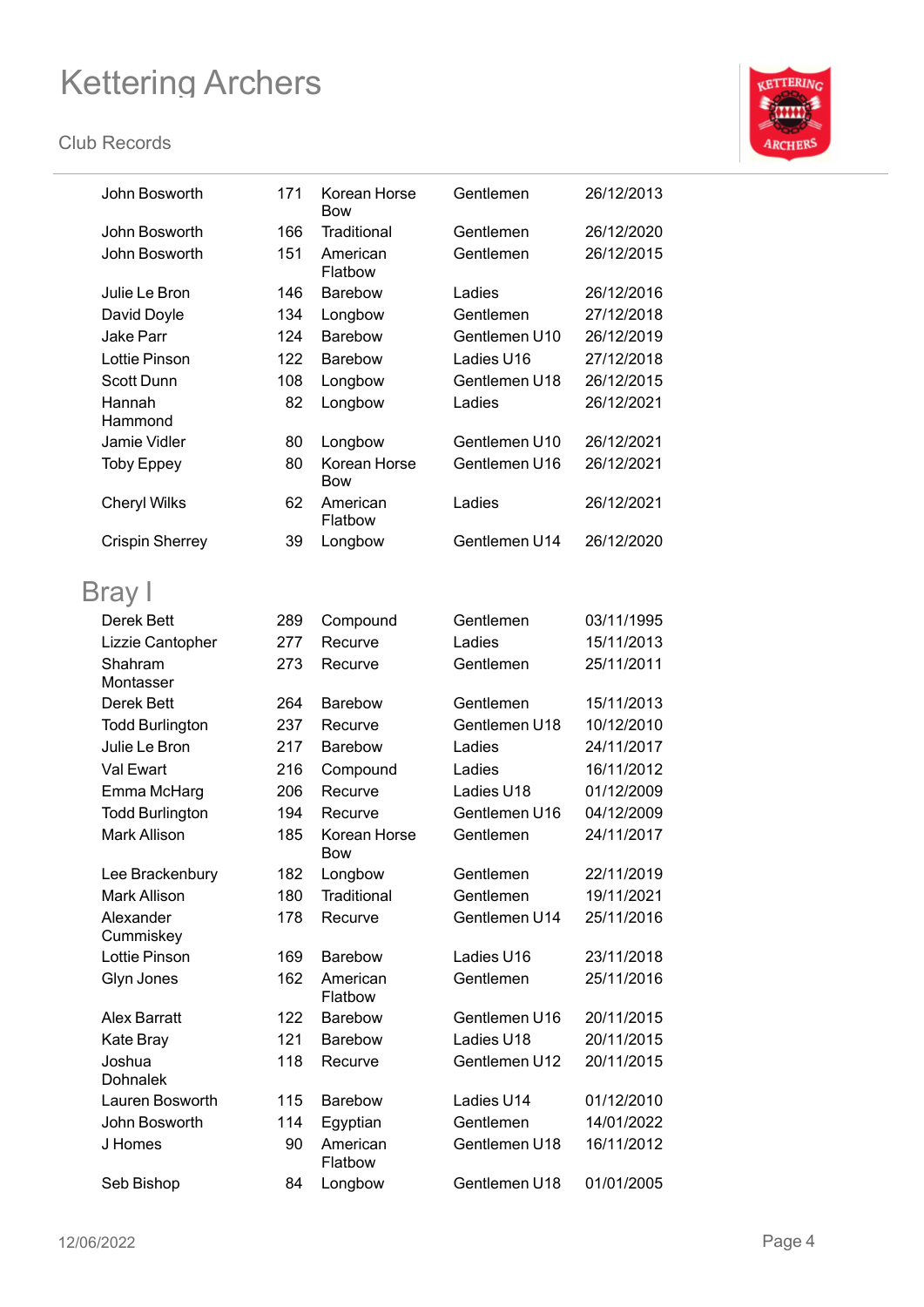

| Kayleigh<br>Dunkley       | 81  | <b>Barebow</b>      | Ladies U13    | 04/12/2009 |
|---------------------------|-----|---------------------|---------------|------------|
| <b>Elaine Catt</b>        | 80  | Longbow             | Ladies        | 01/12/2005 |
| Scott Dunn                | 72  | <b>Barebow</b>      | Gentlemen U18 | 14/11/2014 |
| Nicole<br>Brackenbury     | 70  | American<br>Flatbow | Ladies U16    | 24/11/2017 |
| <b>Jake Parr</b>          | 63  | Barebow             | Gentlemen U10 | 19/11/2021 |
| <b>Scott Dunn</b>         | 38  | Longbow             | Gentlemen U16 | 15/11/2013 |
| Phoebe Webster            | 27  | <b>Barebow</b>      | Ladies U10    | 23/11/2018 |
| Nathan<br>Stephenson      | 24  | Korean Horse<br>Bow | Gentlemen U16 | 23/11/2018 |
| Bray I - Double           |     |                     |               |            |
| Alan Course               | 549 | Compound            | Gentlemen     | 15/11/2013 |
| Lizzie Cantopher          | 546 | Recurve             | Ladies        | 15/11/2013 |
| Derek Bett                | 536 | <b>Barebow</b>      | Gentlemen     | 15/11/2013 |
| Shahram<br>Montasser      | 510 | Recurve             | Gentlemen     | 15/11/2013 |
| Julie Le Bron             | 406 | <b>Barebow</b>      | Ladies        | 24/11/2017 |
| Mark Allison              | 347 | Korean Horse<br>Bow | Gentlemen     | 24/11/2017 |
| Alexander<br>Cummiskey    | 289 | Recurve             | Gentlemen U14 | 25/11/2016 |
| Roger Edmunds             | 269 | Longbow             | Gentlemen     | 23/11/2018 |
| Michael Le Bron           | 256 | American<br>Flatbow | Gentlemen     | 14/11/2014 |
| Lee Brackenbury           | 238 | Traditional         | Gentlemen     | 25/11/2016 |
| Oscar Goodchild           | 153 | <b>Barebow</b>      | Gentlemen U14 | 14/11/2014 |
| Scott Dunn                | 87  | Longbow             | Gentlemen U16 | 15/11/2013 |
| Nathan<br>Stephenson      | 44  | Korean Horse<br>Bow | Gentlemen U16 | 23/11/2018 |
| <b>Bray II</b>            |     |                     |               |            |
| Alan Course               | 278 | Compound            | Gentlemen     | 28/02/2016 |
| Shahram<br>Montasser      | 276 | Recurve             | Gentlemen     | 21/02/2014 |
| Derek Bett                | 267 | <b>Barebow</b>      | Gentlemen     | 27/02/2015 |
| Lizzie Cantopher          | 265 | Recurve             | Ladies        | 24/02/2012 |
| Kayleigh<br>Dunkley       | 246 | Compound            | Ladies U18    | 21/02/2014 |
| Joshua<br><b>Dohnalek</b> | 235 | Recurve             | Gentlemen U16 | 12/01/2018 |
| Julie Le Bron             | 225 | <b>Barebow</b>      | Ladies        | 24/02/2017 |
| Alison<br>Brackenbury     | 215 | Compound            | Ladies        | 12/01/2018 |
| <b>Todd Burlington</b>    | 212 | Recurve             | Gentlemen U18 | 25/02/2011 |
| Lee Brackenbury           | 208 | <b>Traditional</b>  | Gentlemen     | 24/02/2017 |
| Lee Brackenbury           | 195 | Longbow             | Gentlemen     | 21/02/2020 |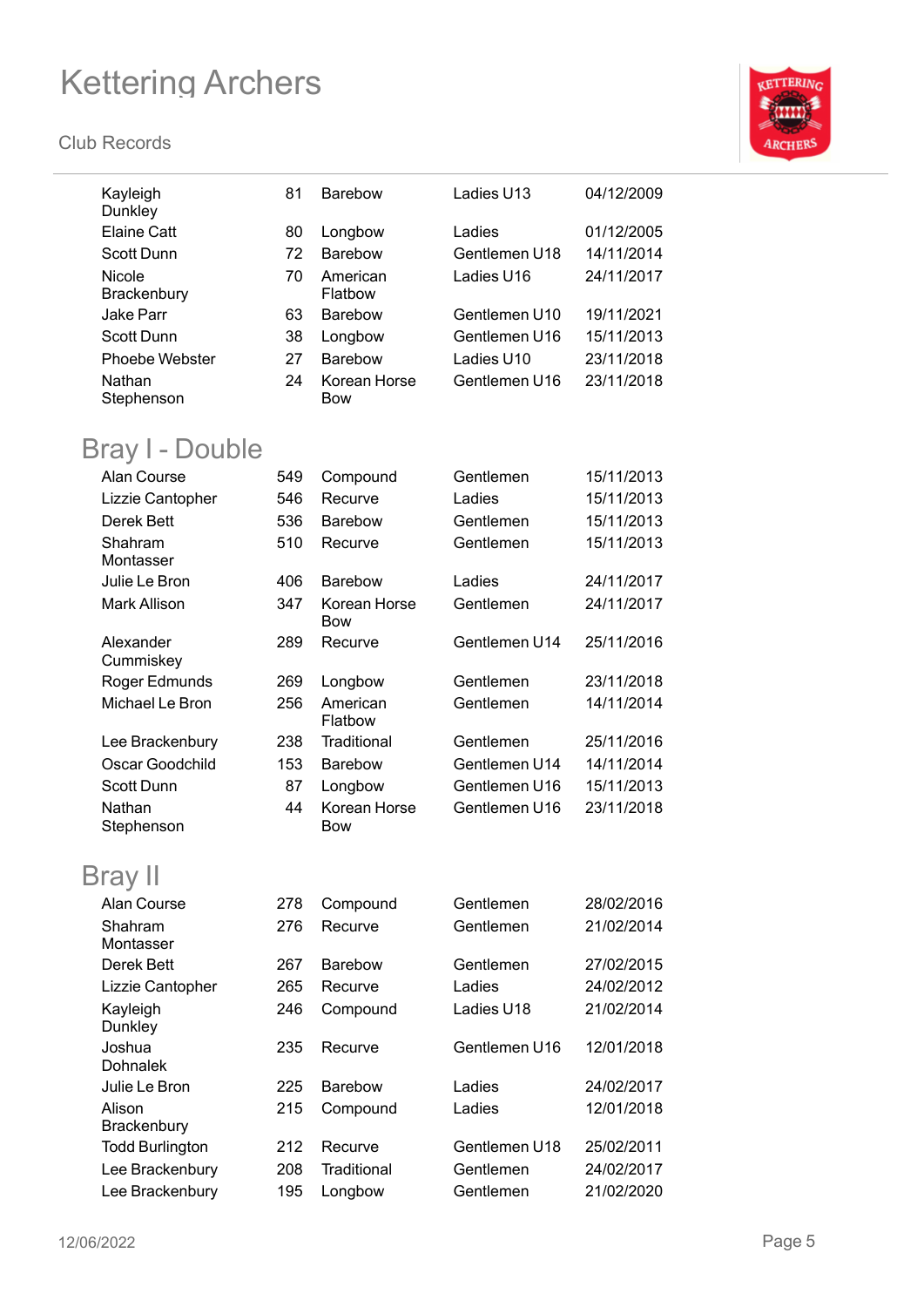#### **Club Records**



| Roger Edmunds          | 192 | American<br>Flatbow        | Gentlemen     | 21/02/2020 |
|------------------------|-----|----------------------------|---------------|------------|
| Emma McHarg            | 182 | Recurve                    | Ladies U18    | 01/02/2010 |
| Sam Castle             | 181 | Longbow                    | Gentlemen U18 | 01/09/2004 |
| <b>Fred Aldridge</b>   | 150 | Korean Horse<br><b>Bow</b> | Gentlemen     | 28/02/2016 |
| Kayleigh<br>Dunkley    | 150 | Barebow                    | Ladies U18    | 22/02/2013 |
| Nicole<br>Brackenbury  | 146 | Recurve                    | Ladies U16    | 24/02/2017 |
| <b>Lottie Pinson</b>   | 145 | <b>Barebow</b>             | Ladies U16    | 11/01/2019 |
| Oscar Goodchild        | 143 | <b>Barebow</b>             | Gentlemen U14 | 27/02/2015 |
| <b>Daniel Mills</b>    | 134 | Recurve                    | Gentlemen U12 | 28/02/2016 |
| Olivia Cole            | 133 | Recurve                    | Ladies U14    | 11/01/2019 |
| Nathan<br>Stephenson   | 120 | Recurve                    | Gentlemen U14 | 12/01/2018 |
| <b>Aethon Watts</b>    | 112 | <b>Barebow</b>             | Gentlemen U16 | 25/02/2022 |
| <b>Lauren Bosworth</b> | 109 | <b>Barebow</b>             | Ladies U14    | 01/02/2011 |
| Nathan<br>Stephenson   | 107 | Traditional                | Gentlemen U16 | 21/02/2020 |
| John Bosworth          | 105 | Egyptian                   | Gentlemen     | 25/02/2022 |
| Nicole<br>Brackenbury  | 97  | American<br>Flatbow        | Ladies U18    | 12/01/2018 |
| Kayleigh<br>Dunkley    | 94  | Compound                   | Ladies U16    | 25/02/2011 |
| Daniel Simpson         | 81  | Barebow                    | Gentlemen U12 | 25/02/2022 |
| <b>Scott Dunn</b>      | 80  | Longbow                    | Gentlemen U16 | 21/02/2014 |
| Phoebe Webster         | 57  | <b>Barebow</b>             | Ladies U10    | 11/01/2019 |
| Kieran Dunkley         | 52  | <b>Barebow</b>             | Gentlemen U18 | 25/02/2011 |
| Simon Lovell           | 44  | Longbow                    | Gentlemen U18 | 01/02/2010 |
| Kieran Dunkley         | 43  | Recurve                    | Gentlemen U10 | 26/02/2010 |
| Kieran Dunkley         | 24  | Longbow                    | Gentlemen U14 | 21/02/2014 |

### Bray II - Double

| Shahram<br>Montasser                | 552 | Recurve             | Gentlemen     | 21/02/2014 |
|-------------------------------------|-----|---------------------|---------------|------------|
| Lee Barratt                         | 529 | Compound            | Gentlemen     | 12/01/2018 |
| Derek Bett                          | 514 | <b>Barebow</b>      | Gentlemen     | 01/12/2009 |
| Julie Le Bron                       | 456 | <b>Barebow</b>      | Ladies        | 24/02/2017 |
| Nicola Thrower                      | 456 | Recurve             | Ladies        | 21/02/2014 |
| Lee Brackenbury                     | 381 | Traditional         | Gentlemen     | 24/02/2017 |
| Lee Brackenbury                     | 376 | Longbow             | Gentlemen     | 21/02/2020 |
| <b>Nicole</b><br><b>Brackenbury</b> | 305 | Recurve             | Ladies U16    | 24/02/2017 |
| Roger Edmunds                       | 305 | American<br>Flatbow | Gentlemen     | 21/02/2020 |
| Nathan<br>Stephenson                | 155 | Longbow             | Gentlemen U16 | 21/02/2020 |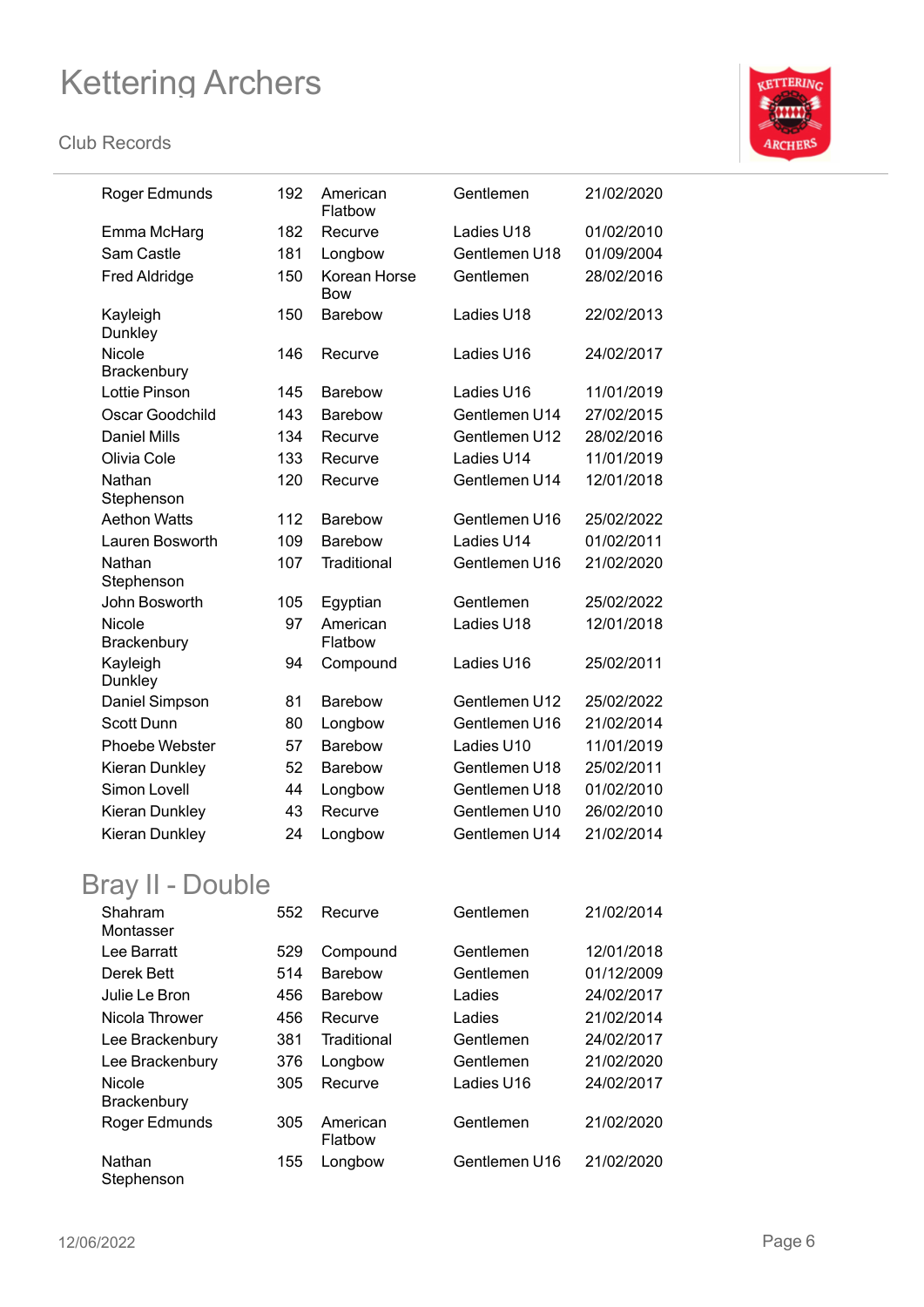

| Bristol I                    |            |                            |                             |                          |        |
|------------------------------|------------|----------------------------|-----------------------------|--------------------------|--------|
| <b>Eddie Corke</b>           | 1006       | Recurve                    | Gentlemen U16               | 01/09/2003               |        |
|                              |            |                            |                             |                          |        |
| <b>Bristol II</b>            |            |                            |                             |                          |        |
| <b>Eddie Corke</b>           | 1134       | Recurve                    | Gentlemen U16               | 01/06/2003               |        |
| Kayleigh                     | 1017       | Compound                   | Ladies U18                  | 14/09/2014               |        |
| Dunkley                      |            |                            |                             |                          |        |
| Emma McHarg                  | 807        | Recurve                    | Ladies U18                  | 01/07/2010               |        |
| Nathan<br>Stephenson         | 117        | Korean Horse<br><b>Bow</b> | Gentlemen U16               | 15/09/2019               |        |
|                              |            |                            |                             |                          |        |
| <b>Bristol III</b>           |            |                            |                             |                          |        |
| Emma McHarg                  | 975        | Recurve                    | Ladies U16                  | 01/06/2009               |        |
| <b>Lottie Pinson</b>         | 846        | <b>Barebow</b>             | Ladies U16                  | 15/09/2019               |        |
| <b>Todd Burlington</b>       | 817        | Recurve                    | Gentlemen U16               | 01/06/2009               |        |
|                              |            |                            |                             |                          |        |
| <b>Bristol IV</b>            |            |                            |                             |                          |        |
| Kayleigh                     | 708        | <b>Barebow</b>             | Ladies U14                  | 01/07/2010               |        |
| Dunkley                      |            |                            |                             |                          |        |
|                              |            |                            |                             |                          |        |
| Cambridge                    |            |                            |                             |                          |        |
| Michael Tartaglia            | 333        | Recurve                    | Gentlemen                   | 07/03/2008               |        |
| Derek Bett                   | 279        | <b>Barebow</b>             | Gentlemen                   | 09/12/2011               |        |
| <b>Sharon Pinson</b>         | 276        | Recurve                    | Ladies                      | 07/12/2018               |        |
| <b>Eddie Corke</b>           | 237        | Recurve<br>Recurve         | Gentlemen U18<br>Ladies U18 | 01/01/2004<br>01/11/2009 |        |
| Emma McHarg<br>Lottie Pinson | 227<br>227 | <b>Barebow</b>             | Ladies U16                  | 06/12/2019               |        |
| <b>Mark Allison</b>          | 226        | Traditional                | Gentlemen                   | 14/01/2022               |        |
| Sandra Allison               | 220        | Barebow                    | Ladies                      | 14/01/2022               |        |
| Val Ewart                    | 218        | Compound                   | Ladies                      | 07/12/2012               |        |
| Lee Brackenbury              | 217        | Longbow                    | Gentlemen                   | 06/12/2019               |        |
| Mark Allison                 | 206        | Korean Horse               | Gentlemen                   | 06/12/2019               |        |
|                              |            | <b>Bow</b>                 |                             |                          |        |
| Kayleigh                     | 195        | Barebow                    | Ladies U18                  | 07/12/2012               |        |
| Dunkley                      |            |                            |                             |                          |        |
| Lee Brackenbury              | 194        | American<br>Flatbow        | Gentlemen                   | 08/12/2017               |        |
| Alexander                    | 177        | Recurve                    | Gentlemen U16               | 09/12/2016               |        |
| Cummiskey                    |            |                            |                             |                          |        |
| Mark Shepherd                | 159        | Barebow                    | Gentlemen U14               | 01/01/2004               |        |
| <b>Daniel Mills</b>          | 145        | Recurve                    | Gentlemen U12               | 04/12/2015               |        |
| <b>Daniel Mills</b>          | 127        | Recurve                    | Gentlemen U14               | 08/12/2017               |        |
| Scott Dunn                   | 125        | Longbow                    | Gentlemen U16               | 07/12/2013               |        |
| <b>Alex Barratt</b>          | 122        | Barebow                    | Gentlemen U16               | 04/12/2015               |        |
| John Bosworth                | 114        | Egyptian                   | Gentlemen                   | 14/01/2022               |        |
| Simon Lovell                 | 110        | Barebow                    | Gentlemen U18               | 21/11/2008               |        |
| 12/06/2022                   |            |                            |                             |                          | Page 7 |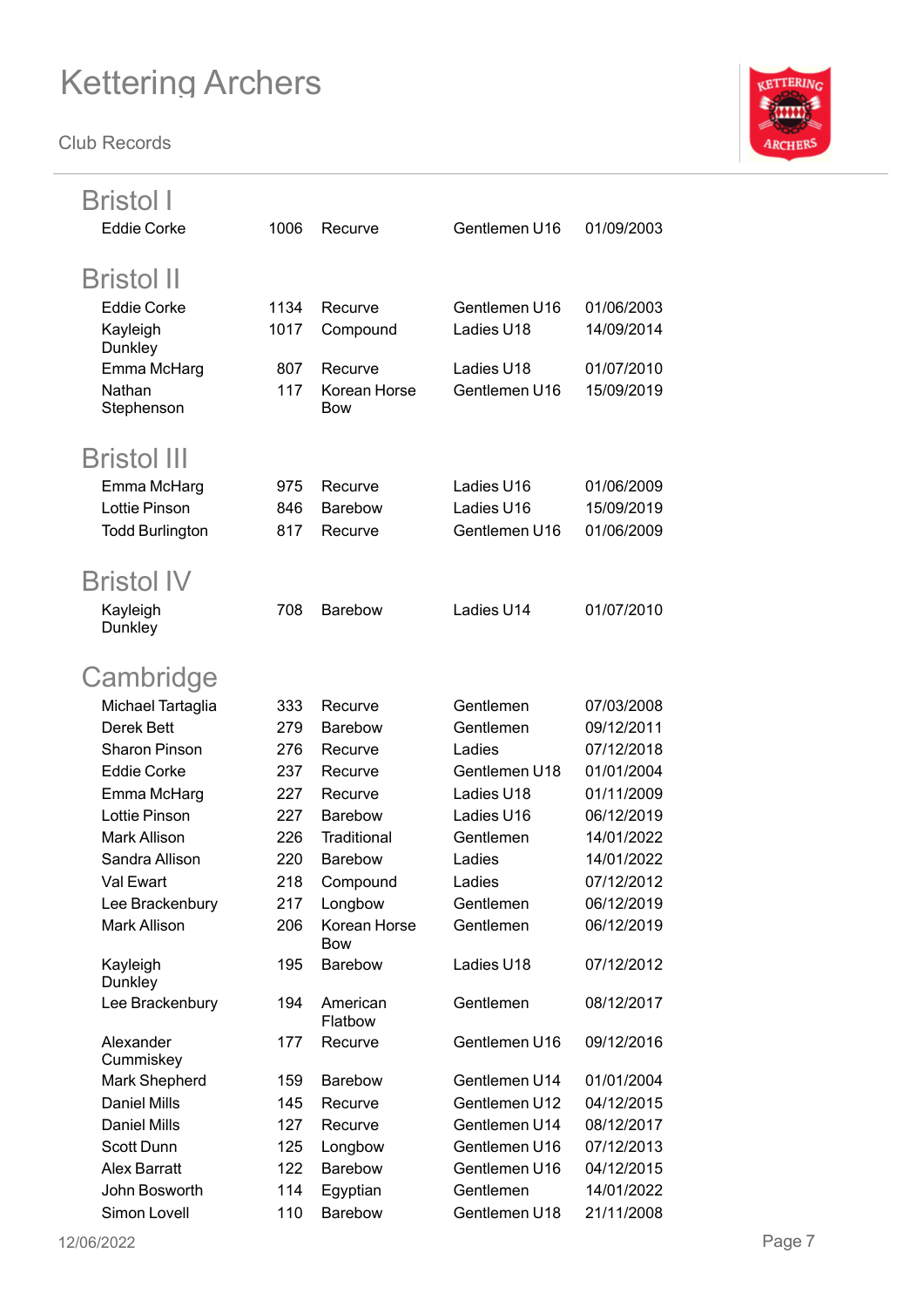

| Lauren Bosworth                | 101 | <b>Barebow</b> | Ladies U14    | 26/11/2010 |
|--------------------------------|-----|----------------|---------------|------------|
| Polly Woodings                 | 97  | Recurve        | Ladies U16    | 07/12/2018 |
| Scott Dunn                     | 83  | Longbow        | Gentlemen U18 | 04/12/2015 |
| Daniel Simpson                 | 79  | Barebow        | Gentlemen U12 | 14/01/2022 |
| <b>Elaine Catt</b>             | 76  | Longbow        | Ladies        | 01/02/2005 |
| Leo Clarke                     | 69  | Barebow        | Gentlemen U10 | 14/01/2022 |
| Phoebe Webster                 | 55  | Barebow        | Ladies U10    | 07/12/2018 |
| Nathan                         | 41  | Korean Horse   | Gentlemen U16 | 07/12/2018 |
| Stephenson                     |     | <b>Bow</b>     |               |            |
| Kieran Dunkley                 | 36  | Longbow        | Gentlemen U14 | 07/12/2012 |
|                                |     |                |               |            |
| <b>Christmas Turkey</b>        |     |                |               |            |
| Alan Course                    | 224 | Compound       | Gentlemen     | 18/12/2015 |
| Shahram                        | 216 | Recurve        | Gentlemen     | 23/12/2011 |
| Montasser                      |     |                |               |            |
| Lizzie Cantopher               | 210 | Recurve        | Ladies        | 23/12/2011 |
| Derek Bett                     | 204 | Barebow        | Gentlemen     | 21/12/2012 |
| Julie Le Bron                  | 178 | Barebow        | Ladies        | 22/12/2017 |
| Lee Brackenbury                | 168 | American       | Gentlemen     | 22/12/2017 |
|                                |     | Flatbow        |               |            |
| Kayleigh                       | 163 | Barebow        | Ladies U18    | 21/12/2012 |
| Dunkley<br><b>Mark Allison</b> | 160 | Korean Horse   | Gentlemen     | 22/12/2017 |
|                                |     | <b>Bow</b>     |               |            |
| <b>Todd Burlington</b>         | 159 | Recurve        | Gentlemen U16 | 17/12/2009 |
| <b>Mark Corstin</b>            | 158 | Longbow        | Gentlemen     | 19/12/2014 |
| <b>Mark Allison</b>            | 155 | Traditional    | Gentlemen     | 17/12/2021 |
| Val Ewart                      | 149 | Compound       | Ladies        | 21/12/2012 |
| Lee Brackenbury                | 140 | Egyptian       | Gentlemen     | 19/12/2020 |
| <b>Daniel Mills</b>            | 130 | Recurve        | Gentlemen U14 | 16/12/2016 |
| <b>Aethon Watts</b>            | 121 | <b>Barebow</b> | Gentlemen U16 | 17/12/2021 |
| <b>Lottie Pinson</b>           | 116 | <b>Barebow</b> | Ladies U16    | 16/12/2018 |
| Scott Dunn                     | 112 | Longbow        | Gentlemen U16 | 29/12/2013 |
| Scott Dunn                     | 103 | <b>Barebow</b> | Gentlemen U18 | 19/12/2014 |
| Nicole                         | 100 | Recurve        | Ladies U16    | 16/12/2016 |
| Brackenbury                    |     |                |               |            |
| <b>Victoria Watts</b>          | 90  | Barebow        | Ladies U10    | 17/12/2021 |
| Kayleigh                       | 89  | Barebow        | Ladies U13    | 17/12/2009 |
| Dunkley<br>Alexander           |     | Recurve        | Gentlemen U18 |            |
| Sansone                        | 84  |                |               | 18/12/2015 |
| J Homes                        | 63  | American       | Gentlemen U18 | 21/12/2012 |
|                                |     | Flatbow        |               |            |
| Kieran Dunkley                 | 47  | Longbow        | Gentlemen U14 | 21/12/2012 |
| Nathan                         | 45  | Korean Horse   | Gentlemen U16 | 16/12/2018 |
| Stephenson                     |     | <b>Bow</b>     |               |            |
| Kieran Dunkley                 | 41  | <b>Barebow</b> | Gentlemen U10 | 17/12/2009 |
| Joshua<br>Dohnalek             | 23  | Recurve        | Gentlemen U12 | 19/12/2014 |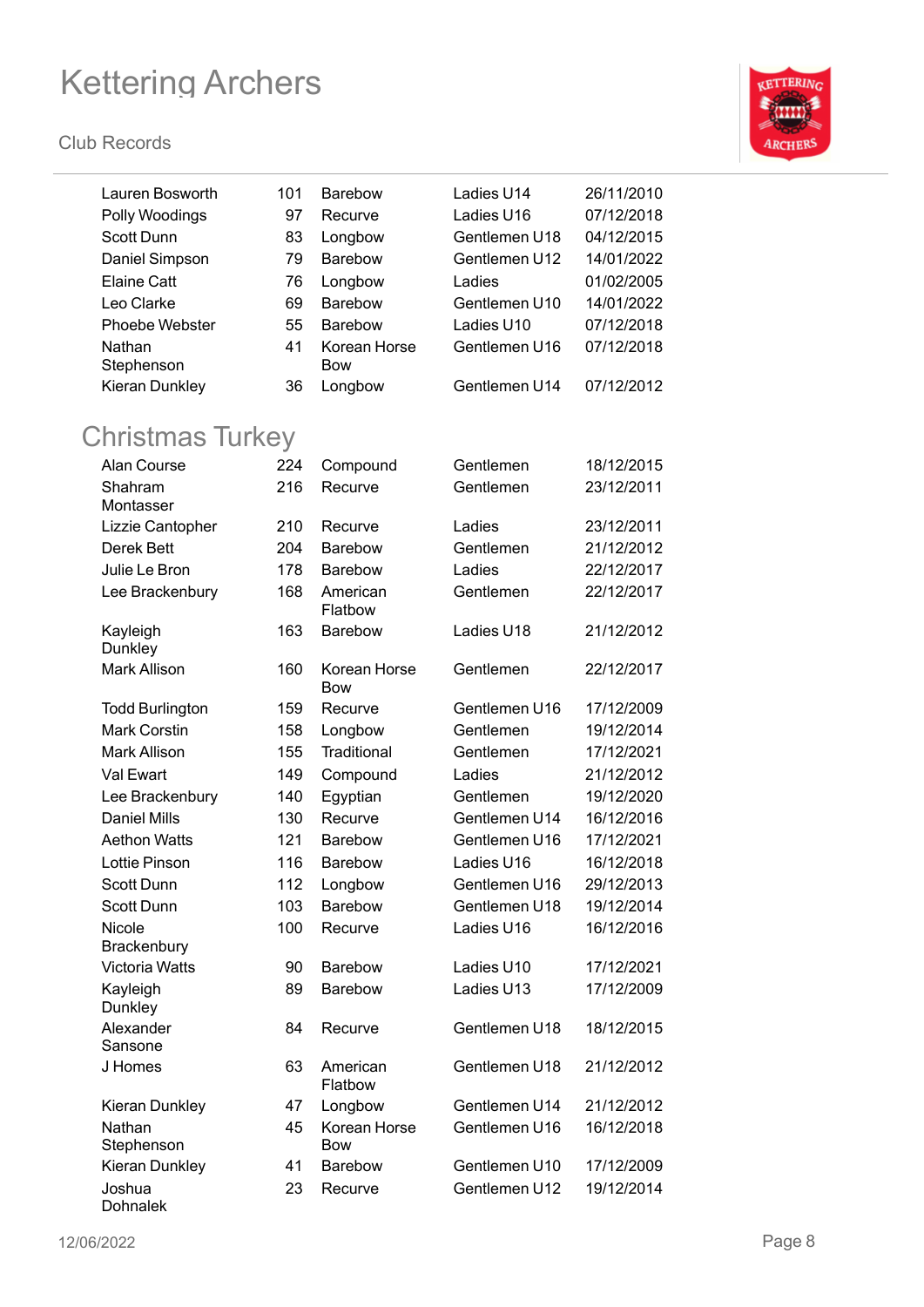**Club Records**



### Cloth of Gold

| 173 | Recurve                                           | Ladies                                                                                                                                                                    | 27/10/2019                                                             |
|-----|---------------------------------------------------|---------------------------------------------------------------------------------------------------------------------------------------------------------------------------|------------------------------------------------------------------------|
| 126 | Recurve                                           | Gentlemen                                                                                                                                                                 | 27/10/2013                                                             |
| 102 | Barebow                                           | Gentlemen U14                                                                                                                                                             | 25/10/2020                                                             |
| 85  | <b>Barebow</b>                                    | Gentlemen                                                                                                                                                                 | 25/10/2020                                                             |
| 65  | <b>Barebow</b>                                    | Ladies U16                                                                                                                                                                | 27/10/2019                                                             |
| 62  | Longbow                                           | Gentlemen                                                                                                                                                                 | 27/10/2019                                                             |
| 56  | Barebow                                           | Ladies                                                                                                                                                                    | 27/10/2019                                                             |
| 52  | Barebow                                           | Gentlemen U10                                                                                                                                                             | 27/10/2019                                                             |
| 51  | Traditional                                       | Gentlemen                                                                                                                                                                 | 27/10/2019                                                             |
| 48  | Barebow                                           | Gentlemen U16                                                                                                                                                             | 24/10/2021                                                             |
| 44  | American<br>Flatbow                               | Gentlemen                                                                                                                                                                 | 24/10/2021                                                             |
| 33  | Korean Horse<br>Bow                               | Gentlemen                                                                                                                                                                 | 27/10/2013                                                             |
| 28  | <b>Barebow</b>                                    | Ladies U10                                                                                                                                                                | 24/10/2021                                                             |
| 13  | Longbow                                           | Ladies                                                                                                                                                                    | 25/10/2020                                                             |
| 3   | Korean Horse<br><b>Bow</b>                        | Gentlemen U16                                                                                                                                                             | 28/10/2018                                                             |
| 2   | Longbow                                           | Gentlemen U14                                                                                                                                                             | 25/10/2020                                                             |
| 1   | Longbow                                           | Gentlemen U18                                                                                                                                                             | 25/10/2020                                                             |
|     |                                                   |                                                                                                                                                                           |                                                                        |
| 4   | <b>Barebow</b>                                    | Ladies                                                                                                                                                                    | 25/10/2015                                                             |
|     |                                                   |                                                                                                                                                                           |                                                                        |
|     |                                                   |                                                                                                                                                                           | 27/05/2018                                                             |
|     |                                                   |                                                                                                                                                                           |                                                                        |
|     |                                                   |                                                                                                                                                                           |                                                                        |
|     |                                                   |                                                                                                                                                                           | 11/11/2018                                                             |
| 6   | Crossbow                                          | Gentlemen U12                                                                                                                                                             | 03/02/2019                                                             |
|     |                                                   |                                                                                                                                                                           |                                                                        |
| 47  | <b>Barebow</b>                                    | Ladies                                                                                                                                                                    | 24/10/2021                                                             |
|     |                                                   |                                                                                                                                                                           |                                                                        |
|     |                                                   |                                                                                                                                                                           | 27/08/2017                                                             |
|     |                                                   |                                                                                                                                                                           | 08/09/2019                                                             |
|     |                                                   |                                                                                                                                                                           | 16/08/2015                                                             |
| 29  | Traditional                                       | Gentlemen                                                                                                                                                                 | 24/10/2021                                                             |
|     | Cloth Of Gold 80y<br>46<br>45<br>173<br>103<br>46 | Clout Imp D/1way 100yd<br>Longbow<br>Clout Imp D/1way 120yd<br><b>Barebow</b><br>Clout Imp D/1Way 140yd<br>Clout Imp D/1Way 180yd<br><b>Barebow</b><br>Longbow<br>Longbow | Gentlemen U14<br>Ladies U16<br>Gentlemen<br>Gentlemen<br>Gentlemen U18 |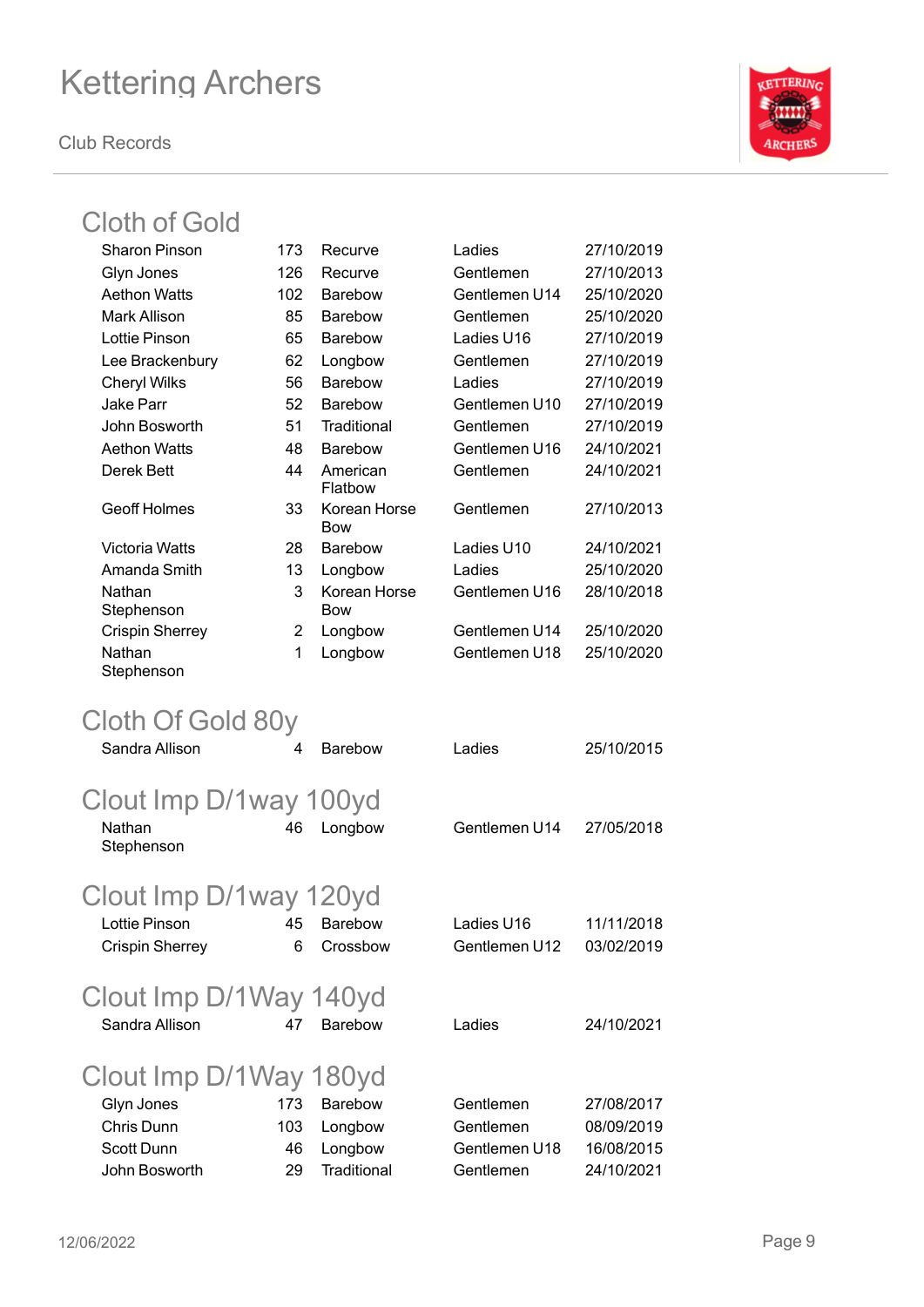

| Clout Imp D/2Way 140yd<br>Sandra Allison | 36  | <b>Barebow</b>      | Ladies        | 02/06/2019 |
|------------------------------------------|-----|---------------------|---------------|------------|
| Clout Imp D/2Way 180yd                   |     |                     |               |            |
| Glyn Jones                               | 129 | <b>Barebow</b>      | Gentlemen     | 26/08/2017 |
| <b>David Burnett</b>                     | 81  | Longbow             | Gentlemen     | 03/06/2018 |
|                                          |     |                     |               |            |
| Clout Imp S/1Way 100yds                  |     |                     |               |            |
| <b>Crispin Sherrey</b>                   | 18  | Longbow             | Gentlemen U16 | 28/11/2021 |
|                                          |     |                     |               |            |
| Clout Imp S/1WAY 140yd                   |     |                     |               |            |
| <b>Sharon Pinson</b>                     | 79  | Recurve             | Ladies        | 18/11/2018 |
| <b>Sharon Pinson</b>                     | 67  | Barebow             | Ladies        | 19/01/2020 |
| <b>Lottie Pinson</b>                     | 56  | <b>Barebow</b>      | Ladies U18    | 02/08/2020 |
| Amanda Smith                             | 28  | Longbow             | Ladies        | 19/01/2020 |
| Nicole                                   | 28  | Barebow             | Ladies U16    | 30/10/2016 |
| Brackenbury                              |     |                     |               |            |
| Nathan<br>Stephenson                     | 1   | Traditional         | Gentlemen U16 | 19/01/2020 |
|                                          |     |                     |               |            |
| Clout Imp S/1Way 180yd                   |     |                     |               |            |
| Glyn Jones                               | 96  | <b>Barebow</b>      | Gentlemen     | 27/08/2017 |
| <b>Chris Wearing</b>                     | 74  | Recurve             | Gentlemen     | 09/04/2017 |
| John Bosworth                            | 74  | American            | Gentlemen     | 30/10/2016 |
|                                          |     | Flatbow             |               |            |
| Chris Dunn                               | 56  | Longbow             | Gentlemen     | 08/09/2019 |
| John Bosworth                            | 37  | Traditional         | Gentlemen     | 02/08/2020 |
| Alan Course                              | 31  | Compound            | Gentlemen     | 30/10/2016 |
| <b>Fred Aldridge</b>                     | 17  | Korean Horse<br>Bow | Gentlemen     | 30/10/2016 |
| <b>Sharon Pinson</b>                     | 16  | <b>Barebow</b>      | Ladies        | 03/02/2019 |
|                                          |     |                     |               |            |
| Clout Imp S/1Way 80yd                    |     |                     |               |            |
| <b>Aethon Watts</b>                      | 56  | <b>Barebow</b>      | Gentlemen U14 | 02/08/2020 |
| <b>Crispin Sherrey</b>                   | 14  | Longbow             | Gentlemen U14 | 19/01/2020 |
|                                          |     |                     |               |            |
| Clout Imp S/2Way 180yd                   |     |                     |               |            |
| Glyn Jones                               | 79  | Barebow             | Gentlemen     | 26/08/2017 |
| David Burnett                            | 41  | Longbow             | Gentlemen     | 03/06/2018 |
|                                          |     |                     |               |            |
| Clout Single Metric 110m                 |     |                     |               |            |
| Lottie Pinson                            | 127 | Barebow             | Ladies U16    | 07/04/2019 |
| <b>Aethon Watts</b>                      | 120 | Barebow             | Gentlemen U16 | 03/04/2022 |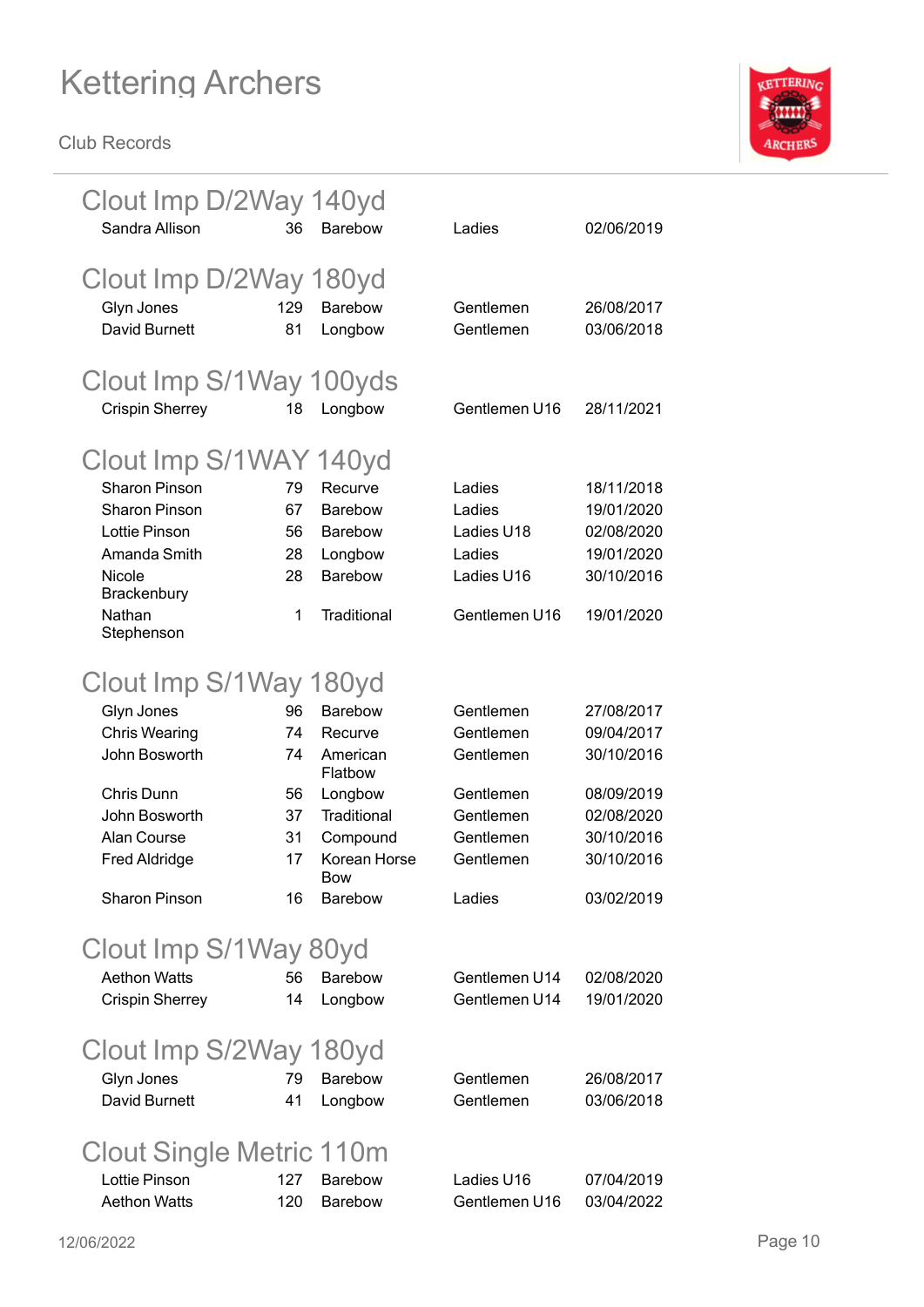**Club Records**



| Nathan<br>Stephenson            | 76  | Longbow             | Gentlemen U16 | 04/11/2018 |
|---------------------------------|-----|---------------------|---------------|------------|
| <b>Clout Single Metric 125m</b> |     |                     |               |            |
| <b>Sharon Pinson</b>            | 150 | Recurve             | Ladies        | 15/03/2020 |
| <b>Sharon Pinson</b>            | 138 | <b>Barebow</b>      | Ladies        | 07/04/2019 |
| Nicole                          | 125 | <b>Barebow</b>      | Ladies U16    | 05/11/2017 |
| Brackenbury                     |     |                     |               |            |
| Lucy Copson                     | 123 | Longbow             | Ladies        | 04/11/2018 |
| David Doyle                     | 71  | Longbow             | Gentlemen     | 04/11/2018 |
| Trivena Fleckney                | 63  | American<br>Flatbow | Ladies        | 02/05/2021 |
| Scott Dunn                      | 56  | Longbow             | Gentlemen U16 | 03/11/2013 |
| I. Bellamy-Carter               | 33  | <b>Barebow</b>      | Gentlemen     | 21/07/2019 |
| Clout Single Metric 165m        |     |                     |               |            |
| Mark Allison                    | 154 | <b>Barebow</b>      | Gentlemen     | 03/11/2019 |
| <b>Michael Thrower</b>          | 148 | Recurve             | Gentlemen     | 23/03/2014 |
| John Bosworth                   | 132 | American<br>Flatbow | Gentlemen     | 23/07/2017 |
| David Burnett                   | 129 | Longbow             | Gentlemen     | 22/07/2018 |
| John Bosworth                   | 104 | Traditional         | Gentlemen     | 02/05/2021 |
| John Bosworth                   | 86  | Korean Horse<br>Bow | Gentlemen     | 28/06/2020 |
| Alan Course                     | 63  | Compound            | Gentlemen     | 26/03/2017 |
| <b>Scott Dunn</b>               | 56  | Longbow             | Gentlemen U16 | 03/11/2013 |
| <b>Scott Dunn</b>               | 43  | Longbow             | Gentlemen U18 | 02/11/2014 |
| Amanda Smith                    | 32  | Longbow             | Ladies        | 18/10/2020 |
| Nathan<br>Stephenson            | 31  | Traditional         | Gentlemen U16 | 28/06/2020 |
| Clout Single Metric 185m        |     |                     |               |            |
| James Mason                     | 171 |                     | Gentlemen     | 22/03/2015 |
| <b>Henry Sherrey</b>            | 111 | Compound<br>Longbow | Gentlemen     | 07/10/2018 |
|                                 |     |                     |               |            |
| <b>Clout Single Metric 75m</b>  |     |                     |               |            |
| <b>Crispin Sherrey</b>          | 77  | Longbow             | Gentlemen U14 | 02/05/2021 |
| Jake Parr                       | 43  | <b>Barebow</b>      | Gentlemen U10 | 28/06/2020 |
| <b>Victoria Watts</b>           | 29  | Barebow             | Ladies U10    | 18/10/2020 |
| <b>Clout Single Metric 90m</b>  |     |                     |               |            |
| Lottie Pinson                   | 151 | <b>Barebow</b>      | Ladies U16    | 03/11/2019 |
| Nathan                          | 104 | Barebow             | Gentlemen U14 | 04/03/2018 |

Stephenson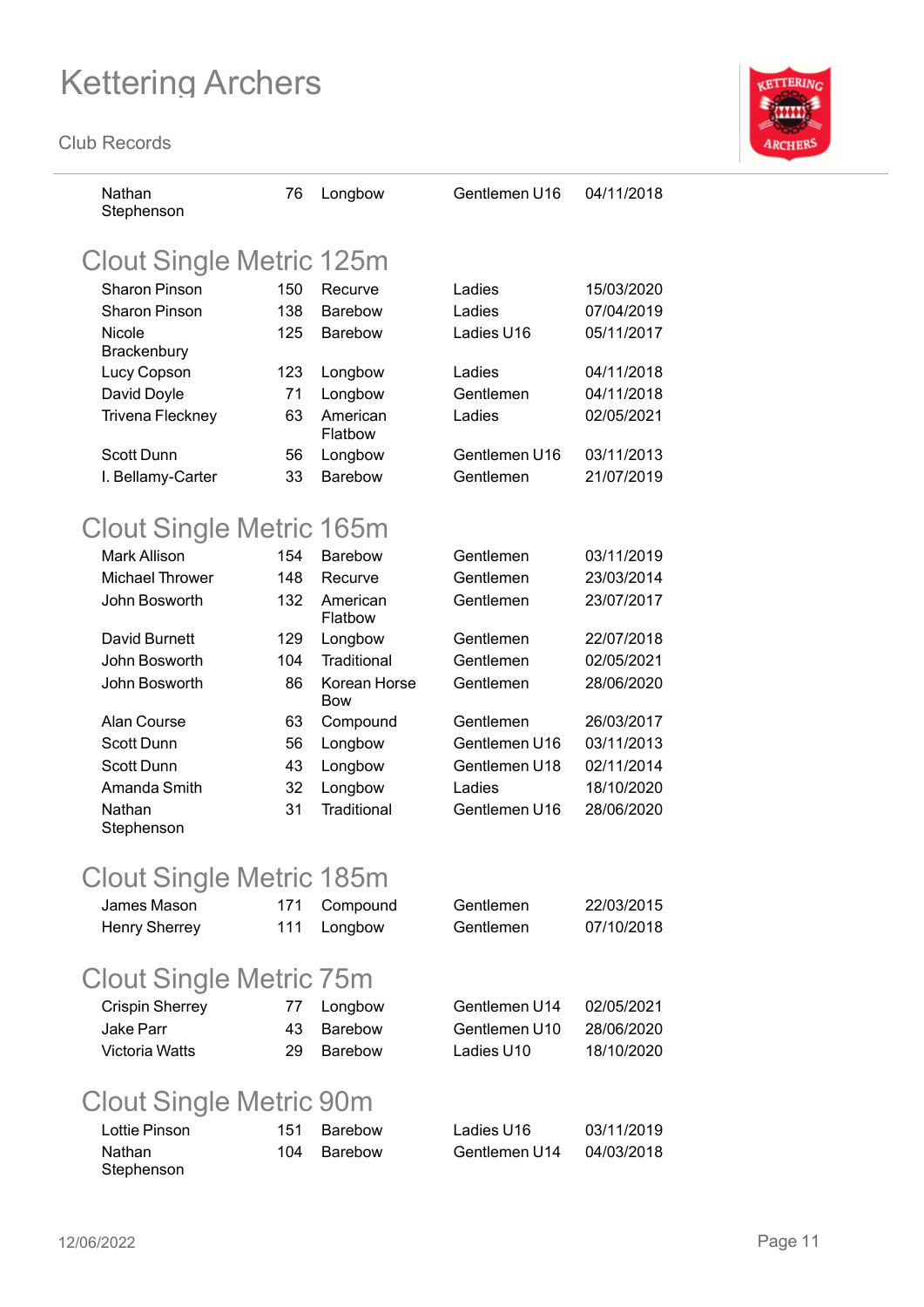**Club Records**



### Clout WA D/1way 110m

| <b>Aethon Watts</b>    | 165 | <b>Barebow</b>      | Gentlemen U16 | 03/04/2022 |
|------------------------|-----|---------------------|---------------|------------|
| Nicole                 | 144 | <b>Barebow</b>      | Ladies U16    | 06/11/2016 |
| Brackenbury            |     |                     |               |            |
| <b>Scott Dunn</b>      | 98  | Longbow             | Gentlemen U16 | 03/11/2013 |
|                        |     |                     |               |            |
| Clout WA D/1way 125m   |     |                     |               |            |
| <b>Sharon Pinson</b>   | 259 | Barebow             | Ladies        | 03/11/2019 |
| <b>Sharon Pinson</b>   | 254 | <b>Barebow</b>      | Ladies        | 04/04/2022 |
| Lottie Pinson          | 253 | Barebow             | Ladies U16    | 07/04/2019 |
| Lucy Copson            | 235 | Longbow             | Ladies        | 04/11/2018 |
| Lucy Copson            | 235 | Longbow             | Ladies        | 04/11/2018 |
| <b>Sharon Pinson</b>   | 200 | Recurve             | Ladies        | 04/11/2018 |
| <b>Sharon Pinson</b>   | 200 | Recurve             | Ladies        | 04/11/2018 |
| Nathan                 | 142 | Longbow             | Gentlemen U16 | 04/11/2018 |
| Stephenson             |     |                     |               |            |
|                        |     |                     |               |            |
| Clout WA D/1Way 165m   |     |                     |               |            |
| <b>Michael Thrower</b> | 313 | Recurve             | Gentlemen     | 03/03/2013 |
| Shahram                | 301 | <b>Barebow</b>      | Gentlemen     | 01/11/2015 |
| Montasser              |     |                     |               |            |
| David Burnett          | 248 | Longbow             | Gentlemen     | 22/07/2018 |
| John Bosworth          | 218 | American            | Gentlemen     | 15/03/2018 |
| Alan Course            | 192 | Flatbow<br>Compound | Gentlemen     | 26/03/2017 |
| <b>Fred Aldridge</b>   | 144 | Korean Horse        | Gentlemen     | 02/11/2014 |
|                        |     | <b>Bow</b>          |               |            |
| John Bosworth          | 143 | <b>Traditional</b>  | Gentlemen     | 03/04/2022 |
| Scott Dunn             | 131 | Longbow             | Gentlemen U18 | 01/03/2015 |
|                        |     |                     |               |            |
| Clout WA D/1Way 185m   |     |                     |               |            |
|                        |     |                     |               |            |

| James Mason<br><b>Henry Sherrey</b> | 332<br>191 | Compound<br>Longbow | Gentlemen<br>Gentlemen | 22/03/2015<br>07/10/2018 |
|-------------------------------------|------------|---------------------|------------------------|--------------------------|
| Clout WA D/1Way 90m                 |            |                     |                        |                          |
| Lottie Pinson                       | 268        | <b>Barebow</b>      | Ladies U16             | 03/11/2019               |
| Nathan<br>Stephenson                | 203        | <b>Barebow</b>      | Gentlemen U14          | 04/03/2018               |
| Scott Dunn                          | 122        | Longbow             | Gentlemen U16          | 03/03/2013               |
|                                     |            |                     |                        |                          |

### Combined FITA

| John Bosworth | 598 Barebow | Gentlemen | 01/02/2003 |
|---------------|-------------|-----------|------------|
|---------------|-------------|-----------|------------|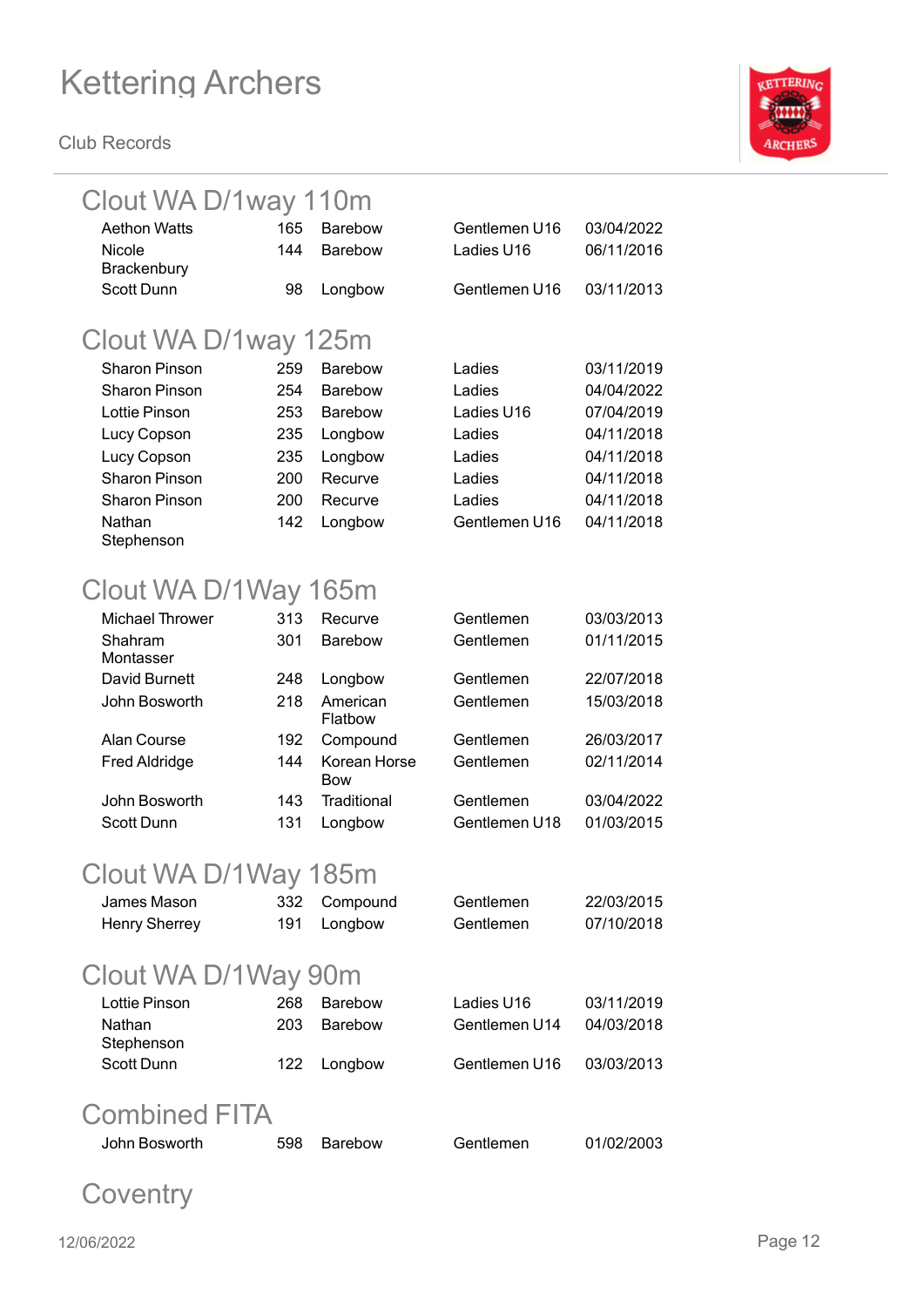

| Shahram<br>Montasser    | 334  | Recurve                    | Gentlemen     | 05/03/2010 |
|-------------------------|------|----------------------------|---------------|------------|
| Chris Mason             | 330  | Compound                   | Gentlemen     | 05/03/2010 |
| Derek Bett              | 322  | Barebow                    | Gentlemen     | 06/03/2009 |
| Susie Corke             | 314  | Recurve                    | Ladies        | 06/03/2009 |
| <b>Todd Burlington</b>  | 235  | Recurve                    | Gentlemen U18 | 05/03/2010 |
| Angela Bray             | 211  | <b>Barebow</b>             | Ladies        | 06/03/2009 |
| John Bosworth           | 168  | American                   | Gentlemen     | 05/03/2010 |
|                         |      | Flatbow                    |               |            |
| <b>Fred Aldridge</b>    | 164  | Longbow                    | Gentlemen     | 06/03/2009 |
| Coyote (Metric Circle)  |      |                            |               |            |
| <b>Mark Allison</b>     | 223  | <b>Barebow</b>             | Gentlemen     | 23/05/2021 |
| Roger Edmunds           | 185  | Recurve                    | Gentlemen     | 02/10/2016 |
| John Bosworth           | 174  | Traditional                | Gentlemen     | 29/09/2019 |
| John Bosworth           | 172  | American                   | Gentlemen     | 13/01/2013 |
|                         |      | Flatbow                    |               |            |
| John Bosworth           | 172  | Korean Horse<br><b>Bow</b> | Gentlemen     | 22/05/2022 |
| <b>Aethon Watts</b>     | 165  | <b>Barebow</b>             | Gentlemen U14 | 27/09/2020 |
| Nicola Thrower          | 163  | Recurve                    | Ladies        | 13/01/2013 |
| Lee Brackenbury         | 161  | Longbow                    | Gentlemen     | 23/05/2021 |
| Sandra Allison          | 136  | <b>Barebow</b>             | Ladies        | 27/09/2020 |
| Hannah                  | 135  | Longbow                    | Ladies        | 22/05/2022 |
| Hammond                 |      |                            |               |            |
| Lucia Willson           | 97   | <b>Barebow</b>             | Ladies U10    | 22/05/2022 |
| Nicole<br>Brackenbury   | 87   | Barebow                    | Ladies U16    | 02/10/2016 |
| <b>Charlie Sutton</b>   | 84   | <b>Barebow</b>             | Gentlemen U10 | 22/05/2022 |
| <b>Jake Parr</b>        | 76   | Barebow                    | Gentlemen U12 | 22/05/2022 |
| Sharon Pinson           | 69   | American<br>Flatbow        | Ladies        | 23/05/2021 |
| <b>Toby Eppey</b>       | 69   | Barebow                    | Gentlemen U18 | 22/05/2022 |
| <b>Crispin Sherrey</b>  | 58   | American<br>Flatbow        | Gentlemen U14 | 27/09/2020 |
| <b>Trivena Fleckney</b> | 52   | Traditional                | Ladies        | 23/05/2021 |
| Scott Dunn              | 51   | Longbow                    | Gentlemen U16 | 13/01/2013 |
| <b>Darts</b>            |      |                            |               |            |
| Lee Barratt             | 1472 | Compound                   | Gentlemen     | 16/03/2018 |
| Lizzie Cantopher        | 1420 | Compound                   | Ladies        | 18/03/2016 |
| Shahram                 | 1255 | Recurve                    | Gentlemen     | 22/03/2013 |
| Montasser               |      |                            |               |            |
| <b>Mark Corstin</b>     | 927  | <b>Barebow</b>             | Gentlemen     | 25/03/2011 |
| Lee Brackenbury         | 775  | Traditional                | Gentlemen     | 17/03/2017 |
| Susie Corke             | 701  | Recurve                    | Ladies        | 20/03/2009 |
| <b>Phil West</b>        | 688  | Longbow                    | Gentlemen     | 23/03/2015 |
| <b>Todd Burlington</b>  | 683  | Recurve                    | Gentlemen U18 | 20/03/2009 |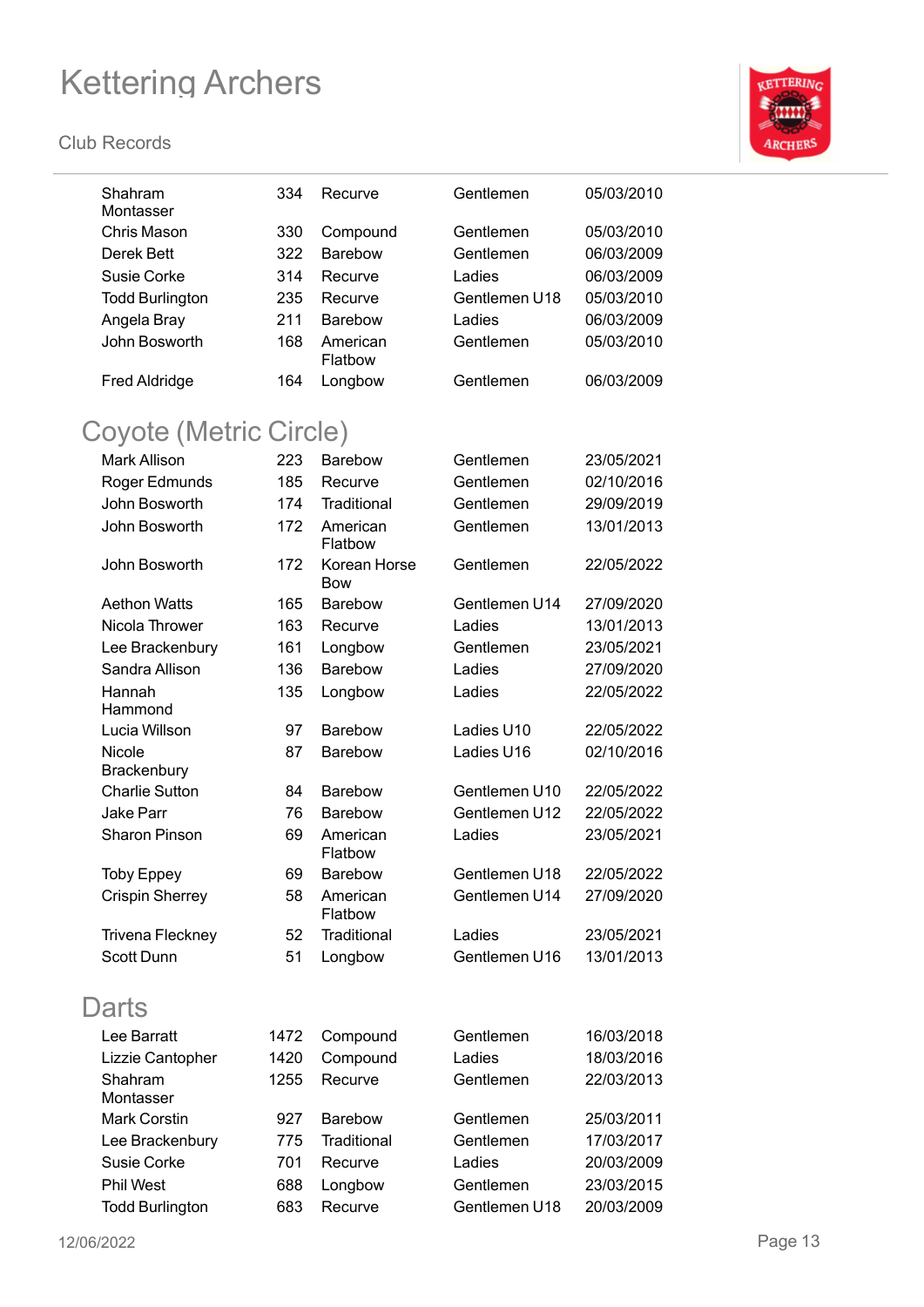

| Angela Bray               | 677 | <b>Barebow</b>      | Ladies        | 22/03/2013 |
|---------------------------|-----|---------------------|---------------|------------|
| <b>Mark Allison</b>       | 662 | Korean Horse        | Gentlemen     | 17/03/2017 |
|                           |     | Bow                 |               |            |
| Lee Brackenbury           | 644 | American<br>Flatbow | Gentlemen     | 16/03/2018 |
| Nicole<br>Brackenbury     | 623 | Barebow             | Ladies U16    | 17/03/2017 |
| <b>Aethon Watts</b>       | 604 | <b>Barebow</b>      | Gentlemen U16 | 08/04/2022 |
| <b>Daniel Mills</b>       | 585 | Recurve             | Gentlemen U12 | 18/03/2016 |
| R Incles                  | 543 | <b>Barebow</b>      | Gentlemen U18 | 20/03/2009 |
| Scott Dunn                | 541 | Longbow             | Gentlemen U18 | 23/03/2015 |
| Oscar Goodchild           | 536 | <b>Barebow</b>      | Gentlemen U14 | 23/03/2015 |
| Joshua<br><b>Dohnalek</b> | 532 | Recurve             | Gentlemen U14 | 17/03/2017 |
| Kieran Dunkley            | 500 | Longbow             | Gentlemen U14 | 22/03/2013 |
| Olivia Cole               | 438 | Recurve             | Ladies U13    | 16/03/2018 |
| George Sansone            | 436 | Recurve             | Gentlemen U16 | 18/03/2016 |
| John Bosworth             | 433 | Egyptian            | Gentlemen     | 08/04/2022 |
| Daisy-Ann Davis           | 420 | <b>Barebow</b>      | Ladies U18    | 08/04/2022 |
| <b>Jake Parr</b>          | 407 | <b>Barebow</b>      | Gentlemen U12 | 08/04/2022 |
| Nicole<br>Brackenbury     | 365 | American<br>Flatbow | Ladies U18    | 16/03/2018 |
| Nathan<br>Stephenson      | 350 | Korean Horse<br>Bow | Gentlemen U16 | 29/03/2019 |
| <b>Scott Dunn</b>         | 285 | Longbow             | Gentlemen U16 | 22/03/2013 |
| <b>Victoria Watts</b>     | 244 | <b>Barebow</b>      | Ladies U10    | 08/04/2022 |
| Easter Bunny              |     |                     |               |            |
| Lottie Pinson             | 212 | <b>Barebow</b>      | Ladies U16    | 21/04/2019 |
| Shahram                   | 210 | Recurve             | Gentlemen     | 08/04/2012 |
| Montasser                 |     |                     |               |            |
| Shahram<br>Montasser      | 194 | <b>Barebow</b>      | Gentlemen     | 28/03/2013 |
| <b>Sharon Pinson</b>      | 194 | <b>Barebow</b>      | Ladies        | 21/04/2019 |
| <b>Russell Duffin</b>     | 182 | Longbow             | Gentlemen     | 08/04/2012 |
| <b>Sharon Pinson</b>      | 181 | Recurve             | Ladies        | 04/04/2021 |
| <b>Lottie Pinson</b>      | 179 | Barebow             | Ladies U18    | 04/04/2021 |
| John Bosworth             | 161 | American<br>Flatbow | Gentlemen     | 08/04/2012 |
| <b>Todd Burlington</b>    | 148 | Recurve             | Gentlemen U18 | 25/04/2011 |
| <b>Crispin Sherrey</b>    | 147 | Longbow             | Gentlemen U10 | 16/04/2017 |
| John Bosworth             | 143 | Traditional         | Gentlemen     | 04/04/2021 |
| Michael Le Bron           | 137 | Korean Horse<br>Bow | Gentlemen     | 05/04/2015 |
| Gene Lane                 | 135 | Compound            | Gentlemen     | 13/04/2009 |
| <b>Charlie Sutton</b>     | 112 | Barebow             | Gentlemen U10 | 17/04/2022 |
| Jessica Hill              | 102 | Longbow             | Ladies        | 21/04/2019 |
| Nathan<br>Stephenson      | 94  | Longbow             | Gentlemen U14 | 01/04/2018 |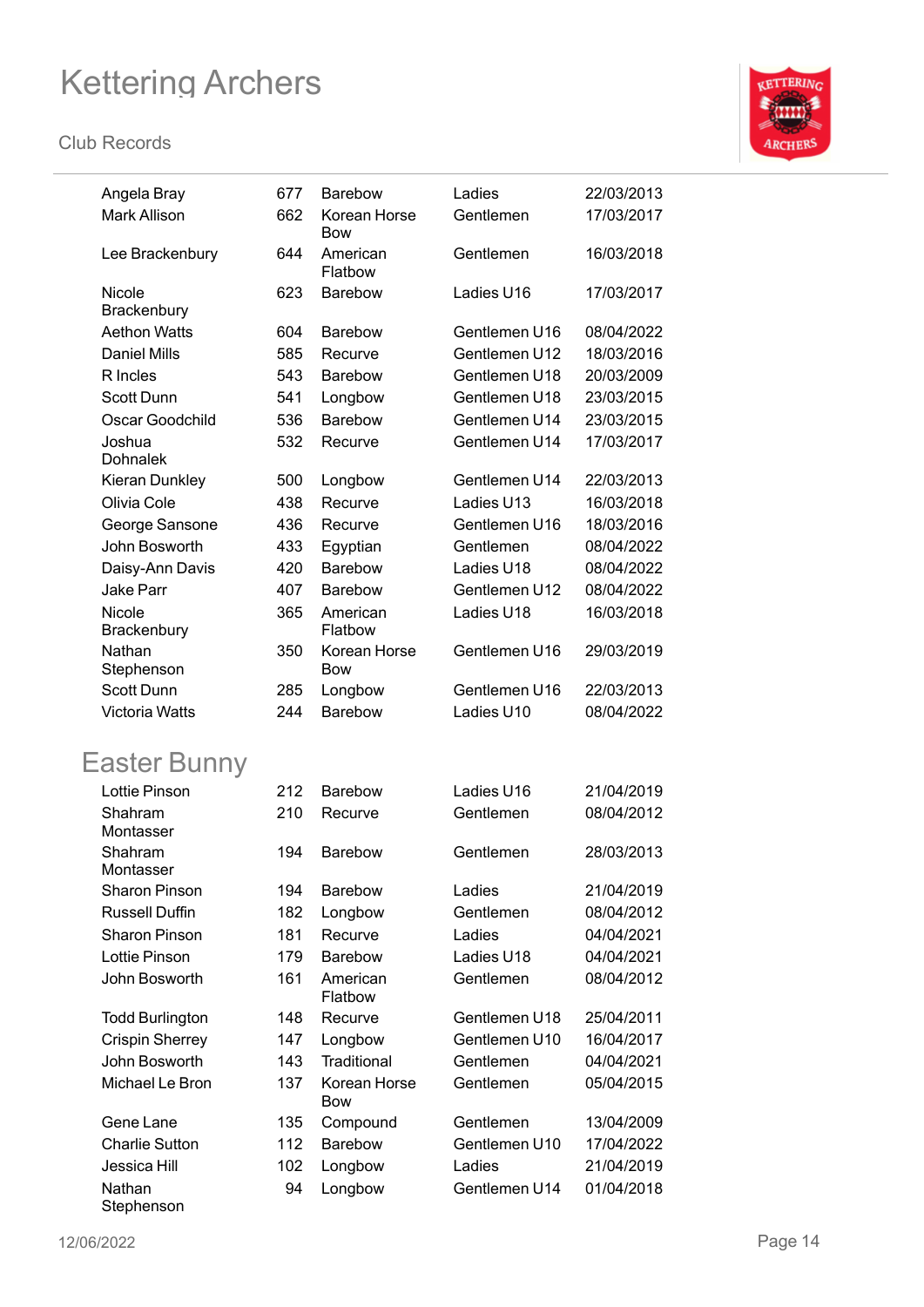

| <b>Aethon Watts</b>       | 89  | <b>Barebow</b>             | Gentlemen U16 | 17/04/2022 |         |
|---------------------------|-----|----------------------------|---------------|------------|---------|
| <b>Victoria Watts</b>     | 88  | Recurve                    | Ladies U10    | 04/04/2021 |         |
| <b>Victoria Watts</b>     | 88  | <b>Barebow</b>             | Ladies U10    | 17/04/2022 |         |
| Leah Densham              | 66  | Barebow                    | Ladies U13    | 05/04/2015 |         |
| <b>Sydney Perrin</b>      | 64  | Recurve                    | Ladies U13    | 16/04/2017 |         |
| <b>Toby Eppey</b>         | 58  | Korean Horse<br><b>Bow</b> | Gentlemen U18 | 17/04/2022 |         |
| <b>Jake Parr</b>          | 57  | <b>Barebow</b>             | Gentlemen U12 | 17/04/2022 |         |
| <b>Scott Dunn</b>         | 44  | Longbow                    | Gentlemen U18 | 05/04/2015 |         |
| Scott Dunn                | 42  | Longbow                    | Gentlemen U16 | 20/04/2014 |         |
| Hannah<br>Hammond         | 39  | Traditional                | Ladies        | 04/04/2021 |         |
| <b>Aethon Watts</b>       | 25  | Barebow                    | Gentlemen U14 | 04/04/2021 |         |
| Field                     |     |                            |               |            |         |
| Shahram<br>Montasser      | 379 | Recurve                    | Gentlemen     | 21/08/2016 |         |
| Mark Allison              | 278 | Barebow                    | Gentlemen     | 26/08/2018 |         |
| <b>Sharon Pinson</b>      | 194 | Recurve                    | Ladies        | 29/08/2019 |         |
| Michael Le Bron           | 186 | American<br>Flatbow        | Gentlemen     | 24/08/2014 |         |
| Lee Brackenbury           | 179 | Longbow                    | Gentlemen     | 26/08/2018 |         |
| John Bosworth             | 171 | Traditional                | Gentlemen     | 26/08/2018 |         |
| Julie Le Bron             | 170 | <b>Barebow</b>             | Ladies        | 27/08/2017 |         |
| Lottie Pinson             | 165 | Barebow                    | Ladies U16    | 26/08/2018 |         |
| Joshua<br><b>Dohnalek</b> | 159 | Recurve                    | Gentlemen U12 | 16/08/2015 |         |
| <b>Fred Aldridge</b>      | 155 | Korean Horse<br><b>Bow</b> | Gentlemen     | 24/08/2014 |         |
| Nicole<br>Brackenbury     | 125 | Recurve                    | Ladies U16    | 21/08/2016 |         |
| Nicole<br>Brackenbury     | 124 | <b>Barebow</b>             | Ladies U18    | 26/08/2018 |         |
| Leah Densham              | 121 | Recurve                    | Ladies U13    | 24/08/2014 |         |
| Steven Judge              | 87  | Recurve                    | Gentlemen U16 | 27/08/2017 |         |
| Victoria Watts            | 79  | <b>Barebow</b>             | Ladies U10    | 21/11/2021 |         |
| <b>Jake Parr</b>          | 67  | Barebow                    | Gentlemen U10 | 21/11/2021 |         |
| <b>Cheryl Wilks</b>       | 54  | American<br>Flatbow        | Ladies        | 21/11/2021 |         |
| <b>Aethon Watts</b>       | 49  | <b>Barebow</b>             | Gentlemen U16 | 21/11/2021 |         |
| Hannah<br>Hammond         | 49  | Longbow                    | Ladies        | 21/11/2021 |         |
| Jasmine Forsyth           | 44  | Compound                   | Ladies U16    | 21/11/2021 |         |
| FITA 18                   |     |                            |               |            |         |
| Shahram<br>Montasser      | 537 | Recurve                    | Gentlemen     | 01/02/2010 |         |
| Derek Bett                | 512 | <b>Barebow</b>             | Gentlemen     | 01/01/2010 |         |
| <b>Eddie Corke</b>        | 508 | Recurve                    | Gentlemen U18 | 01/01/2004 |         |
| 12/06/2022                |     |                            |               |            | Page 15 |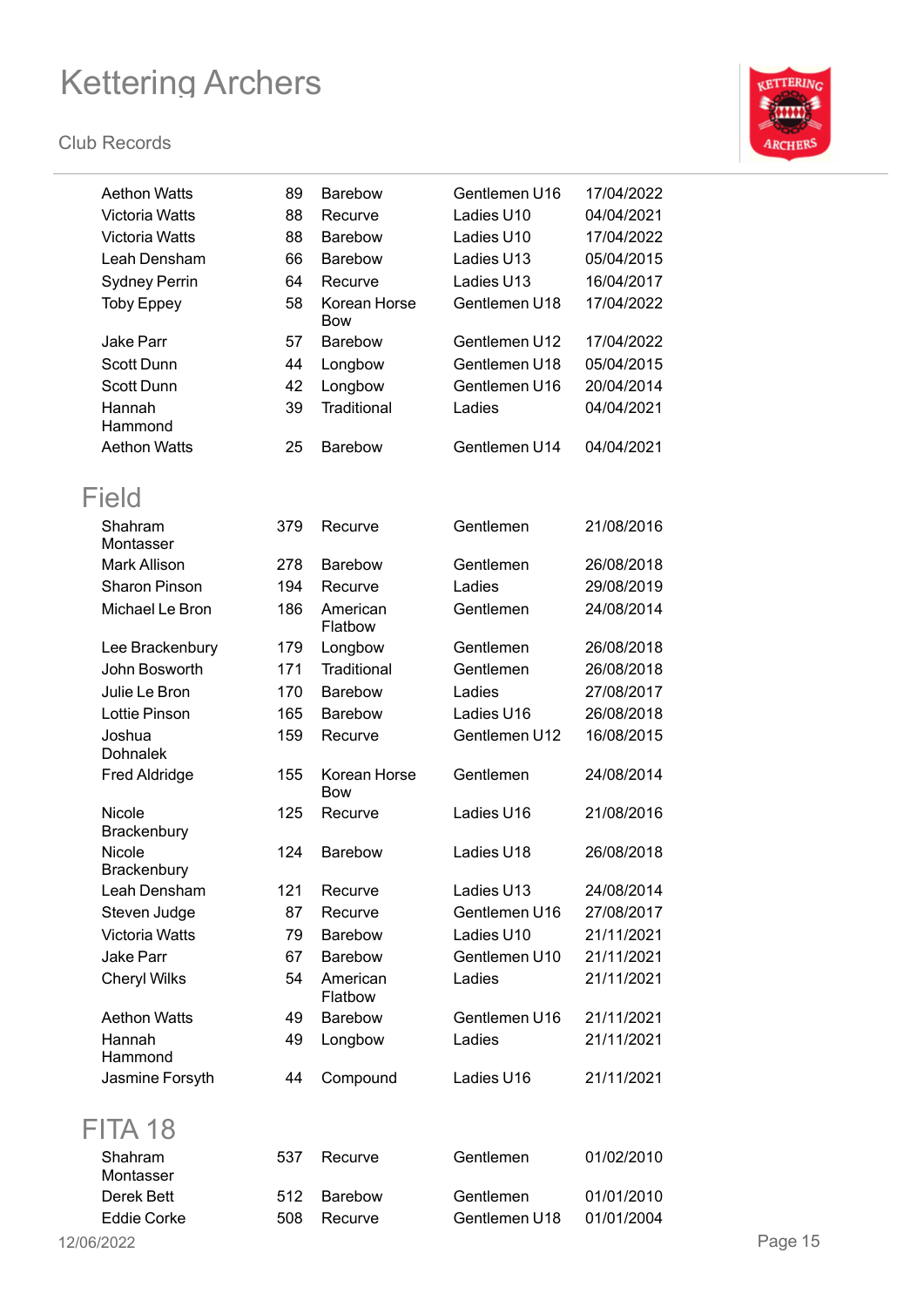

| Recurve<br>Longbow         | Ladies<br>Gentlemen | 01/04/2005 |
|----------------------------|---------------------|------------|
|                            |                     |            |
|                            |                     | 01/01/2004 |
| <b>Barebow</b>             | Ladies U18          | 24/02/2013 |
| Korean Horse<br><b>Bow</b> | Gentlemen           | 23/02/2014 |
| <b>Barebow</b>             | Ladies U16          | 01/02/2011 |
| American<br>Flatbow        | Gentlemen           | 24/02/2013 |
| <b>Barebow</b>             | Gentlemen U16       | 01/04/2005 |
| Longbow                    | Gentlemen U18       | 01/04/2005 |
| Longbow                    | Ladies              | 01/04/2005 |
|                            |                     |            |
| Recurve                    | Gentlemen           | 01/01/2011 |
| Recurve                    | Gentlemen U18       | 01/02/2004 |
| Recurve                    | Ladies              | 01/02/2004 |
| <b>Barebow</b>             | Gentlemen           | 01/01/2011 |
|                            |                     |            |
|                            |                     |            |
| Recurve                    | Gentlemen           | 18/08/2013 |
| Recurve                    | Ladies              | 18/08/2013 |
| American<br>Flatbow        | Gentlemen           | 17/08/2014 |
| Korean Horse<br>Bow        | Gentlemen           | 17/08/2014 |
| Longbow                    | Gentlemen           | 26/08/2012 |
|                            |                     |            |
| Recurve                    | Gentlemen           | 18/08/2013 |
| Recurve                    | Ladies              | 18/08/2013 |
| American<br>Flatbow        | Gentlemen           | 17/08/2014 |
| Korean Horse<br><b>Bow</b> | Gentlemen           | 17/08/2014 |
| Longbow                    | Gentlemen           | 06/10/2013 |
|                            |                     |            |
| Recurve                    | Ladies              | 01/05/2004 |
| Recurve                    | Gentlemen U18       | 01/05/2004 |
| Longbow                    | Ladies              | 01/05/2009 |
| Longbow                    | Gentlemen U18       | 01/05/2005 |
| Longbow                    | Gentlemen U16       | 12/05/2013 |
|                            |                     |            |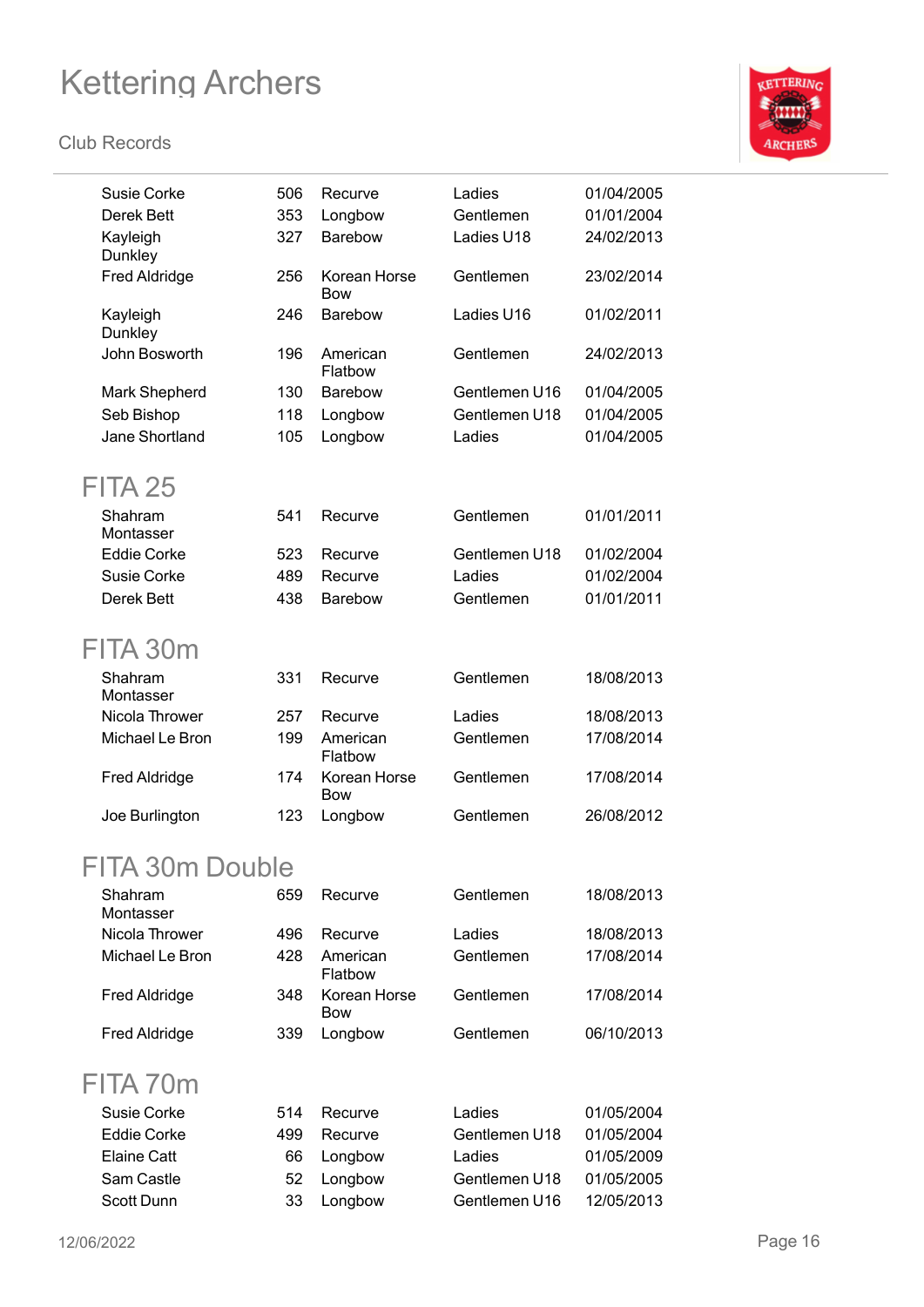

| <b>FITA 70m Double</b> |      |                         |               |            |
|------------------------|------|-------------------------|---------------|------------|
| <b>Fred Aldridge</b>   | 212  | Korean Horse<br>Bow     | Gentlemen     | 29/06/2014 |
| <b>FITA 900</b>        |      |                         |               |            |
| Shahram<br>Montasser   | 742  | Recurve                 | Gentlemen     | 30/06/2013 |
| <b>Derek Bett</b>      | 679  | <b>Barebow</b>          | Gentlemen     | 01/07/2009 |
| Susie Corke            | 635  | Recurve                 | Ladies        | 01/05/2003 |
| Derek Bett             | 400  | Longbow                 | Gentlemen     | 01/05/2002 |
| Jane Shortland         | 125  | Barebow                 | Ladies        | 01/05/2003 |
| Elaine Goodwin         | 84   | Longbow                 | Ladies        | 01/05/2003 |
| <b>FITA Gents</b>      |      |                         |               |            |
| John Bosworth          | 258  | American<br>Flatbow     | Gentlemen     | 04/08/2013 |
| Sam Castle             | 78   | Longbow                 | Gentlemen U18 | 01/05/2005 |
| <b>FITA Ladies</b>     |      |                         |               |            |
| Aileen Dowson          | 1107 | Recurve                 | Ladies        | 01/07/2000 |
| <b>Michelle Barlow</b> | 126  | Longbow                 | Ladies        | 01/05/2006 |
| Flight                 |      |                         |               |            |
| John Bosworth          | 440  | Recurve 50              | Gentlemen     | 02/08/1998 |
| <b>Dominic Wilks</b>   | 345  | Recurve U/L             | Gentlemen     | 14/11/2021 |
| John Bosworth          | 345  | Recurve 35              | Gentlemen     | 12/08/2001 |
| <b>Sharon Pinson</b>   | 321  | Recurve 50              | Ladies        | 08/12/2019 |
| Derek Bett             | 298  | American<br>Flatbow U/L | Gentlemen     | 16/12/2007 |
| Chris Dunn             | 293  | Longbow U/L             | Gentlemen     | 11/12/2016 |
| Angela Bray            | 272  | Recurve 35              | Ladies        | 16/12/2007 |
| John Bosworth          | 264  | American<br>Flatbow 50  | Gentlemen     | 24/12/2017 |
| Amanda Smith           | 238  | Recurve U/L             | Ladies        | 13/12/2020 |
| John Bosworth          | 230  | Longbow 50              | Gentlemen     | 16/12/2007 |
| Scott Dunn             | 228  | Longbow U/L             | Gentlemen U18 | 13/12/2015 |
| Amanda Smith           | 226  | American<br>Flatbow 50  | Ladies        | 13/12/2020 |
| Nathan<br>Stephenson   | 222  | American<br>Flatbow U/L | Gentlemen U16 | 08/12/2019 |
| Amanda Smith           | 221  | Longbow U/L             | Ladies        | 13/12/2020 |
| Alexander<br>Cummiskey | 214  | Recurve 35              | Gentlemen U16 | 11/12/2016 |
| <b>Todd Burlington</b> | 207  | Recurve 35              | Gentlemen U18 | 20/12/2009 |
| Scott Dunn             | 205  | Longbow 50              | Gentlemen U16 | 08/12/2013 |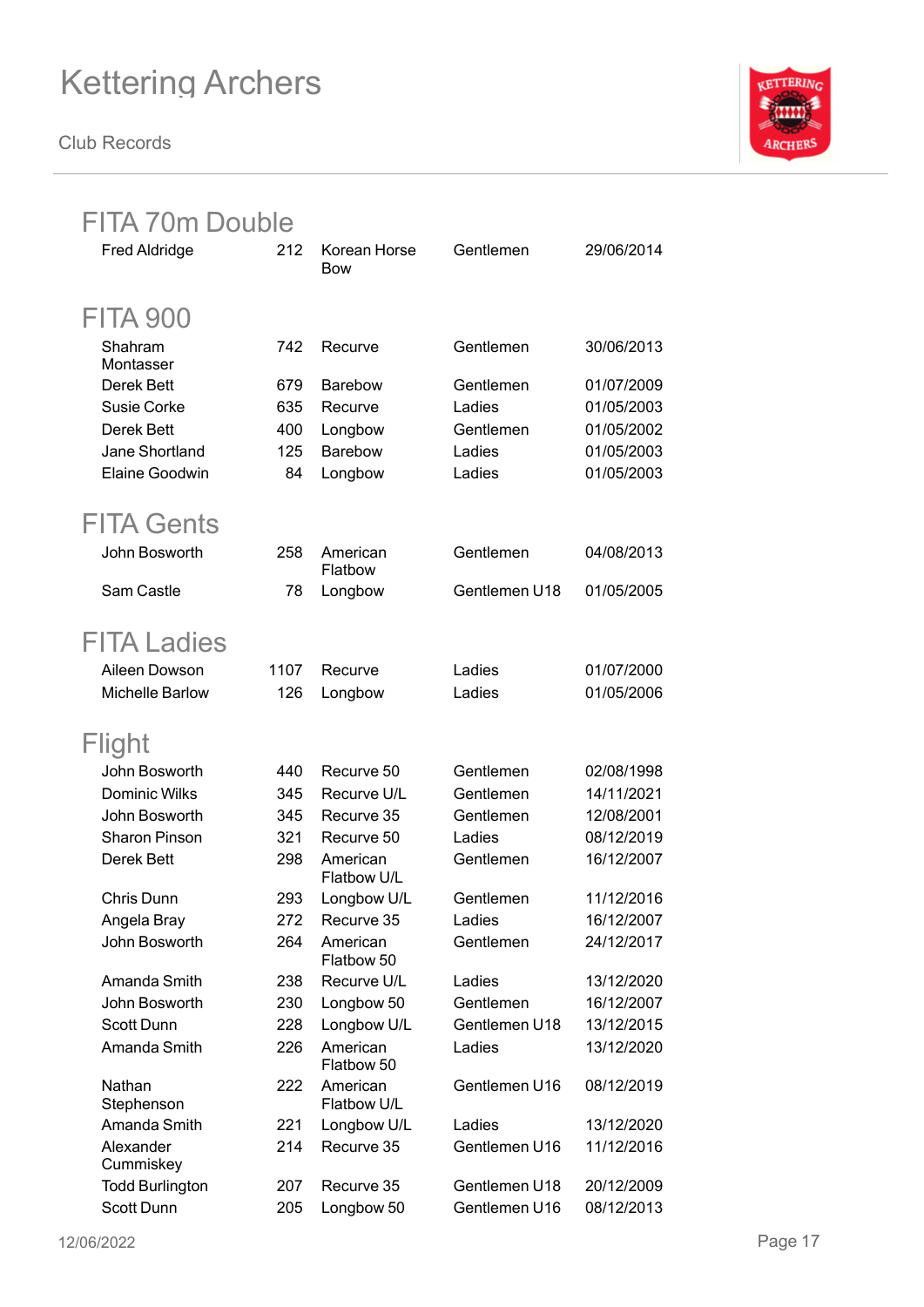#### **Club Records**



| John Bosworth                       | 204 | American<br>Flatbow 35     | Gentlemen     | 24/12/2017 |
|-------------------------------------|-----|----------------------------|---------------|------------|
| <b>Sharon Pinson</b>                | 180 | Longbow 50                 | Ladies        | 09/12/2018 |
| Nicole                              | 174 | Recurve 35                 | Ladies U16    | 11/12/2016 |
| Brackenbury<br>Nathan<br>Stephenson | 172 | Recurve 50                 | Gentlemen U16 | 09/12/2018 |
| <b>Tavis Stringer</b>               | 155 | Recurve 35                 | Gentlemen U12 | 13/12/2015 |
| <b>Emma Truter</b>                  | 133 | Recurve 35                 | Ladies U14    | 13/12/2015 |
| Nicola                              | 128 | Longbow 35                 | Ladies        | 16/12/2012 |
| Cockshoot                           |     |                            |               |            |
| <b>Victoria Watts</b>               | 128 | Recurve 35                 | Ladies U10    | 14/11/2021 |
| <b>Crispin Sherrey</b>              | 108 | Longbow 35                 | Gentlemen U14 | 13/12/2020 |
| <b>Jake Parr</b>                    | 78  | Recurve 35                 | Gentlemen U10 | 08/12/2019 |
| Sandra Allison                      | 60  | American<br>Flatbow 35     | Ladies        | 14/11/2021 |
| <b>Flight Military Arrow</b>        |     |                            |               |            |
| <b>Henry Sherrey</b>                | 209 | Longbow                    | Gentlemen     | 20/12/2009 |
|                                     |     |                            |               |            |
| <b>Flight Standard Arrow</b>        |     |                            |               |            |
| <b>Henry Sherrey</b>                | 236 | Longbow                    | Gentlemen     | 16/12/2012 |
| Frostbite                           |     |                            |               |            |
| <b>Chris Mason</b>                  | 341 | Compound                   | Gentlemen     | 12/12/2010 |
| Shahram                             | 324 | Recurve                    | Gentlemen     | 12/12/2010 |
| Montasser                           |     |                            |               |            |
| Derek Bett                          | 312 | <b>Barebow</b>             | Gentlemen     | 25/11/2018 |
| Julie Le Bron                       | 249 | Barebow                    | Ladies        | 26/12/2017 |
| Lee Brackenbury                     | 239 | Longbow                    | Gentlemen     | 24/11/2019 |
| <b>Mark Allison</b>                 | 217 | Traditional                | Gentlemen     | 07/11/2021 |
| <b>Aethon Watts</b>                 | 207 | <b>Barebow</b>             | Gentlemen U16 | 18/12/2021 |
| <b>Fred Aldridge</b>                | 201 | Korean Horse<br><b>Bow</b> | Gentlemen     | 22/11/2015 |
| Alison<br>Brackenbury               | 175 | Recurve                    | Ladies        | 19/11/2017 |
| Roger Edmunds                       | 175 | American<br>Flatbow        | Gentlemen     | 24/11/2019 |
| Kayleigh<br>Dunkley                 | 158 | Barebow                    | Ladies U18    | 12/12/2010 |
| <b>Emily Jones</b>                  | 120 | <b>Barebow</b>             | Ladies U16    | 23/11/2014 |
| Emma Truter                         | 107 | <b>Barebow</b>             | Ladies U14    | 22/11/2015 |
| <b>Aethon Watts</b>                 | 80  | Barebow                    | Gentlemen U14 | 06/12/2020 |
| <b>Jake Parr</b>                    | 39  | Barebow                    | Gentlemen U10 | 24/11/2019 |
| Victoria Watts                      | 37  | Barebow                    | Ladies U10    | 07/11/2021 |

### Frostbite - Double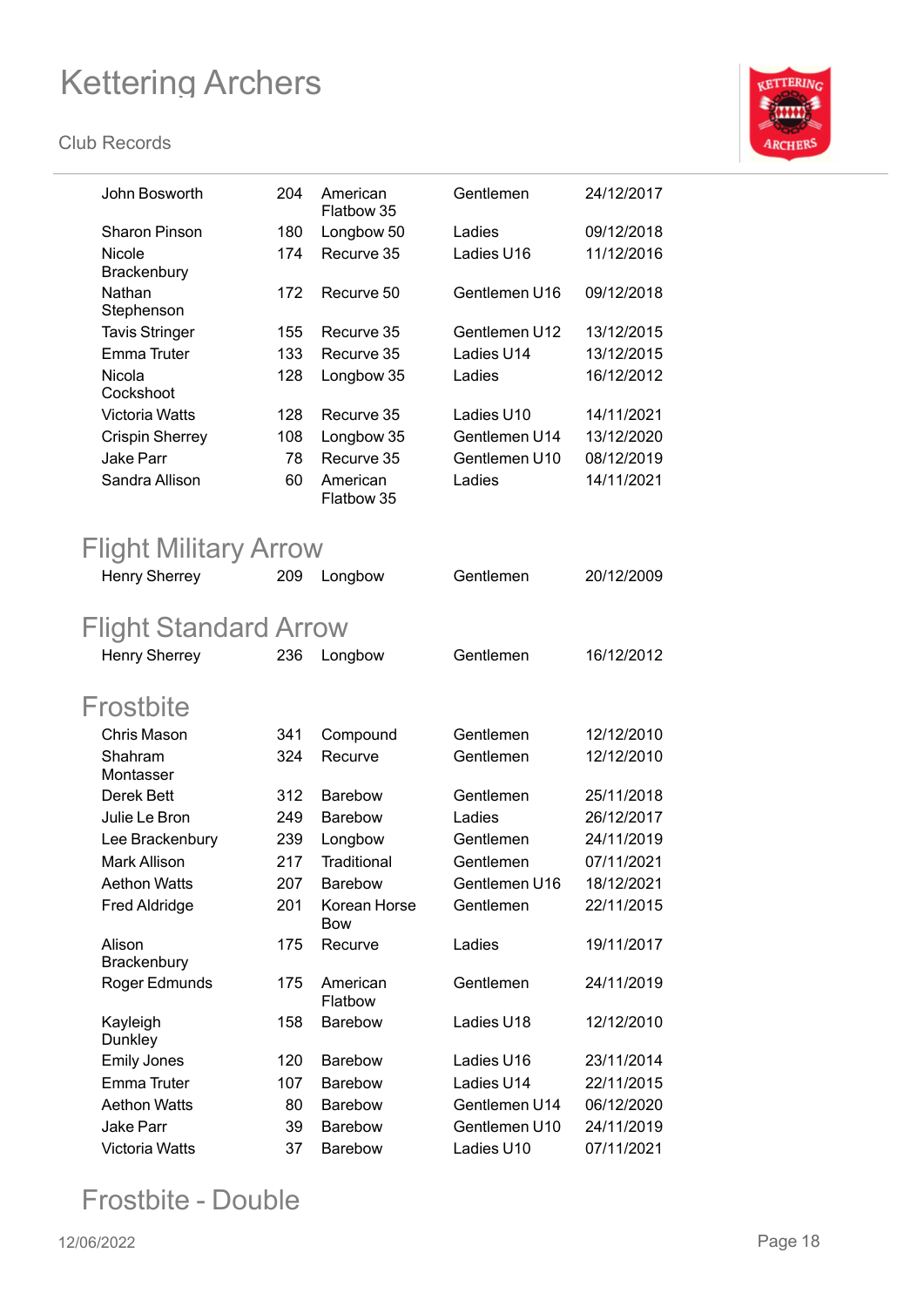

| Jason<br>Stephenson       | 625 | Recurve                    | Gentlemen     | 26/11/2018 |
|---------------------------|-----|----------------------------|---------------|------------|
| <b>Mark Allison</b>       | 598 | <b>Barebow</b>             | Gentlemen     | 18/12/2021 |
| Julie Le Bron             | 505 | <b>Barebow</b>             | Ladies        | 19/11/2017 |
| Lee Brackenbury           | 435 | Longbow                    | Gentlemen     | 07/11/2021 |
| <b>Mark Allison</b>       | 433 | Traditional                | Gentlemen     | 07/11/2021 |
| <b>Aethon Watts</b>       | 372 | Barebow                    | Gentlemen U16 | 18/12/2021 |
| Roger Edmunds             | 349 | American<br>Flatbow        | Gentlemen     | 07/11/2021 |
| John Bosworth             | 275 | Korean Horse<br><b>Bow</b> | Gentlemen     | 19/11/2017 |
| <b>Aethon Watts</b>       | 115 | <b>Barebow</b>             | Gentlemen U14 | 06/12/2020 |
| <b>Jake Parr</b>          | 76  | <b>Barebow</b>             | Gentlemen U10 | 24/11/2019 |
| <b>Victoria Watts</b>     | 39  | Barebow                    | Ladies U10    | 07/11/2021 |
| Ghost                     |     |                            |               |            |
| Alan Course               | 167 | Compound                   | Gentlemen     | 28/10/2016 |
| Lizzie Cantopher          | 162 | Recurve                    | Ladies        | 28/10/2011 |
| Shahram<br>Montasser      | 155 | Recurve                    | Gentlemen     | 25/10/2013 |
| Derek Bett                | 151 | <b>Barebow</b>             | Gentlemen     | 25/10/2013 |
| Val Ewart                 | 139 | Compound                   | Ladies        | 26/10/2012 |
| Julie Le Bron             | 132 | <b>Barebow</b>             | Ladies        | 27/10/2017 |
| Lee Brackenbury           | 131 | American<br>Flatbow        | Gentlemen     | 27/10/2017 |
| Mark Allison              | 131 | Traditional                | Gentlemen     | 29/10/2021 |
| Lottie Pinson             | 124 | Barebow                    | Ladies U18    | 30/10/2020 |
| <b>Aethon Watts</b>       | 112 | <b>Barebow</b>             | Gentlemen U16 | 29/10/2021 |
| <b>Mark Allison</b>       | 109 | Korean Horse<br><b>Bow</b> | Gentlemen     | 28/10/2016 |
| Roger Edmunds             | 105 | Longbow                    | Gentlemen     | 30/10/2020 |
| Joshua<br><b>Dohnalek</b> | 99  | Recurve                    | Gentlemen U18 | 30/10/2020 |
| Alexander<br>Cummiskey    | 95  | Recurve                    | Gentlemen U14 | 28/10/2016 |
| Lottie Pinson             | 91  | <b>Barebow</b>             | Ladies U16    | 25/10/2019 |
| Kieran Dunkley            | 83  | Recurve                    | Gentlemen U16 | 30/10/2015 |
| <b>Jake Parr</b>          | 82  | Barebow                    | Gentlemen U10 | 30/10/2020 |
| John Bosworth             | 81  | Egyptian                   | Gentlemen     | 29/10/2021 |
| <b>Victoria Watts</b>     | 73  | <b>Barebow</b>             | Ladies U10    | 29/10/2021 |
| Joshua<br><b>Dohnalek</b> | 72  | Recurve                    | Gentlemen U14 | 04/11/2017 |
| Olivia Cole               | 69  | Recurve                    | Ladies U13    | 04/11/2017 |
| <b>Daniel Mills</b>       | 66  | Recurve                    | Gentlemen U12 | 30/10/2015 |
| Nicole                    | 57  | American                   | Ladies U16    | 27/10/2017 |
| Brackenbury               |     | Flatbow                    |               |            |
| <b>Victoria Watts</b>     | 53  | Recurve                    | Ladies U10    | 30/10/2020 |
| Emma Truter               | 51  | Barebow                    | Ladies U14    | 30/10/2015 |
| Scott Dunn                | 48  | Longbow                    | Gentlemen U18 | 31/10/2014 |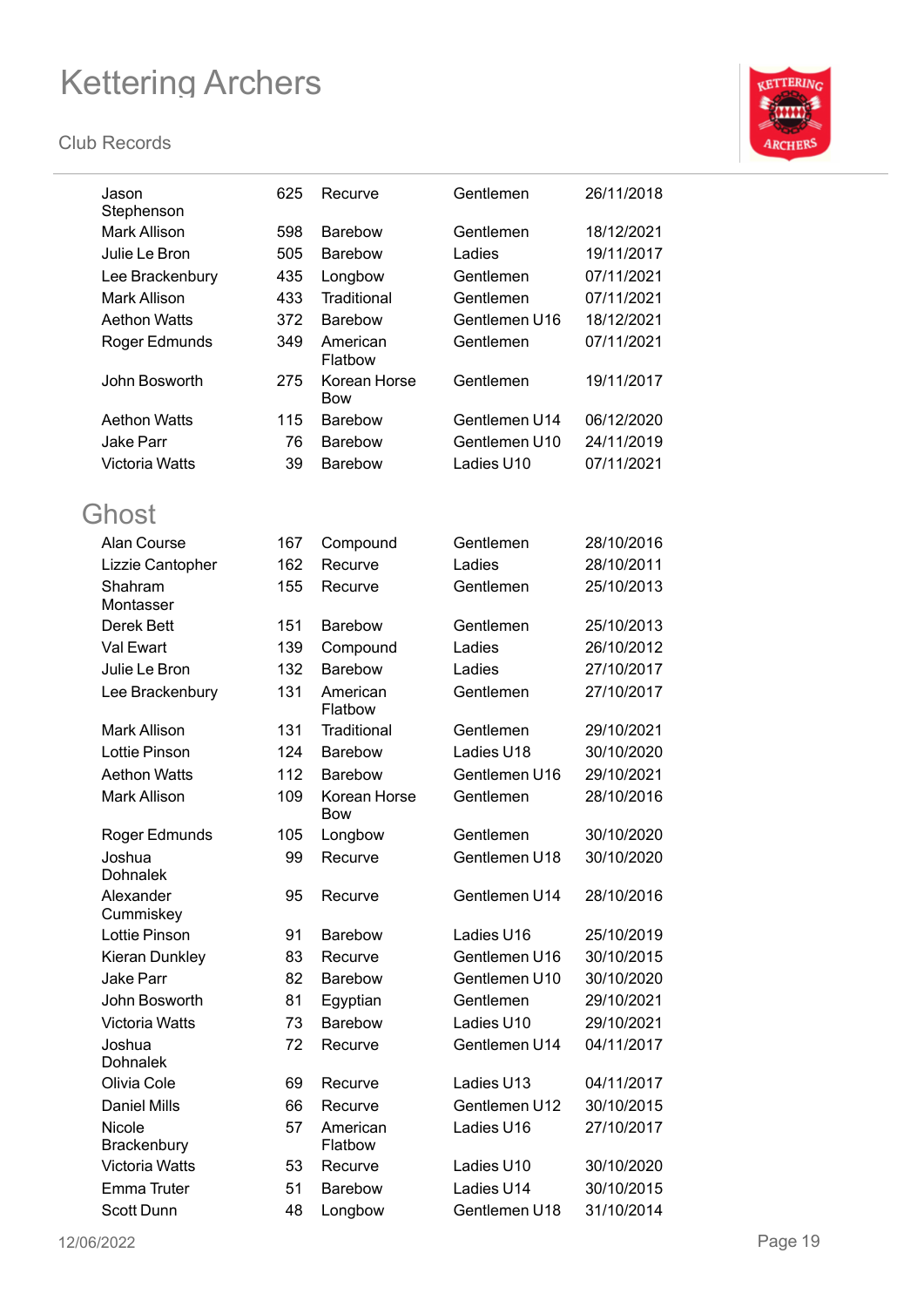#### **Club Records**



| Nathan<br>Stephenson   | 37   | Korean Horse<br><b>Bow</b> | Gentlemen U16 | 25/10/2019 |
|------------------------|------|----------------------------|---------------|------------|
| <b>Scott Dunn</b>      | 36   | Longbow                    | Gentlemen U16 | 25/10/2013 |
| Lauren Bosworth        | 26   | Barebow                    | Ladies U14    | 29/10/2010 |
| Jasmine Forsyth        | 15   | Compound                   | Ladies U16    | 29/10/2021 |
|                        |      |                            |               |            |
| <b>Halloween</b>       |      |                            |               |            |
| John Bosworth          | 131  | Traditional                | Gentlemen     | 30/10/2019 |
| John Bosworth          | 117  | <b>Barebow</b>             | Gentlemen     | 31/10/2012 |
| <b>Chris Wearing</b>   | 115  | American<br>Flatbow        | Gentlemen     | 27/10/2016 |
| Lottie Pinson          | 103  | <b>Barebow</b>             | Ladies U16    | 30/10/2018 |
| <b>Sharon Pinson</b>   | 91   | Recurve                    | Ladies        | 30/10/2018 |
| Roger Edmunds          | 89   | Recurve                    | Gentlemen     | 11/09/2016 |
| <b>Sharon Pinson</b>   | 88   | Barebow                    | Ladies        | 30/10/2019 |
| Alexander<br>Cummiskey | 85   | Barebow                    | Gentlemen U14 | 27/10/2016 |
| David Burnett          | 83   | Korean Horse<br><b>Bow</b> | Gentlemen     | 30/10/2018 |
| David Burnett          | 77   | Longbow                    | Gentlemen     | 30/10/2017 |
| Polly Woodings         | 72   | Longbow                    | Ladies U16    | 30/10/2018 |
| Cheryl Wilks           | 64   | <b>Barebow</b>             | Ladies        | 30/10/2019 |
| <b>Aethon Watts</b>    | 62   | Barebow                    | Gentlemen U16 | 31/10/2021 |
| <b>Crispin Sherrey</b> | 62   | American<br>Flatbow        | Gentlemen U14 | 30/10/2019 |
| Nathan<br>Stephenson   | 41   | Longbow                    | Gentlemen U16 | 30/10/2019 |
| Nathan<br>Stephenson   | 39   | Korean Horse<br><b>Bow</b> | Gentlemen U16 | 30/10/2018 |
| Hannah<br>Hammond      | 36   | Longbow                    | Ladies        | 31/10/2021 |
| Scott Dunn             | 36   | Longbow                    | Gentlemen U18 | 28/10/2014 |
| <b>Crispin Sherrey</b> | 27   | Longbow                    | Gentlemen U14 | 31/10/2020 |
| <b>Cheryl Wilks</b>    | 18   | American<br>Flatbow        | Ladies        | 31/10/2021 |
| <b>Hereford</b>        |      |                            |               |            |
| Aileen Dowson          | 1068 | Recurve                    | Ladies        | 01/07/2000 |
| Gene Lane              | 1051 | Compound                   | Gentlemen     | 01/09/2009 |
| Derek Bett             | 1024 | Barebow                    | Gentlemen     | 14/07/2013 |
| Julie Le Bron          | 407  | Barebow                    | Ladies        | 13/09/2015 |
| <b>Fred Aldridge</b>   | 401  | Korean Horse<br>Bow        | Gentlemen     | 14/09/2014 |
| <b>Fred Aldridge</b>   | 377  | Longbow                    | Gentlemen     | 08/09/2013 |
| Elaine Goodwin         | 105  | Longbow                    | Ladies        | 01/08/2003 |
|                        |      |                            |               |            |

Hog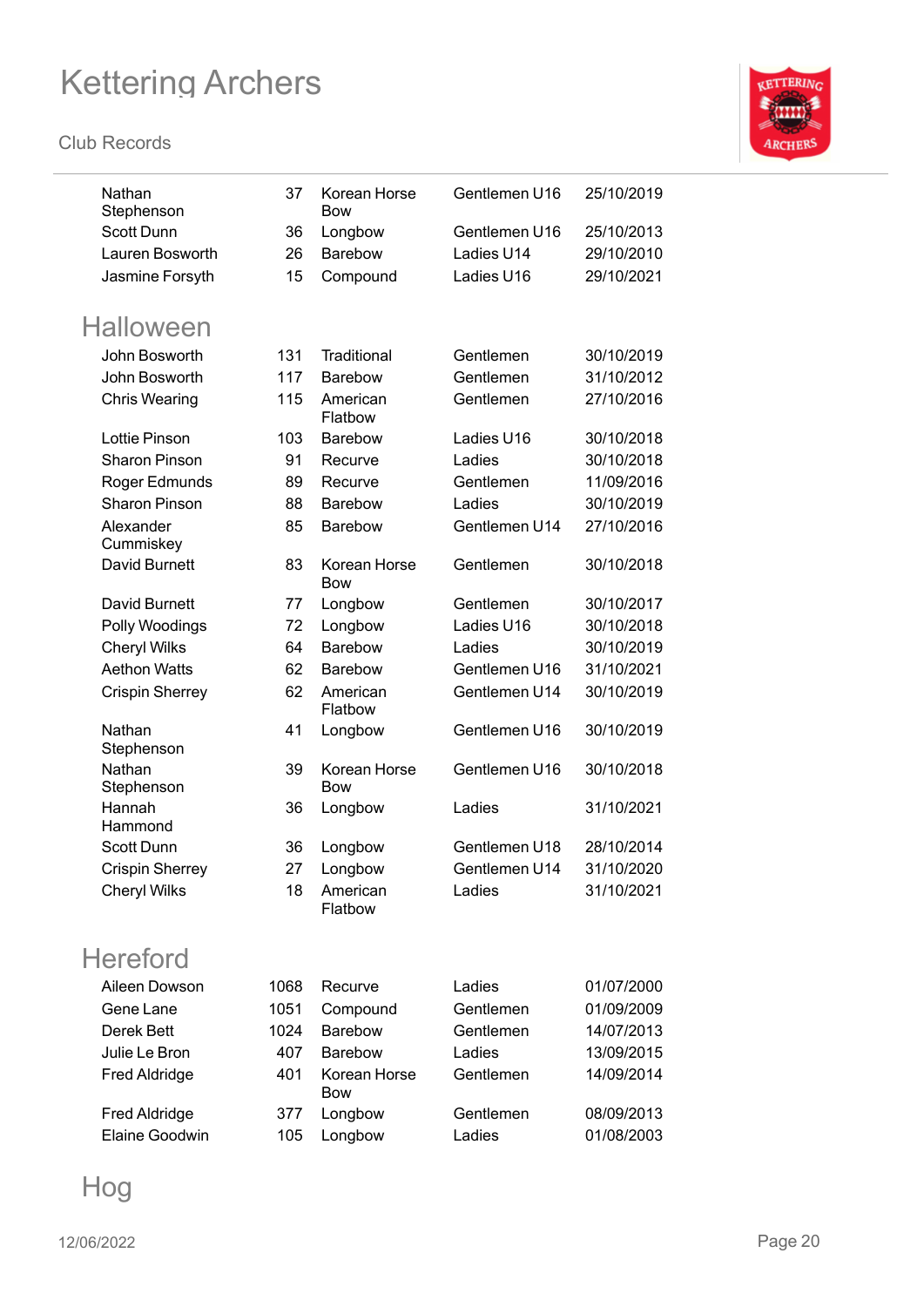#### **Club Records**



| Shahram<br>Montasser | 228 | Recurve                    | Gentlemen     | 27/05/2018 |
|----------------------|-----|----------------------------|---------------|------------|
| Mark Allison         | 207 | <b>Barebow</b>             | Gentlemen     | 26/05/2019 |
| Lottie Pinson        | 196 | <b>Barebow</b>             | Ladies U16    | 26/05/2019 |
| John Bosworth        | 194 | Traditional                | Gentlemen     | 27/05/2018 |
| John Bosworth        | 171 | Korean Horse<br><b>Bow</b> | Gentlemen     | 28/05/2017 |
| <b>Aethon Watts</b>  | 169 | <b>Barebow</b>             | Gentlemen U14 | 30/08/2020 |
| Lee Brackenbury      | 169 | Longbow                    | Gentlemen     | 08/08/2021 |
| John Bosworth        | 160 | American<br>Flatbow        | Gentlemen     | 31/05/2015 |
| Sandra Allison       | 144 | <b>Barebow</b>             | Ladies        | 28/05/2017 |
| <b>Sharon Pinson</b> | 142 | Recurve                    | Ladies        | 26/05/2019 |
| Nicole               | 131 | Recurve                    | Ladies U16    | 29/05/2016 |
| <b>Brackenbury</b>   |     |                            |               |            |
| <b>Emily Jones</b>   | 114 | <b>Barebow</b>             | Ladies U18    | 31/05/2015 |
| <b>Jake Parr</b>     | 101 | <b>Barebow</b>             | Gentlemen U10 | 30/08/2020 |
| Scott Dunn           | 72  | Longbow                    | Gentlemen U18 | 31/05/2015 |
| Nathan<br>Stephenson | 43  | Longbow                    | Gentlemen U16 | 26/05/2019 |

### Junior National

| <b>Eddie Corke</b>     | 524 | Recurve                    | Gentlemen U14 | 01/08/2001 |
|------------------------|-----|----------------------------|---------------|------------|
| <b>Todd Burlington</b> | 506 | Recurve                    | Gentlemen U18 | 11/10/2009 |
| Emma McHarg            | 502 | Recurve                    | Ladies U16    | 01/08/2008 |
| S Davies-Miller        | 376 | <b>Barebow</b>             | Ladies U16    | 01/07/2000 |
| Kayleigh<br>Dunkley    | 351 | <b>Barebow</b>             | Ladies U18    | 10/10/2010 |
| <b>Aethon Watts</b>    | 349 | <b>Barebow</b>             | Gentlemen U16 | 16/01/2022 |
| <b>Aethon Watts</b>    | 291 | <b>Barebow</b>             | Gentlemen U14 | 11/07/2021 |
| Simon Lovell           | 212 | <b>Barebow</b>             | Gentlemen U18 | 11/10/2009 |
| Jake Parr              | 77  | <b>Barebow</b>             | Gentlemen U12 | 30/01/2022 |
| <b>Toby Eppey</b>      | 76  | Korean Horse<br><b>Bow</b> | Gentlemen U18 | 30/01/2022 |
| Sam Lewin              | 56  | Longbow                    | Gentlemen U12 | 01/08/2008 |
| Jake Parr              | 39  | <b>Barebow</b>             | Gentlemen U10 | 23/08/2020 |
|                        |     |                            |               |            |

### Junior Warwick

| Emma McHarg            | 366 | Recurve        | Ladies U16    | 01/06/2009 |
|------------------------|-----|----------------|---------------|------------|
| Lottie Pinson          | 324 | <b>Barebow</b> | Ladies U16    | 27/06/2019 |
| <b>Todd Burlington</b> | 320 | Recurve        | Gentlemen U16 | 14/06/2009 |
| Christopher<br>Lane    | 300 | Compound       | Gentlemen U14 | 01/06/2009 |
| <b>Toby Eppey</b>      | 295 | <b>Barebow</b> | Gentlemen U18 | 01/05/2022 |
| Mark Shepherd          | 273 | <b>Barebow</b> | Gentlemen U16 | 01/04/2004 |
| Lottie Pinson          | 267 | <b>Barebow</b> | Ladies U18    | 06/06/2021 |
| <b>Aethon Watts</b>    | 147 | <b>Barebow</b> | Gentlemen U14 | 06/06/2021 |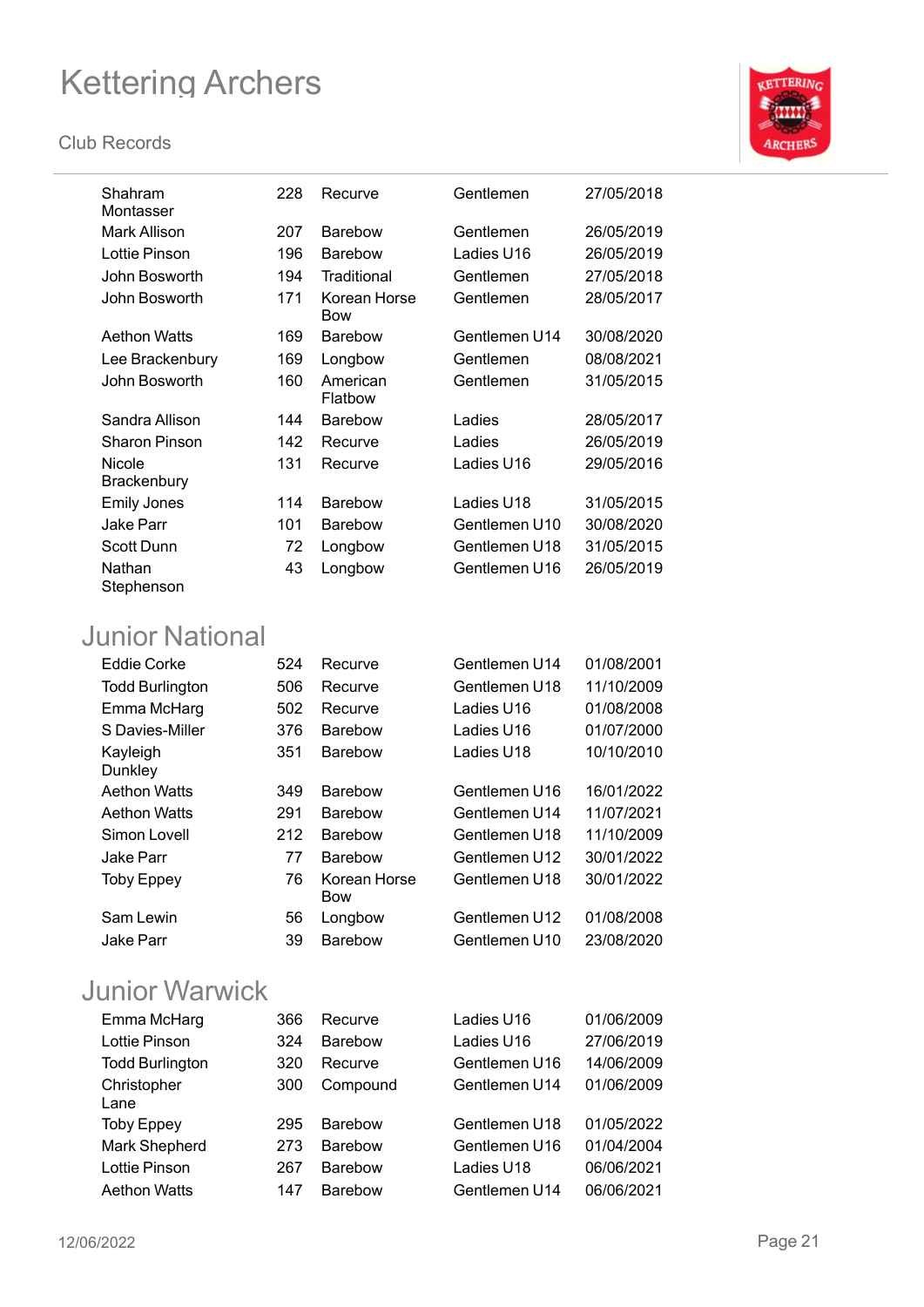

| <b>Junior Warwick - Double</b> |     |                     |               |            |
|--------------------------------|-----|---------------------|---------------|------------|
| <b>Toby Eppey</b>              | 560 | <b>Barebow</b>      | Gentlemen U18 | 01/05/2022 |
| <b>Aethon Watts</b>            | 405 | <b>Barebow</b>      | Gentlemen U16 | 01/05/2022 |
| Steven Judge                   | 308 | Recurve             | Gentlemen U16 | 03/09/2017 |
| Nicole                         | 187 | Recurve             | Ladies U16    | 05/06/2016 |
| Brackenbury                    |     |                     |               |            |
| <b>Junior Western</b>          |     |                     |               |            |
| <b>Eddie Corke</b>             | 678 | Recurve             | Gentlemen U14 | 01/08/2000 |
| Lottie Pinson                  | 673 | <b>Barebow</b>      | Ladies U16    | 06/10/2019 |
| <b>Todd Burlington</b>         | 641 | Recurve             | Gentlemen U16 | 11/10/2009 |
| Emma McHarg                    | 536 | Recurve             | Ladies U16    | 01/06/2008 |
| Jake Parr                      | 194 | <b>Barebow</b>      | Gentlemen U10 | 29/08/2021 |
| Nathan                         | 193 | Barebow             | Gentlemen U16 | 01/10/2009 |
| Stevenson                      |     |                     |               |            |
| Sam Lewin                      | 73  | Longbow             | Gentlemen U12 | 01/06/2008 |
| Junior Windsor                 |     |                     |               |            |
| Emma McHarg                    | 818 | Recurve             | Ladies U16    | 01/05/2009 |
| <b>Todd Burlington</b>         | 786 | Recurve             | Gentlemen U16 | 31/05/2009 |
| Lottie Pinson                  | 730 | <b>Barebow</b>      | Ladies U16    | 21/10/2018 |
| <b>Elliot Horne</b>            | 590 | Barebow             | Gentlemen U14 | 01/09/2008 |
| Simon Lovell                   | 375 | <b>Barebow</b>      | Gentlemen U18 | 31/05/2009 |
| <b>Emma Truter</b>             | 354 | <b>Barebow</b>      | Ladies U14    | 18/10/2015 |
| Liam Hurling                   | 277 | Longbow             | Gentlemen U14 | 01/07/2004 |
| Kettering                      |     |                     |               |            |
| Shahram                        | 448 | Recurve             | Gentlemen     | 20/05/2018 |
| Montasser                      |     |                     |               |            |
| Derek Bett                     | 336 | Barebow             | Gentlemen     | 24/04/2022 |
| <b>Sharon Pinson</b>           | 191 | Recurve             | Ladies        | 02/06/2019 |
| Lottie Pinson                  | 166 | <b>Barebow</b>      | Ladies U18    | 16/05/2021 |
| <b>Fred Aldridge</b>           | 164 | Compound            | Gentlemen     | 21/05/2017 |
| Julie Le Bron                  | 93  | Barebow             | Ladies        | 21/05/2017 |
| John Bosworth                  | 79  | American<br>Flatbow | Gentlemen     | 15/05/2016 |
| <b>Aethon Watts</b>            | 77  | Barebow             | Gentlemen U14 | 16/05/2021 |
| Joshua                         | 77  | Recurve             | Gentlemen U12 | 18/05/2014 |
| <b>Dohnalek</b>                |     |                     |               |            |
| Lottie Pinson                  | 70  | <b>Barebow</b>      | Ladies U16    | 20/05/2018 |
| Emma Truter                    | 64  | Barebow             | Ladies U14    | 15/05/2016 |
| John Bosworth                  | 58  | Traditional         | Gentlemen     | 20/05/2018 |
| Lee Brackenbury                | 55  | Longbow             | Gentlemen     | 02/06/2019 |
| <b>Sharon Pinson</b>           | 46  | American<br>Flatbow | Ladies        | 16/05/2021 |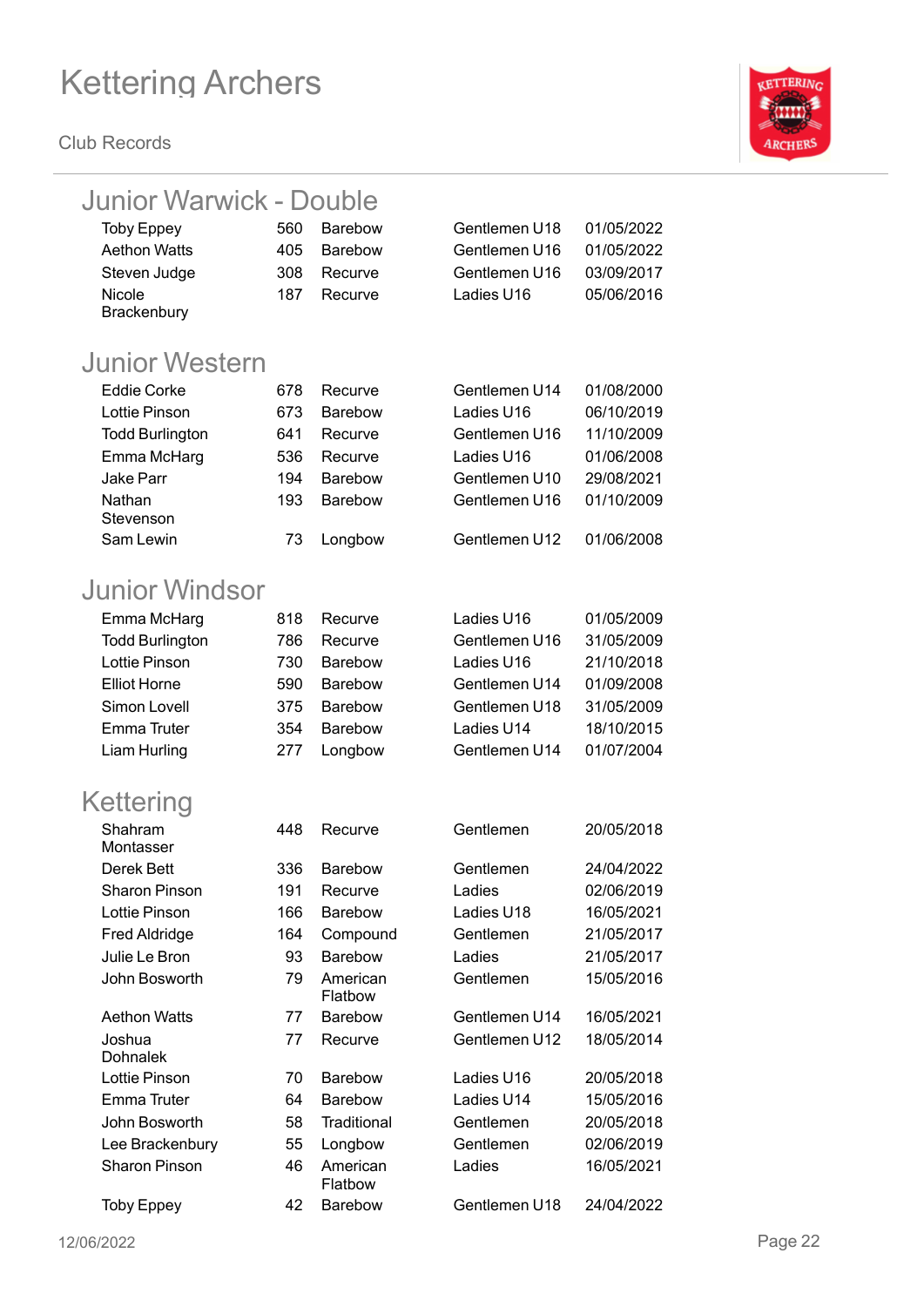**Club Records**



| <b>Fred Aldridge</b>    | 35  | Korean Horse<br><b>Bow</b> | Gentlemen     | 17/05/2015 |
|-------------------------|-----|----------------------------|---------------|------------|
| Lucia Willson           | 30  | Barebow                    | Ladies U10    | 24/04/2022 |
| <b>Trivena Fleckney</b> | 7   | Traditional                | Ladies        | 16/05/2021 |
| London                  |     |                            |               |            |
| Lizzie Cantopher        | 342 | Recurve                    | Ladies        | 17/01/2014 |
| Shahram<br>Montasser    | 338 | Recurve                    | Gentlemen     | 16/01/2015 |
| Alan Course             | 332 | Compound                   | Gentlemen     | 17/01/2014 |
| Derek Bett              | 325 | <b>Barebow</b>             | Gentlemen     | 09/01/2009 |
| Lizzie Cantopher        | 321 | Compound                   | Ladies        | 15/01/2016 |
| Julie Le Bron           | 287 | <b>Barebow</b>             | Ladies        | 13/01/2017 |
| Kayleigh<br>Dunkley     | 278 | Barebow                    | Ladies U18    | 25/01/2013 |
| <b>Todd Burlington</b>  | 273 | Recurve                    | Gentlemen U18 | 14/01/2011 |
| Kayleigh<br>Dunkley     | 265 | Compound                   | Ladies U18    | 17/01/2014 |
| Alexander<br>Cummiskey  | 258 | Recurve                    | Gentlemen U16 | 13/01/2017 |
| Glyn Jones              | 250 | American<br>Flatbow        | Gentlemen     | 13/01/2017 |
| Lee Brackenbury         | 236 | Traditional                | Gentlemen     | 13/01/2017 |
| <b>Daniel Mills</b>     | 229 | Recurve                    | Gentlemen U12 | 15/01/2016 |
| <b>Fred Aldridge</b>    | 229 | Longbow                    | Gentlemen     | 08/01/2010 |
| <b>Daniel Mills</b>     | 228 | Recurve                    | Gentlemen U14 | 13/01/2017 |
| Nicole<br>Brackenbury   | 215 | Barebow                    | Ladies U16    | 13/01/2017 |
| <b>Fred Aldridge</b>    | 210 | Korean Horse<br><b>Bow</b> | Gentlemen     | 13/01/2017 |
| J Homes                 | 193 | American<br>Flatbow        | Gentlemen U18 | 25/01/2013 |
| Kayleigh<br>Dunkley     | 169 | <b>Barebow</b>             | Ladies U13    | 08/01/2010 |
| Scott Dunn              | 160 | Barebow                    | Gentlemen U16 | 25/01/2013 |
| Simon Lovell            | 133 | Barebow                    | Gentlemen U16 | 09/01/2009 |
| Scott Dunn              | 106 | Longbow                    | Gentlemen U16 | 17/01/2014 |
| Kieran Dunkley          | 89  | Longbow                    | Gentlemen U14 | 17/01/2014 |
| Kieran Dunkley          | 57  | Barebow                    | Gentlemen U10 | 08/01/2010 |
| Leah Densham            | 49  | Recurve                    | Ladies U13    | 16/01/2015 |

### Long Metric Gents

| Derek Bett          | 499 | Barebow             | Gentlemen | 14/08/2011 |
|---------------------|-----|---------------------|-----------|------------|
| <b>Mark Corstin</b> | 490 | Recurve             | Gentlemen | 09/08/2009 |
| Gene Lane           | 452 | Compound            | Gentlemen | 09/08/2009 |
| Derek Bett          | 181 | Longbow             | Gentlemen | 01/06/2010 |
| John Bosworth       | 143 | American<br>Flatbow | Gentlemen | 03/08/2014 |
| John Bosworth       | 123 | Traditional         | Gentlemen | 14/07/2019 |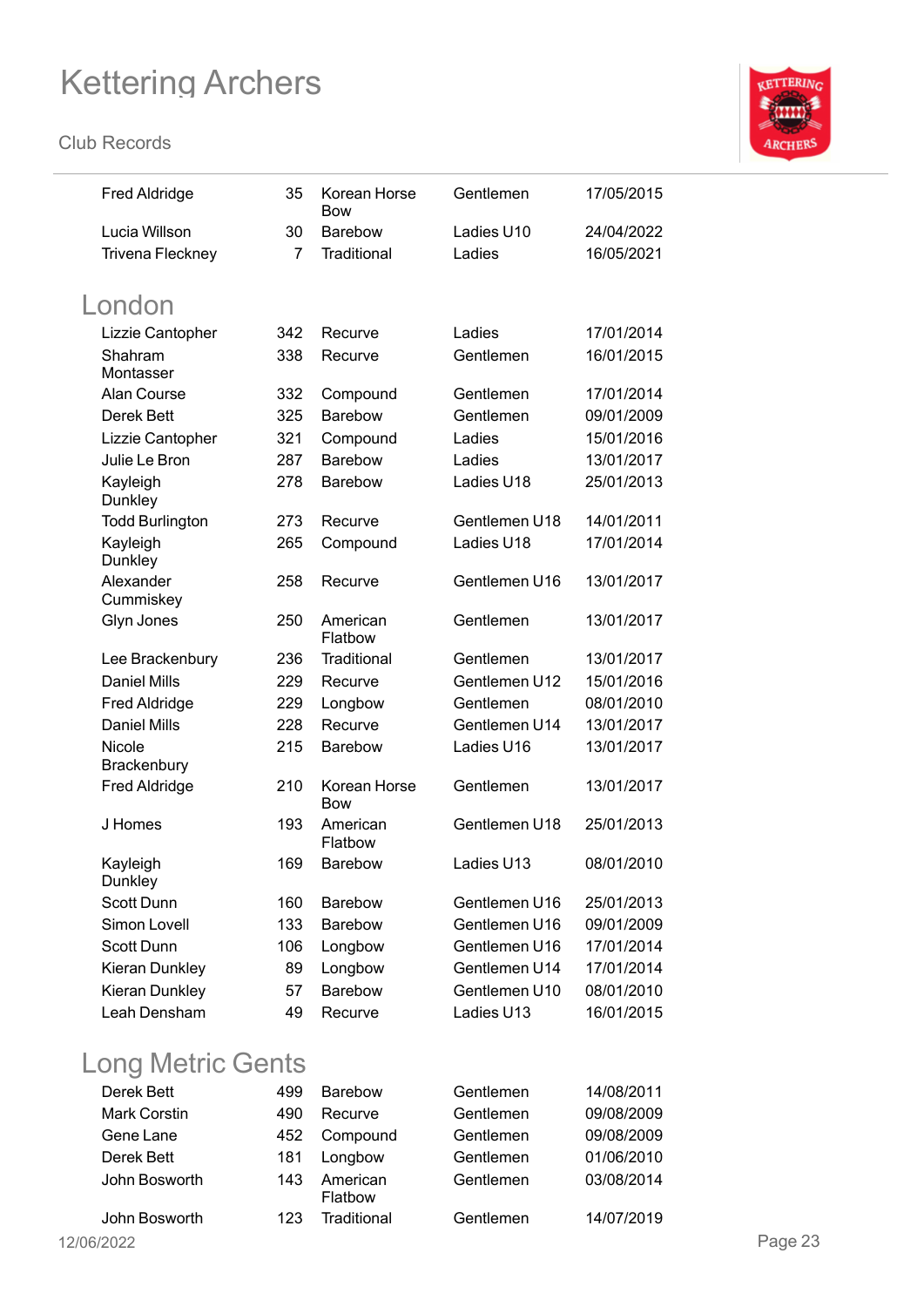

| Sam Castle             | 10  | Longbow        | Gentlemen U18 | 01/08/2005 |
|------------------------|-----|----------------|---------------|------------|
| <b>Long Metric I</b>   |     |                |               |            |
| Aileen Dowson          | 500 | Recurve        | Ladies        | 01/04/2000 |
| Angela Bray            | 102 | Barebow        | Ladies        | 01/08/2005 |
| Seb Bishop             | 83  | Longbow        | Gentlemen U18 | 01/08/2005 |
| <b>Elaine Catt</b>     | 79  | Longbow        | Ladies        | 01/12/2009 |
| John Bosworth          | 59  | American       | Gentlemen     | 05/08/2018 |
|                        |     | Flatbow        |               |            |
| <b>Long Metric II</b>  |     |                |               |            |
| Thomas Vessey          | 358 | Recurve        | Gentlemen U16 | 01/08/2005 |
| Mark Shepherd          | 108 | <b>Barebow</b> | Gentlemen U16 | 01/05/2005 |
| Liam Hurling           | 36  | Longbow        | Gentlemen U16 | 01/05/2005 |
|                        |     |                |               |            |
| <b>Long Metric III</b> |     |                |               |            |
| Christopher<br>Lane    | 548 | Compound       | Gentlemen U14 | 01/08/2009 |
| Emma McHarg            | 517 | Recurve        | Ladies U16    | 01/08/2009 |
| <b>Eddie Corke</b>     | 401 | Recurve        | Gentlemen U14 | 01/04/2000 |
| Nicola                 | 381 | Recurve        | Ladies        | 14/08/2011 |
| Cockshoot              |     |                |               |            |
| Simon Lovell           | 139 | <b>Barebow</b> | Gentlemen U16 | 01/08/2009 |
| Sam Lewin              | 87  | Longbow        | Gentlemen U12 | 01/09/2007 |
| Simon Lovell           | 39  | <b>Barebow</b> | Gentlemen U16 | 09/08/2009 |
| Long Metric IV         |     |                |               |            |
| <b>Todd Burlington</b> | 521 | Recurve        | Gentlemen U16 | 01/05/2009 |
| Emma McHarg            | 401 | Recurve        | Ladies U16    | 01/05/2009 |
| Joshua                 | 268 | Recurve        | Gentlemen U14 | 19/06/2016 |
| <b>Dohnalek</b>        |     |                |               |            |
| R Incles               | 129 | <b>Barebow</b> | Gentlemen U16 | 01/05/2009 |
| Sam Lewin              | 67  | Longbow        | Gentlemen U12 | 01/05/2009 |
| Long Metric Ladies     |     |                |               |            |
| Kayleigh               | 387 | Compound       | Ladies        | 03/05/2015 |
| Dunkley                |     |                |               |            |
| Long National          |     |                |               |            |
| Shahram<br>Montasser   | 554 | Recurve        | Gentlemen     | 15/04/2018 |
| Gene Lane              | 506 | Compound       | Gentlemen     | 11/10/2009 |
| Derek Bett             | 500 | <b>Barebow</b> | Gentlemen     | 12/08/2012 |
| Susie Corke            | 442 | Recurve        | Ladies        | 01/07/2000 |
| Lee Brackenbury        | 268 | Longbow        | Gentlemen     | 06/09/2020 |
|                        |     |                |               |            |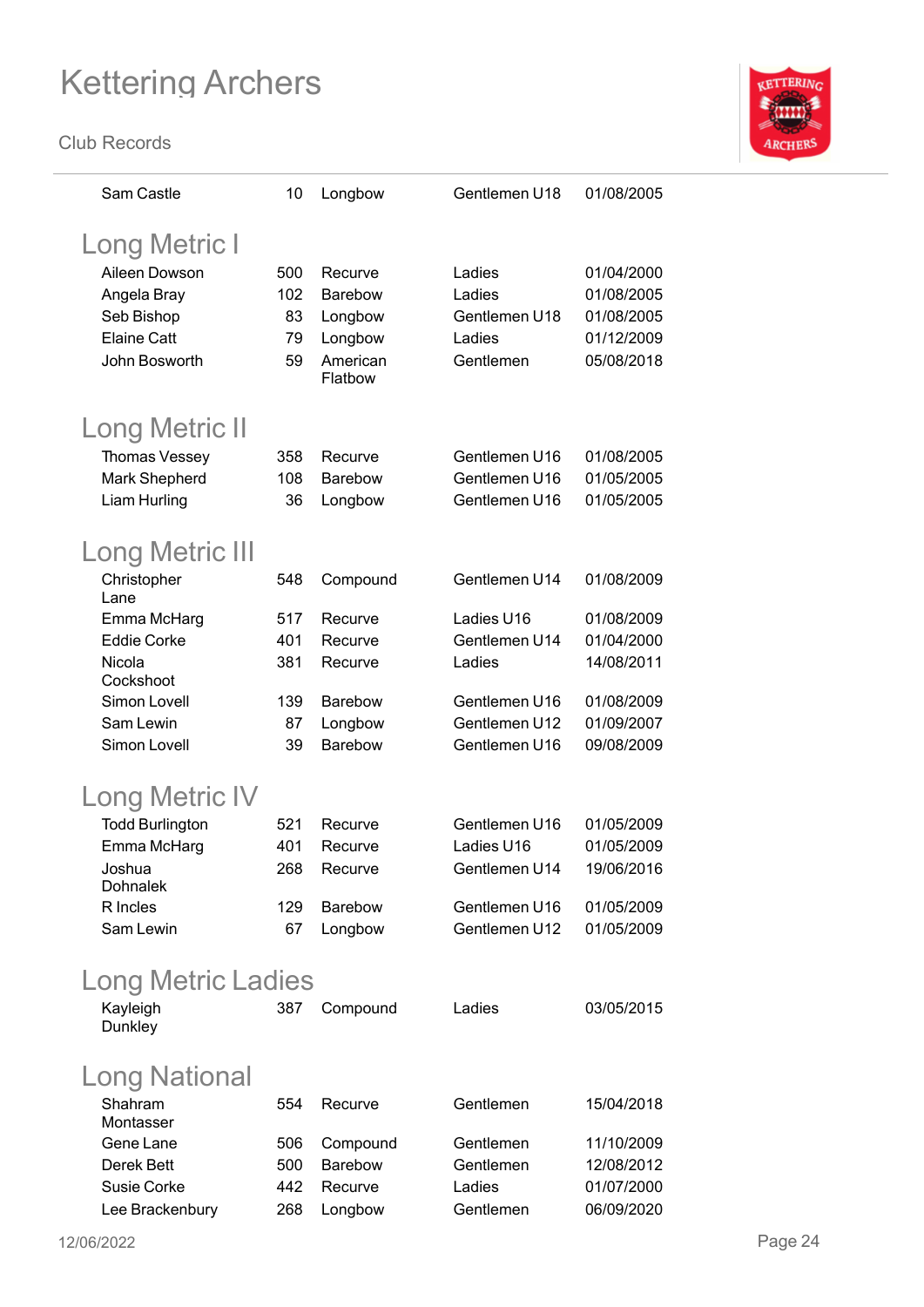#### **Club Records**



| Angela Bray<br><b>Todd Burlington</b><br>John Bosworth | 254<br>169<br>164 | <b>Barebow</b><br>Recurve<br>American<br>Flatbow | Ladies<br>Gentlemen U18<br>Gentlemen | 11/10/2009<br>29/05/2011<br>12/08/2012 |
|--------------------------------------------------------|-------------------|--------------------------------------------------|--------------------------------------|----------------------------------------|
| John Bosworth<br>John Bosworth                         | 157<br>154        | Traditional<br>Korean Horse<br>Bow               | Gentlemen<br>Gentlemen               | 18/08/2019<br>28/08/2016               |
| Sam Castle                                             | 65                | Longbow                                          | Gentlemen U18                        | 01/04/2006                             |
| <b>Trivena Fleckney</b>                                | 17                | Traditional                                      | Ladies                               | 11/07/2021                             |
| Long National - Double                                 |                   |                                                  |                                      |                                        |
| Shahram<br>Montasser                                   | 1112              | Recurve                                          | Gentlemen                            | 12/08/2012                             |
| Derek Bett                                             | 997               | <b>Barebow</b>                                   | Gentlemen                            | 12/08/2012                             |
| John Bosworth                                          | 333               | American<br>Flatbow                              | Gentlemen                            | 12/08/2012                             |
| John Bosworth                                          | 276               | Traditional                                      | Gentlemen                            | 18/08/2019                             |
| <b>Long Warwick</b>                                    |                   |                                                  |                                      |                                        |
| Shahram<br>Montasser                                   | 400               | Recurve                                          | Gentlemen                            | 12/06/2014                             |
| Chris Mason                                            | 385               | Compound                                         | Gentlemen                            | 19/09/2010                             |
| Derek Bett                                             | 349               | <b>Barebow</b>                                   | Gentlemen                            | 28/09/2014                             |
| <b>Susie Corke</b>                                     | 309               | Recurve                                          | Ladies                               | 01/09/2003                             |
| <b>Todd Burlington</b>                                 | 255               | Recurve                                          | Gentlemen U18                        | 02/10/2011                             |
| Lee Brackenbury                                        | 195               | Longbow                                          | Gentlemen                            | 19/07/2020                             |
| Julie Le Bron                                          | 194               | <b>Barebow</b>                                   | Ladies                               | 03/09/2017                             |
| <b>Mark Allison</b>                                    | 170               | Traditional                                      | Gentlemen                            | 01/05/2022                             |
| John Bosworth                                          | 165               | American<br>Flatbow                              | Gentlemen                            | 04/09/2016                             |
| Nicole<br>Brackenburv                                  | 135               | Barebow                                          | Ladies U16                           | 03/09/2017                             |
| <b>Fred Aldridge</b>                                   | 128               | Korean Horse<br><b>Bow</b>                       | Gentlemen                            | 28/09/2014                             |
| <b>Elaine Catt</b>                                     | 47                | Longbow                                          | Ladies                               | 01/08/2004                             |
| Seb Bishop                                             | 32                | Barebow                                          | Gentlemen U18                        | 01/05/2005                             |
| Sam Castle                                             | 28                | Longbow                                          | Gentlemen U18                        | 01/11/2004                             |
|                                                        |                   |                                                  |                                      |                                        |

### Long Warwick - Double

| Shahram<br>Montasser         | 738 | Recurve             | Gentlemen  | 19/10/2013 |
|------------------------------|-----|---------------------|------------|------------|
| Derek Bett                   | 691 | <b>Barebow</b>      | Gentlemen  | 28/09/2014 |
| Julie Le Bron                | 398 | <b>Barebow</b>      | Ladies     | 03/09/2017 |
| <b>Mark Allison</b>          | 323 | Traditional         | Gentlemen  | 01/05/2022 |
| Nicole<br><b>Brackenbury</b> | 289 | <b>Barebow</b>      | Ladies U16 | 03/09/2017 |
| John Bosworth                | 283 | American<br>Flatbow | Gentlemen  | 04/09/2016 |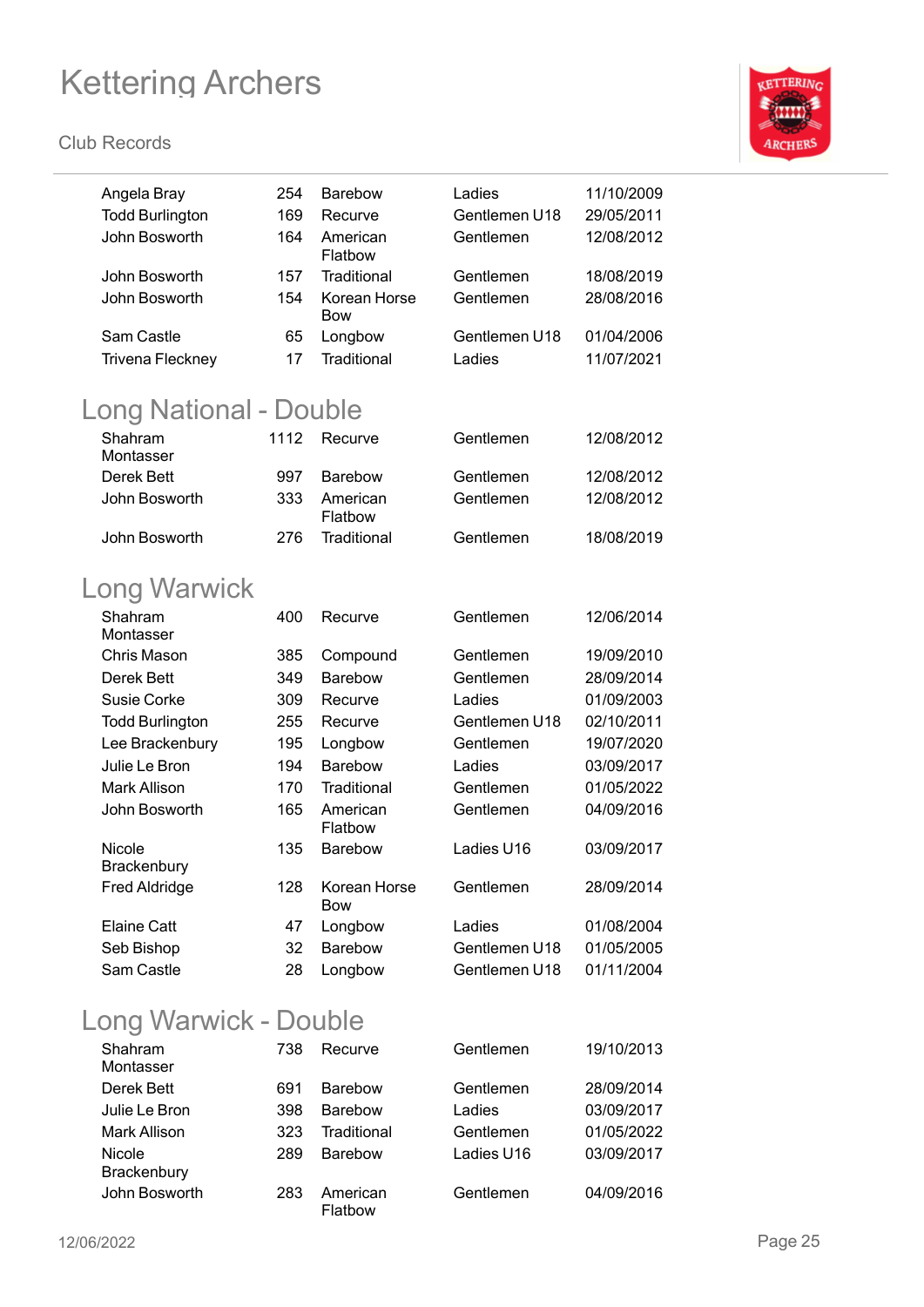

| <b>Fred Aldridge</b>   | 278  | Korean Horse<br>Bow        | Gentlemen     | 28/09/2014 |
|------------------------|------|----------------------------|---------------|------------|
| Joe Burlington         | 212  | Longbow                    | Gentlemen     | 28/09/2014 |
| Long Western           |      |                            |               |            |
| Ken Bolton             | 727  | Recurve                    | Gentlemen     | 01/07/1992 |
| Gene Lane              | 658  | Compound                   | Gentlemen     | 01/10/2009 |
| <b>Susie Corke</b>     | 558  | Recurve                    | Ladies        | 01/04/2001 |
| John Bosworth          | 271  | <b>Barebow</b>             | Gentlemen     | 01/09/2006 |
| Metric I               |      |                            |               |            |
| Shahram<br>Montasser   | 1254 | Recurve                    | Gentlemen     | 19/05/2019 |
| Derek Bett             | 1135 | <b>Barebow</b>             | Gentlemen     | 19/05/2019 |
| <b>Sharon Pinson</b>   | 863  | Recurve                    | Ladies        | 19/05/2019 |
| <b>Todd Burlington</b> | 806  | Recurve                    | Gentlemen U18 | 01/05/2011 |
| Lee Brackenbury        | 658  | Longbow                    | Gentlemen     | 19/05/2019 |
| Sandra Allison         | 256  | Barebow                    | Ladies        | 21/08/2021 |
| Seb Bishop             | 73   | <b>Barebow</b>             | Gentlemen U18 | 01/05/2005 |
| <b>Metric II</b>       |      |                            |               |            |
| Kayleigh<br>Dunkley    | 1098 | Compound                   | Ladies U18    | 04/05/2014 |
| Emma McHarg            | 972  | Recurve                    | Ladies U18    | 01/08/2010 |
| Thomas Vessey          | 878  | Recurve                    | Gentlemen U16 | 01/05/2005 |
| <b>Fred Aldridge</b>   | 554  | Korean Horse<br><b>Bow</b> | Gentlemen     | 01/05/2016 |
| Kayleigh<br>Dunkley    | 465  | Barebow                    | Ladies U18    | 05/05/2013 |
| Liam Hurling           | 130  | Longbow                    | Gentlemen U16 | 01/05/2005 |
| Nathan<br>Stephenson   | 119  | Korean Horse<br>Bow        | Gentlemen U16 | 13/05/2019 |
| Mark Shepherd          | 81   | <b>Barebow</b>             | Gentlemen U16 | 01/05/2005 |
| <b>Metric III</b>      |      |                            |               |            |
| Emma McHarg            | 1134 | Recurve                    | Ladies U16    | 01/09/2009 |
| <b>Lottie Pinson</b>   | 815  | Barebow                    | Ladies U16    | 19/05/2019 |
| <b>Metric IV</b>       |      |                            |               |            |
| Kayleigh               | 819  | <b>Barebow</b>             | Ladies U14    | 01/08/2010 |
| Dunkley                |      |                            |               |            |
| Midsummer              |      |                            |               |            |
| Shahram<br>Montasser   | 490  | Recurve                    | Gentlemen     | 20/06/2018 |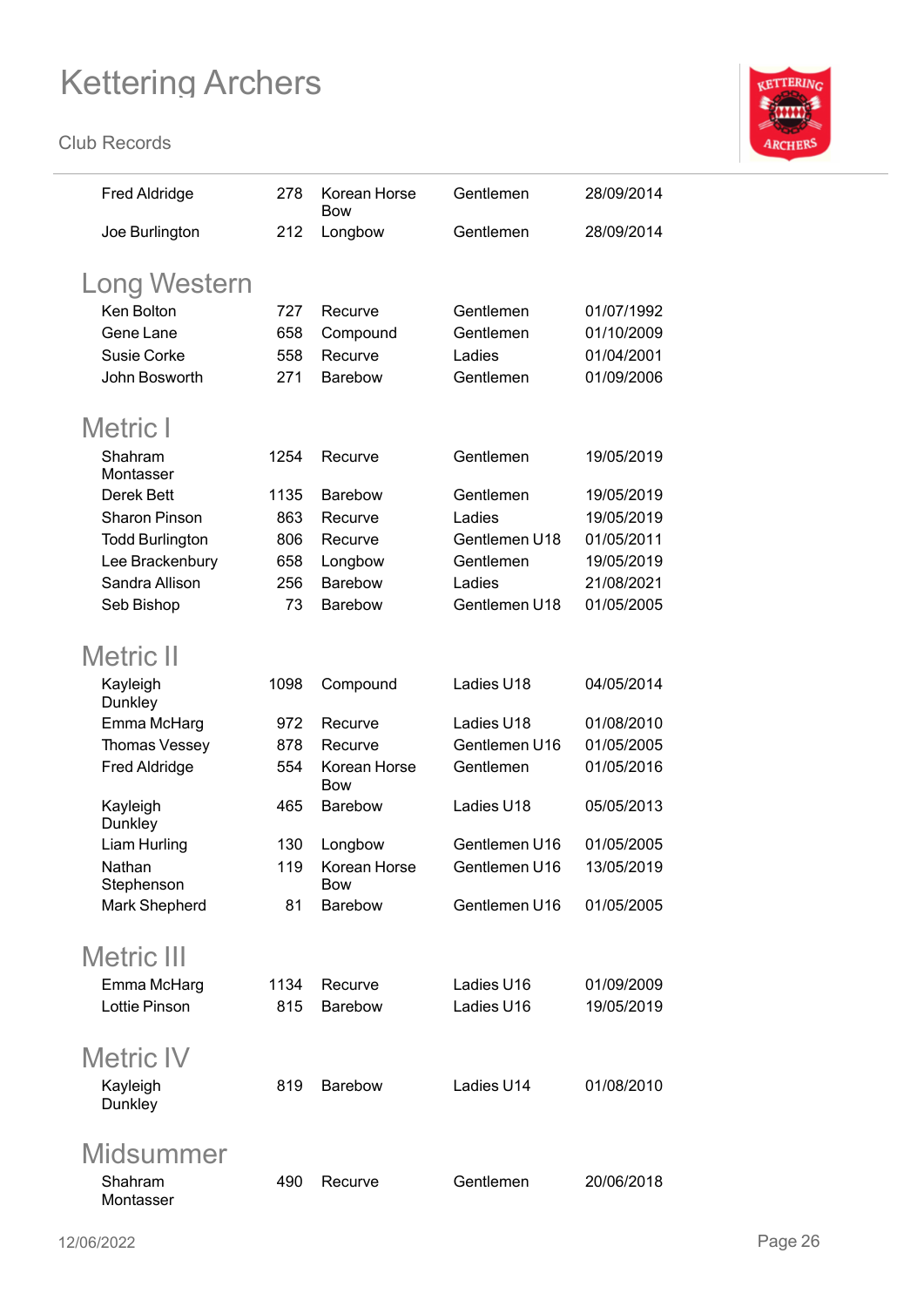

| Derek Bett              | 458 | <b>Barebow</b>             | Gentlemen     | 20/06/2021 |
|-------------------------|-----|----------------------------|---------------|------------|
| <b>Sharon Pinson</b>    | 440 | Recurve                    | Ladies        | 21/06/2020 |
| <b>Todd Burlington</b>  | 403 | Recurve                    | Gentlemen U18 | 17/06/2011 |
| <b>Daniel Mills</b>     | 345 | Recurve                    | Gentlemen U12 | 19/06/2016 |
| <b>Sydney Perrin</b>    | 345 | Recurve                    | Ladies U13    | 23/06/2017 |
| Lee Brackenbury         | 304 | Longbow                    | Gentlemen     | 21/06/2020 |
| Lottie Pinson           | 301 | <b>Barebow</b>             | Ladies U18    | 21/06/2020 |
| Nicole                  | 298 | Recurve                    | Ladies U16    | 19/06/2016 |
| Brackenbury             |     |                            |               |            |
| Julie Le Bron           | 268 | <b>Barebow</b>             | Ladies        | 23/06/2017 |
| Roger Edmunds           | 222 | American<br>Flatbow        | Gentlemen     | 20/06/2021 |
| <b>Aethon Watts</b>     | 218 | <b>Barebow</b>             | Gentlemen U14 | 20/06/2021 |
| Nicole<br>Brackenbury   | 213 | <b>Barebow</b>             | Ladies U16    | 23/06/2017 |
| John Bosworth           | 172 | Traditional                | Gentlemen     | 21/06/2019 |
| John Bosworth           | 163 | Korean Horse<br><b>Bow</b> | Gentlemen     | 19/06/2015 |
| <b>Scott Dunn</b>       | 123 | Longbow                    | Gentlemen U18 | 19/06/2015 |
| <b>Jake Parr</b>        | 81  | <b>Barebow</b>             | Gentlemen U10 | 20/06/2021 |
| <b>Trivena Fleckney</b> | 79  | Traditional                | Ladies        | 20/06/2021 |
| <b>Victoria Watts</b>   | 60  | <b>Barebow</b>             | Ladies U10    | 20/06/2021 |
| <b>National</b>         |     |                            |               |            |
| Shahram<br>Montasser    | 603 | Recurve                    | Gentlemen     | 29/06/2019 |
| Gene Lane               | 576 | Compound                   | Gentlemen     | 22/11/2009 |
| Derek Bett              | 562 | <b>Barebow</b>             | Gentlemen     | 22/05/2016 |
| Aileen Dowson           | 544 | Recurve                    | Ladies        | 01/07/2000 |
| <b>Lottie Pinson</b>    | 488 | Barebow                    | Ladies U16    | 25/05/2019 |
| Emma McHarg             | 433 | Recurve                    | Ladies U18    | 01/05/2010 |
| Lee Brackenbury         | 376 | Longbow                    | Gentlemen     | 23/08/2020 |
| Mark Allison            | 346 | American<br>Flatbow        | Gentlemen     | 01/10/2017 |
| Illaria Knibb           | 324 | Barebow                    | Ladies        | 04/07/2021 |
| Michael Le Bron         | 318 | Traditional                | Gentlemen     | 20/08/2017 |
| John Bosworth           | 225 | Korean Horse<br>Bow        | Gentlemen     | 11/01/2015 |
| Nathan<br>Stephenson    | 171 | Longbow                    | Gentlemen U16 | 25/05/2019 |
| John Bosworth           | 151 | Egyptian                   | Gentlemen     | 16/01/2022 |
| <b>Elaine Catt</b>      | 136 | Longbow                    | Ladies        | 01/05/2007 |
| Nathan<br>Stevenson     | 109 | Barebow                    | Gentlemen U18 | 01/11/2009 |
| <b>Trivena Fleckney</b> | 66  | Traditional                | Ladies        | 04/07/2021 |
| Liam Hurling            | 61  | Longbow                    | Gentlemen U14 | 01/04/2005 |
| <b>Aethon Watts</b>     | 56  | Barebow                    | Gentlemen U14 | 25/04/2021 |
| <b>Jake Parr</b>        | 39  | Barebow                    | Gentlemen U10 | 23/08/2020 |
|                         |     |                            |               |            |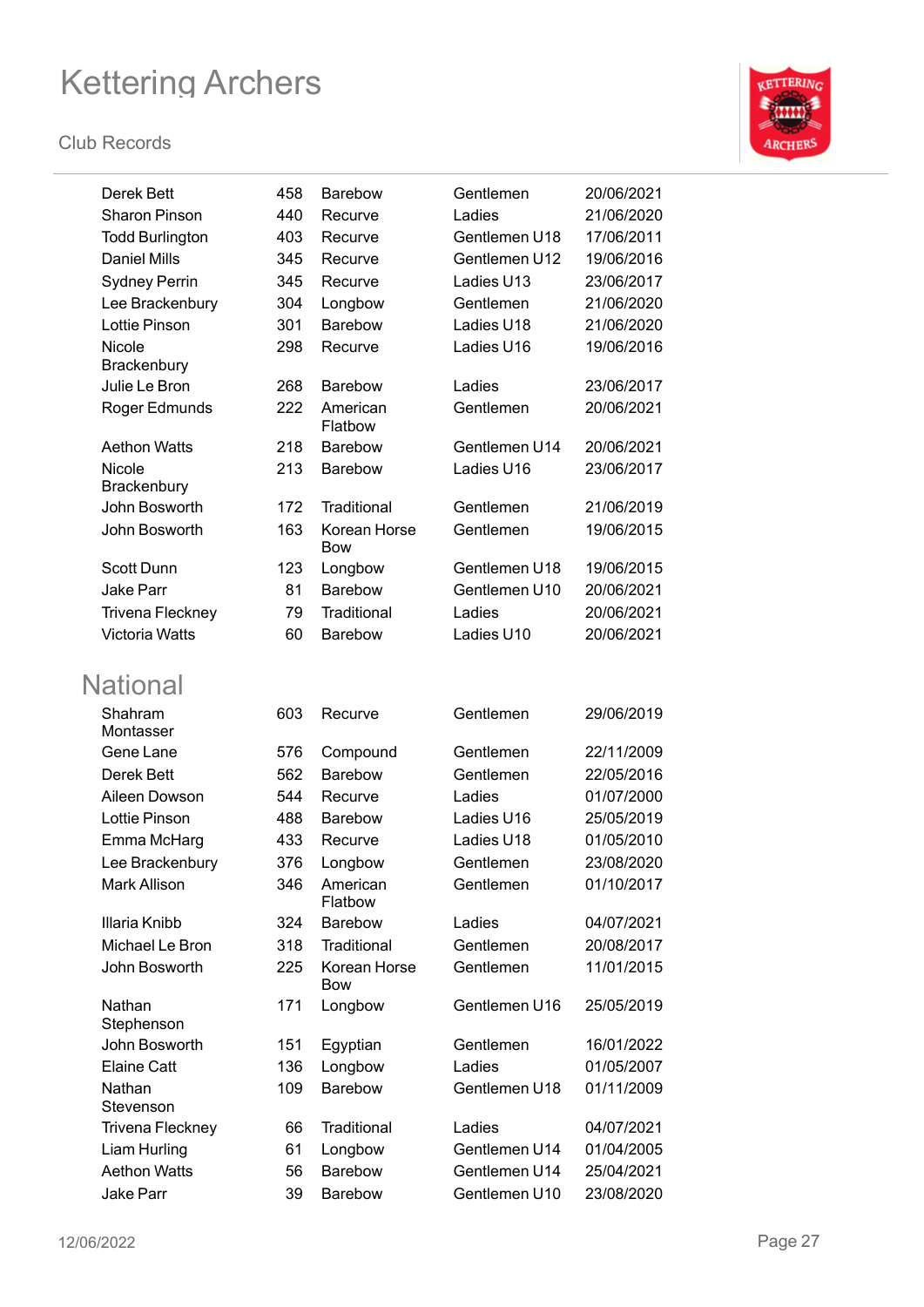**Club Records**



| National - Double        |      |                            |               |            |
|--------------------------|------|----------------------------|---------------|------------|
| Shahram                  | 1193 | Recurve                    | Gentlemen     | 29/06/2019 |
| Montasser                |      |                            |               |            |
| <b>Mark Allison</b>      | 948  | <b>Barebow</b>             | Gentlemen     | 29/06/2019 |
| <b>Cheryl Wilks</b>      | 299  | <b>Barebow</b>             | Ladies        | 29/06/2019 |
| <b>National - Triple</b> |      |                            |               |            |
| Shahram<br>Montasser     | 1768 | Recurve                    | Gentlemen     | 29/06/2019 |
| <b>Mark Allison</b>      | 1412 | <b>Barebow</b>             | Gentlemen     | 29/06/2019 |
| <b>Cheryl Wilks</b>      | 383  | <b>Barebow</b>             | Ladies        | 29/06/2019 |
| <b>New National</b>      |      |                            |               |            |
| <b>Mark Corstin</b>      | 460  | Recurve                    | Gentlemen     | 28/06/2009 |
| Derek Bett               | 412  | <b>Barebow</b>             | Gentlemen     | 28/06/2009 |
| Derek Bett               | 106  | Longbow                    | Gentlemen     | 01/04/2002 |
| Roger Edmunds            | 33   | American<br>Flatbow        | Gentlemen     | 30/01/2022 |
| John Bosworth            | 23   | Korean Horse<br><b>Bow</b> | Gentlemen     | 30/01/2022 |
| Michael Tartaglia        | 16   | Traditional                | Gentlemen     | 30/01/2022 |
| <b>New Warwick</b>       |      |                            |               |            |
| James Mason              | 418  | Compound                   | Gentlemen     | 30/05/2013 |
| Shahram<br>Montasser     | 336  | Recurve                    | Gentlemen     | 03/07/2016 |
| Derek Bett               | 268  | <b>Barebow</b>             | Gentlemen     | 03/07/2016 |
| Aileen Dowson            | 208  | Recurve                    | Ladies        | 01/01/2000 |
| Lin Catt                 | 57   | Longbow                    | Gentlemen     | 01/03/2006 |
| <b>Fred Aldridge</b>     | 47   | Korean Horse<br><b>Bow</b> | Gentlemen     | 03/07/2016 |
| John Bosworth            | 16   | American<br>Flatbow        | Gentlemen     | 03/07/2016 |
| Sam Castle               | 13   | Longbow                    | Gentlemen U18 | 01/03/2006 |
| <b>New Western</b>       |      |                            |               |            |
| Gene Lane                | 658  | Compound                   | Gentlemen     | 11/10/2009 |
| Aileen Dowson            | 623  | Recurve                    | Ladies        | 01/04/2000 |
| <b>Fred Aldridge</b>     | 531  | Recurve                    | Gentlemen     | 01/03/2005 |
| John Bosworth            | 306  | Barebow                    | Gentlemen     | 01/04/2001 |
| Angela Bray              | 262  | <b>Barebow</b>             | Ladies        | 08/06/2008 |
| Fred Aldridge            | 94   | Longbow                    | Gentlemen     | 11/10/2009 |

Phil Riding 40 Longbow Gentlemen U18 01/03/2005

### New Year Volley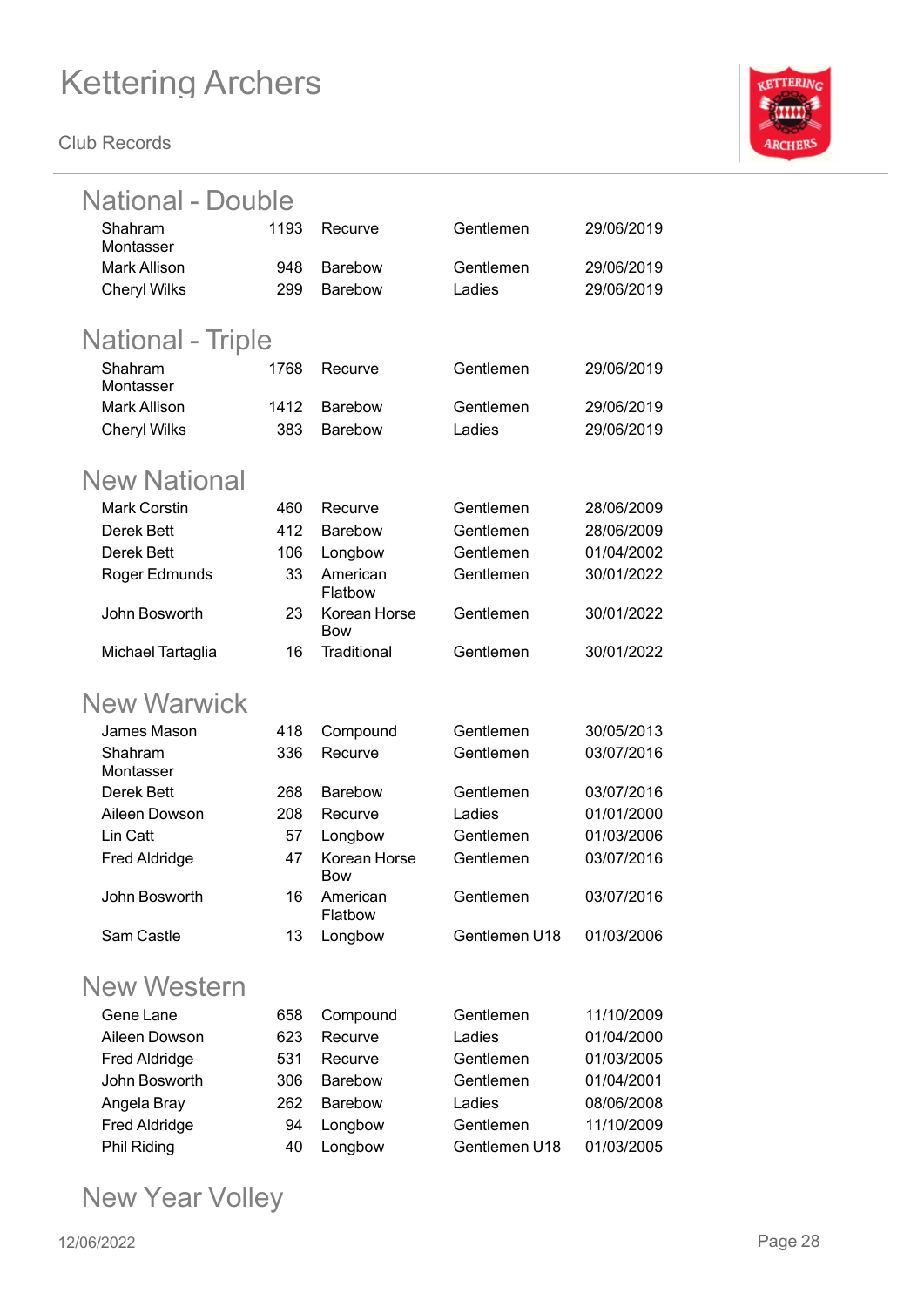

| Glyn Jones                | 24  | <b>Barebow</b>             | Gentlemen     | 07/01/2018 |
|---------------------------|-----|----------------------------|---------------|------------|
| John Bosworth             | 19  | American<br>Flatbow        | Gentlemen     | 05/01/2014 |
| John Bosworth             | 18  | Traditional                | Gentlemen     | 02/01/2022 |
| <b>Stuart Davies</b>      | 15  | Longbow                    | Gentlemen     | 07/01/2018 |
| Sandra Allison            | 12  | <b>Barebow</b>             | Ladies        | 02/01/2022 |
| <b>Cheryl Wilks</b>       | 11  | American<br>Flatbow        | Ladies        | 02/01/2022 |
| Alan Parr                 | 8   | Recurve                    | Gentlemen     | 03/01/2021 |
| Amanda Smith              | 8   | Longbow                    | Ladies        | 02/01/2022 |
| <b>Fred Aldridge</b>      | 5   | Korean Horse<br><b>Bow</b> | Gentlemen     | 05/01/2014 |
| <b>Victoria Watts</b>     | 4   | <b>Barebow</b>             | Ladies U10    | 02/01/2022 |
| <b>TMasters</b>           | 3   | Recurve                    | Gentlemen U18 | 06/01/2013 |
| <b>Jake Parr</b>          | 1   | <b>Barebow</b>             | Gentlemen U10 | 03/01/2021 |
| Nathan                    | 1   | <b>Barebow</b>             | Gentlemen U14 | 07/01/2018 |
| Stephenson                |     |                            |               |            |
| Oxford                    |     |                            |               |            |
| Lee Barratt               | 360 | Compound                   | Gentlemen     | 10/11/2017 |
| Lizzie Cantopher          | 346 | Recurve                    | Ladies        | 20/03/2015 |
| Shahram<br>Montasser      | 339 | Recurve                    | Gentlemen     | 05/12/2014 |
| Derek Bett                | 336 | <b>Barebow</b>             | Gentlemen     | 01/11/2013 |
| Lizzie Cantopher          | 331 | Compound                   | Ladies        | 05/02/2016 |
| <b>Todd Burlington</b>    | 309 | Recurve                    | Gentlemen U18 | 19/11/2010 |
| Julie Le Bron             | 288 | <b>Barebow</b>             | Ladies        | 05/02/2016 |
| Alexander<br>Cummiskey    | 285 | Recurve                    | Gentlemen U14 | 11/11/2016 |
| <b>Todd Burlington</b>    | 276 | Recurve                    | Gentlemen U16 | 13/11/2009 |
| <b>Mark Allison</b>       | 275 | Traditional                | Gentlemen     | 05/11/2021 |
| Derek Bett                | 274 | Longbow                    | Gentlemen     | 01/12/2003 |
| <b>Lottie Pinson</b>      | 274 | Barebow                    | Ladies U16    | 08/11/2019 |
| Lee Brackenbury           | 259 | American<br>Flatbow        | Gentlemen     | 10/11/2017 |
| <b>Aethon Watts</b>       | 251 | <b>Barebow</b>             | Gentlemen U16 | 05/11/2021 |
| <b>Mark Allison</b>       | 250 | Korean Horse<br><b>Bow</b> | Gentlemen     | 11/11/2016 |
| Mark Shepherd             | 222 | <b>Barebow</b>             | Gentlemen U14 | 01/01/2004 |
| Emma McHarg               | 220 | Recurve                    | Ladies U18    | 01/11/2010 |
| Kieran Dunkley            | 218 | Longbow                    | Gentlemen U16 | 05/12/2014 |
| <b>Daniel Mills</b>       | 210 | Recurve                    | Gentlemen U12 | 05/02/2016 |
| Kayleigh<br>Dunkley       | 203 | <b>Barebow</b>             | Ladies U13    | 13/11/2009 |
| Joshua<br><b>Dohnalek</b> | 185 | <b>Barebow</b>             | Gentlemen U18 | 05/11/2021 |
| Kate Bray                 | 175 | <b>Barebow</b>             | Ladies U18    | 05/02/2016 |
| Lucia Willson             | 173 | Barebow                    | Ladies U10    | 05/11/2021 |
| Seb Bishop                | 171 | Longbow                    | Gentlemen     | 01/11/2005 |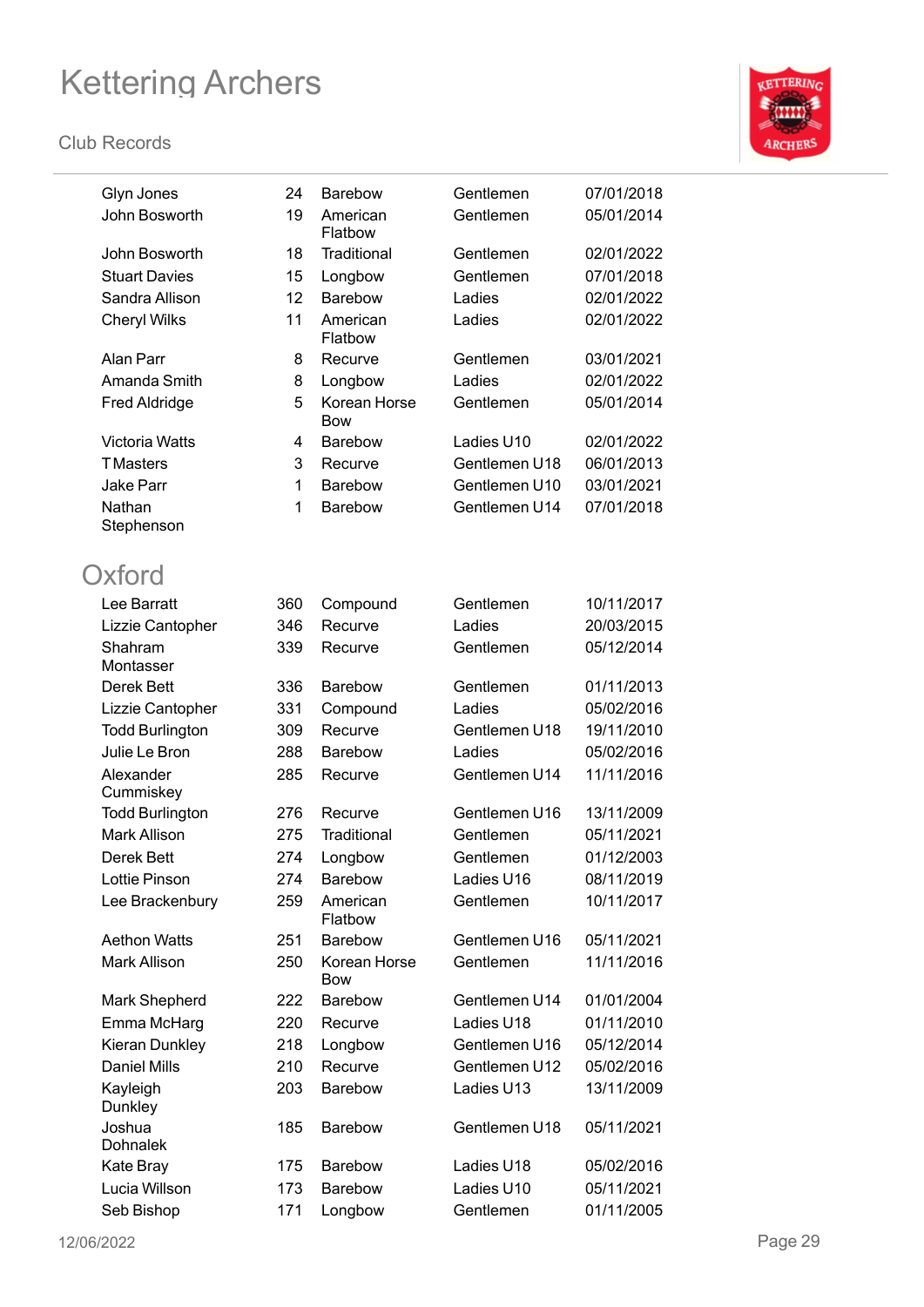

| Polly Woodings         | 160 | Recurve                    | Ladies U16    | 09/11/2018 |
|------------------------|-----|----------------------------|---------------|------------|
| <b>Sydney Perrin</b>   | 159 | Recurve                    | Ladies U14    | 10/11/2017 |
| <b>Elaine Catt</b>     | 127 | Longbow                    | Ladies        | 01/03/2005 |
| Jasmine Forsyth        | 122 | Compound                   | Ladies U16    | 05/11/2021 |
| John Bosworth          | 114 | Egyptian                   | Gentlemen     | 05/11/2021 |
| <b>Scott Dunn</b>      | 109 | Longbow                    | Gentlemen U18 | 06/11/2015 |
| Olivia Cole            | 106 | Recurve                    | Ladies U13    | 10/11/2017 |
| Leo Clarke             | 99  | <b>Barebow</b>             | Gentlemen U10 | 05/11/2021 |
| Nathan                 | 81  | Korean Horse               | Gentlemen U16 | 08/11/2019 |
| Stephenson             |     | <b>Bow</b>                 |               |            |
| Kieran Dunkley         | 55  | Recurve                    | Gentlemen U10 | 13/11/2009 |
| Pope-Young             |     |                            |               |            |
| Alan Haynes            | 425 | <b>Barebow</b>             | Gentlemen     | 15/11/2015 |
| <b>Derek Bett</b>      | 401 | American<br>Flatbow        | Gentlemen     | 28/10/2012 |
| <b>Chris Sutton</b>    | 399 | Longbow                    | Gentlemen     | 15/05/2022 |
| <b>Mark Allison</b>    | 383 | Traditional                | Gentlemen     | 15/05/2022 |
| <b>Fred Aldridge</b>   | 362 | Korean Horse<br>Bow        | Gentlemen     | 07/09/2014 |
| Nicola<br>Cockshoot    | 211 | Longbow                    | Ladies        | 28/10/2012 |
| <b>Sharon Pinson</b>   | 211 | Barebow                    | Ladies        | 07/10/2018 |
| <b>Aethon Watts</b>    | 199 | <b>Barebow</b>             | Gentlemen U16 | 15/05/2022 |
| Alexander<br>Cummiskey | 199 | Barebow                    | Gentlemen U14 | 13/11/2016 |
| Nathan<br>Stephenson   | 184 | Korean Horse<br><b>Bow</b> | Gentlemen U16 | 22/06/2019 |
| <b>Toby Eppey</b>      | 182 | <b>Barebow</b>             | Gentlemen U18 | 15/05/2022 |
| Nathan<br>Stephenson   | 181 | Longbow                    | Gentlemen U16 | 07/10/2018 |
| <b>Tavis Stringer</b>  | 175 | Barebow                    | Gentlemen U12 | 15/11/2015 |
| El Lashmar             | 163 | <b>Barebow</b>             | Ladies U16    | 15/05/2022 |
| <b>Victoria Watts</b>  | 158 | Barebow                    | Ladies U10    | 15/05/2022 |
| Cheryl Wilks           | 142 | American<br>Flatbow        | Ladies        | 05/12/2021 |
| <b>Charlie Sutton</b>  | 114 | Barebow                    | Gentlemen U10 | 15/05/2022 |
| Leah Densham           | 70  | Barebow                    | Ladies U13    | 07/09/2014 |
| Portsmouth             |     |                            |               |            |
| Derek Bett             | 594 | Compound                   | Gentlemen     | 02/01/1994 |
| Derek Bett             | 573 | Recurve                    | Gentlemen     | 01/11/1991 |
| Susie Corke            | 561 | Recurve                    | Ladies        | 01/11/1999 |
| Derek Bett             | 560 | Barebow                    | Gentlemen     | 09/11/2019 |
| <b>Eddie Corke</b>     | 557 | Recurve                    | Gentlemen U18 | 01/03/2004 |
| Val Ewart              | 518 | Compound                   | Ladies        | 13/01/2013 |
| Kayleigh<br>Dunkley    | 517 | Compound                   | Ladies U18    | 09/03/2014 |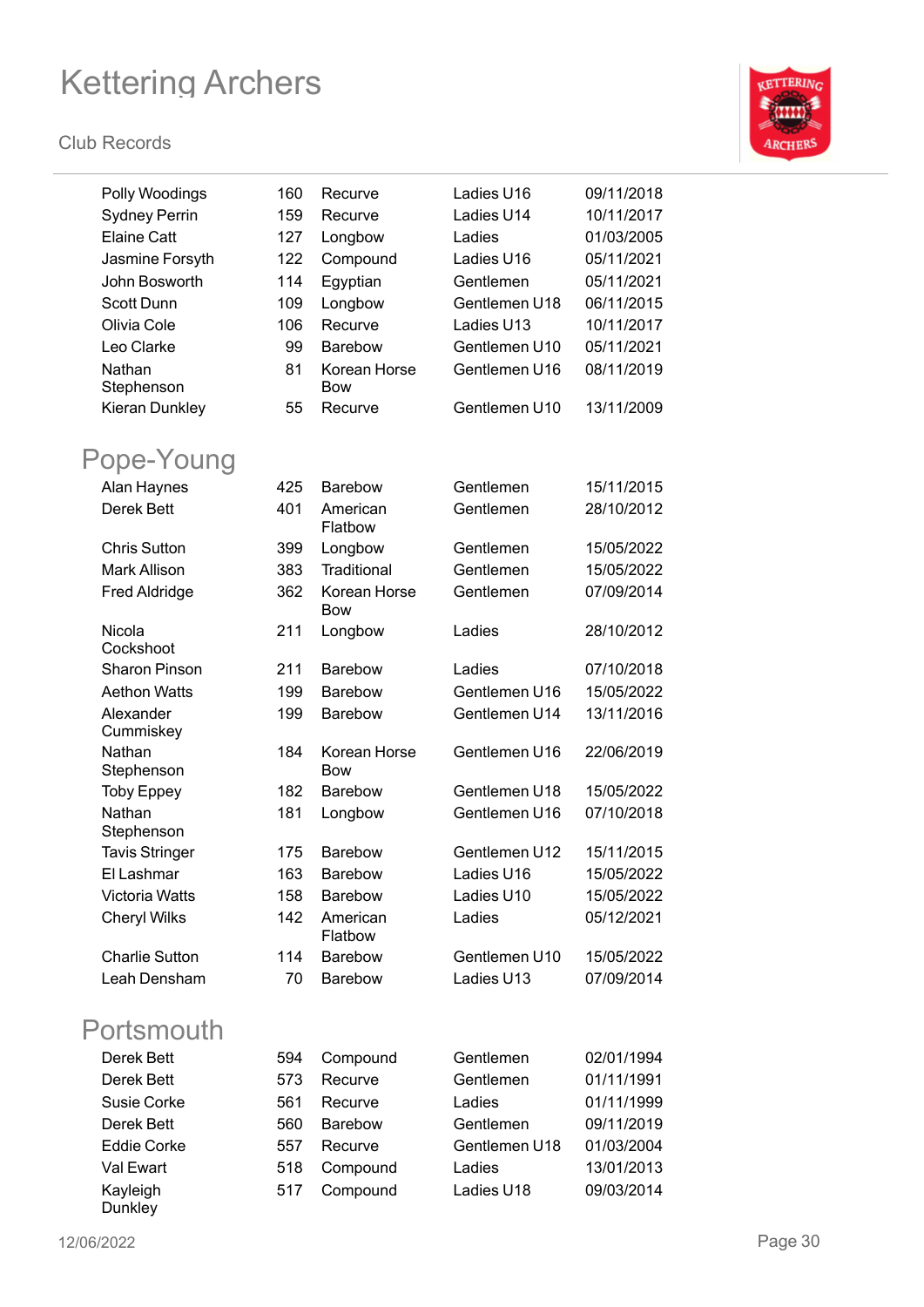#### **Club Records**



| Julie Le Bron        | 501 | <b>Barebow</b>             | Ladies        | 12/03/2017 |
|----------------------|-----|----------------------------|---------------|------------|
| Derek Bett           | 469 | Longbow                    | Gentlemen     | 01/08/2002 |
| Mark Allison         | 453 | Korean Horse<br><b>Bow</b> | Gentlemen     | 04/12/2016 |
| Kayleigh<br>Dunkley  | 447 | <b>Barebow</b>             | Ladies U18    | 10/03/2013 |
| Roger Edmunds        | 418 | American<br>Flatbow        | Gentlemen     | 26/01/2018 |
| Lottie Pinson        | 392 | <b>Barebow</b>             | Ladies U16    | 18/01/2019 |
| Michael Le Bron      | 376 | Traditional                | Gentlemen     | 25/02/2018 |
| Kayleigh<br>Dunkley  | 344 | <b>Barebow</b>             | Ladies U14    | 01/11/2009 |
| Mark Shepherd        | 338 | <b>Barebow</b>             | Gentlemen U16 | 01/11/2005 |
| Nathan<br>Stephenson | 319 | Recurve                    | Gentlemen U14 | 26/01/2018 |
| Polly Woodings       | 265 | Recurve                    | Ladies U16    | 18/01/2019 |
| Elaine Catt          | 222 | Longbow                    | Ladies        | 01/11/2005 |
| Olivia Cole          | 190 | Recurve                    | Ladies U13    | 26/01/2018 |
| Liam Hurling         | 126 | Longbow                    | Gentlemen U16 | 01/11/2005 |
|                      |     |                            |               |            |

### Portsmouth - Double

| Shahram<br>Montasser | 1138 | Recurve                    | Gentlemen | 07/12/2014 |
|----------------------|------|----------------------------|-----------|------------|
| Derek Bett           | 1092 | <b>Barebow</b>             | Gentlemen | 04/12/2016 |
| Pat Jones            | 1019 | Recurve                    | Ladies    | 10/03/2019 |
| Julie Le Bron        | 995  | <b>Barebow</b>             | Ladies    | 12/03/2017 |
| Mark Allison         | 824  | Korean Horse<br><b>Bow</b> | Gentlemen | 12/03/2017 |
| <b>Fred Aldridge</b> | 725  | Longbow                    | Gentlemen | 12/01/2014 |
| Michael Le Bron      | 707  | Traditional                | Gentlemen | 25/02/2018 |
| John Bosworth        | 647  | American<br>Flatbow        | Gentlemen | 10/03/2013 |

### Portsmouth - Triple

| Pat Jones       | 1518 Recurve | Ladies    | 10/03/2019 |
|-----------------|--------------|-----------|------------|
| Julie Le Bron-  | 1435 Barebow | Ladies    | 11/11/2017 |
| Michael Le Bron | 1380 Barebow | Gentlemen | 11/11/2017 |

### Roving Clout

| John Bosworth       | 113 | American<br>Flatbow | Gentlemen     | 05/01/2014 |
|---------------------|-----|---------------------|---------------|------------|
| David Burnett       | 105 | Longbow             | Gentlemen     | 07/01/2018 |
| <b>Mark Allison</b> | 103 | Traditional         | Gentlemen     | 03/01/2021 |
| Alan Haynes         | 96  | <b>Barebow</b>      | Gentlemen     | 03/01/2016 |
| Sandra Allison      | 94  | <b>Barebow</b>      | Ladies        | 02/01/2022 |
| <b>Scott Dunn</b>   | 82  | Longbow             | Gentlemen U18 | 03/01/2016 |
| Jake Parr           | 81  | <b>Barebow</b>      | Gentlemen U10 | 03/01/2021 |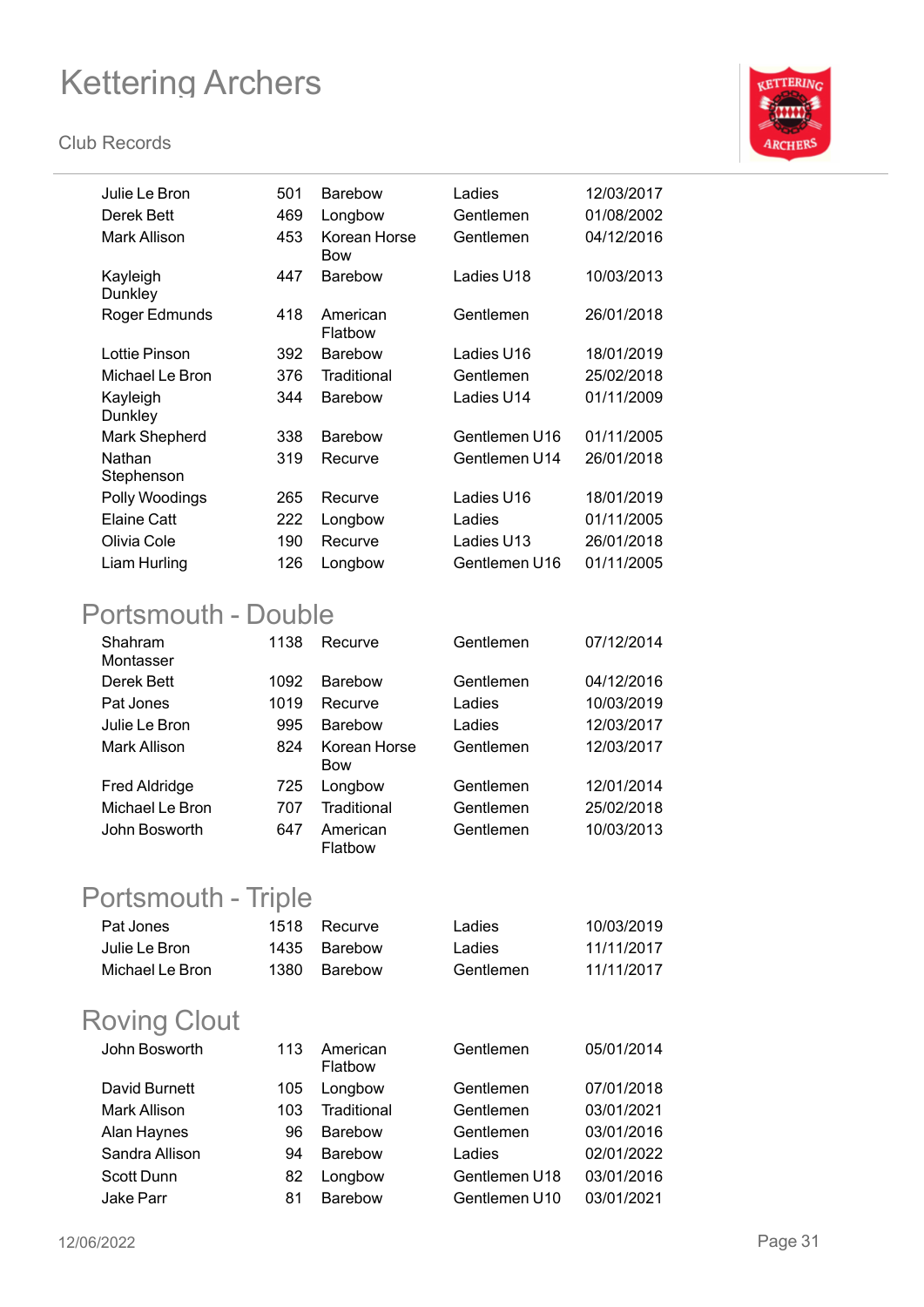

| Paul Stevenson         | 78  | Recurve                    | Gentlemen     | 01/01/2017 |
|------------------------|-----|----------------------------|---------------|------------|
| <b>Victoria Watts</b>  | 78  | <b>Barebow</b>             | Ladies U10    | 02/01/2022 |
| Amanda Smith           | 66  | Longbow                    | Ladies        | 02/01/2022 |
| <b>Fred Aldridge</b>   | 57  | Korean Horse<br>Bow        | Gentlemen     | 03/01/2016 |
| <b>Crispin Sherrey</b> | 55  | American<br>Flatbow        | Gentlemen U14 | 05/01/2020 |
| <b>Lottie Pinson</b>   | 52  | Korean Horse<br><b>Bow</b> | Ladies U16    | 05/01/2020 |
| Nathan<br>Stephenson   | 52  | Longbow                    | Gentlemen U16 | 06/01/2019 |
| Jamie Vidler           | 48  | Longbow                    | Gentlemen U10 | 02/01/2022 |
| Amanda Smith           | 45  | American<br>Flatbow        | Ladies        | 05/01/2020 |
| Nathan<br>Stephenson   | 37  | <b>Barebow</b>             | Gentlemen U14 | 07/01/2018 |
| Nicole<br>Brackenbury  | 37  | <b>Barebow</b>             | Ladies U16    | 01/01/2017 |
| Alison<br>Brackenbury  | 32  | Recurve                    | Ladies        | 01/01/2017 |
| <b>Toby Eppey</b>      | 25  | Korean Horse<br><b>Bow</b> | Gentlemen U18 | 02/01/2022 |
| <b>Aethon Watts</b>    | 20  | <b>Barebow</b>             | Gentlemen U16 | 02/01/2022 |
| Nathan<br>Stephenson   | 18  | Traditional                | Gentlemen U16 | 05/01/2020 |
| Safari                 |     |                            |               |            |
| <b>Mark Allison</b>    | 181 | <b>Barebow</b>             | Gentlemen     | 09/08/2020 |
| Roger Edmunds          | 164 | Recurve                    | Gentlemen     | 03/06/2018 |
| Lee Brackenbury        | 132 | American<br>Flatbow        | Gentlemen     | 09/08/2020 |
| <b>Mark Allison</b>    | 117 | Traditional                | Gentlemen     | 18/07/2021 |
| <b>Mark Allison</b>    | 116 | Korean Horse<br><b>BOW</b> | Gentlemen     | 23/06/2019 |
| Lee Brackenbury        | 109 | Longbow                    | Gentlemen     | 23/06/2019 |
| Lee Brackenbury        | 106 | Egyptian                   | Gentlemen     | 18/07/2021 |
| <b>Cheryl Wilks</b>    | 91  | Barebow                    | Ladies        | 09/08/2020 |
| <b>Aethon Watts</b>    | 78  | <b>Barebow</b>             | Gentlemen U14 | 18/07/2021 |
| Lottie Pinson          | 72  | Korean Horse<br><b>Bow</b> | Ladies U16    | 23/06/2019 |
| Lottie Pinson          | 53  | <b>Barebow</b>             | Ladies U16    | 03/06/2018 |
| Sandra Yeomans         | 48  | American<br>Flatbow        | Ladies        | 09/08/2020 |
| Victoria Watts         | 38  | Barebow                    | Ladies U10    | 18/07/2021 |
| Nathan<br>Stephenson   | 36  | Longbow                    | Gentlemen U14 | 03/06/2018 |
| Polly Woodings         | 27  | Recurve                    | Ladies U16    | 03/06/2018 |

Shield Wall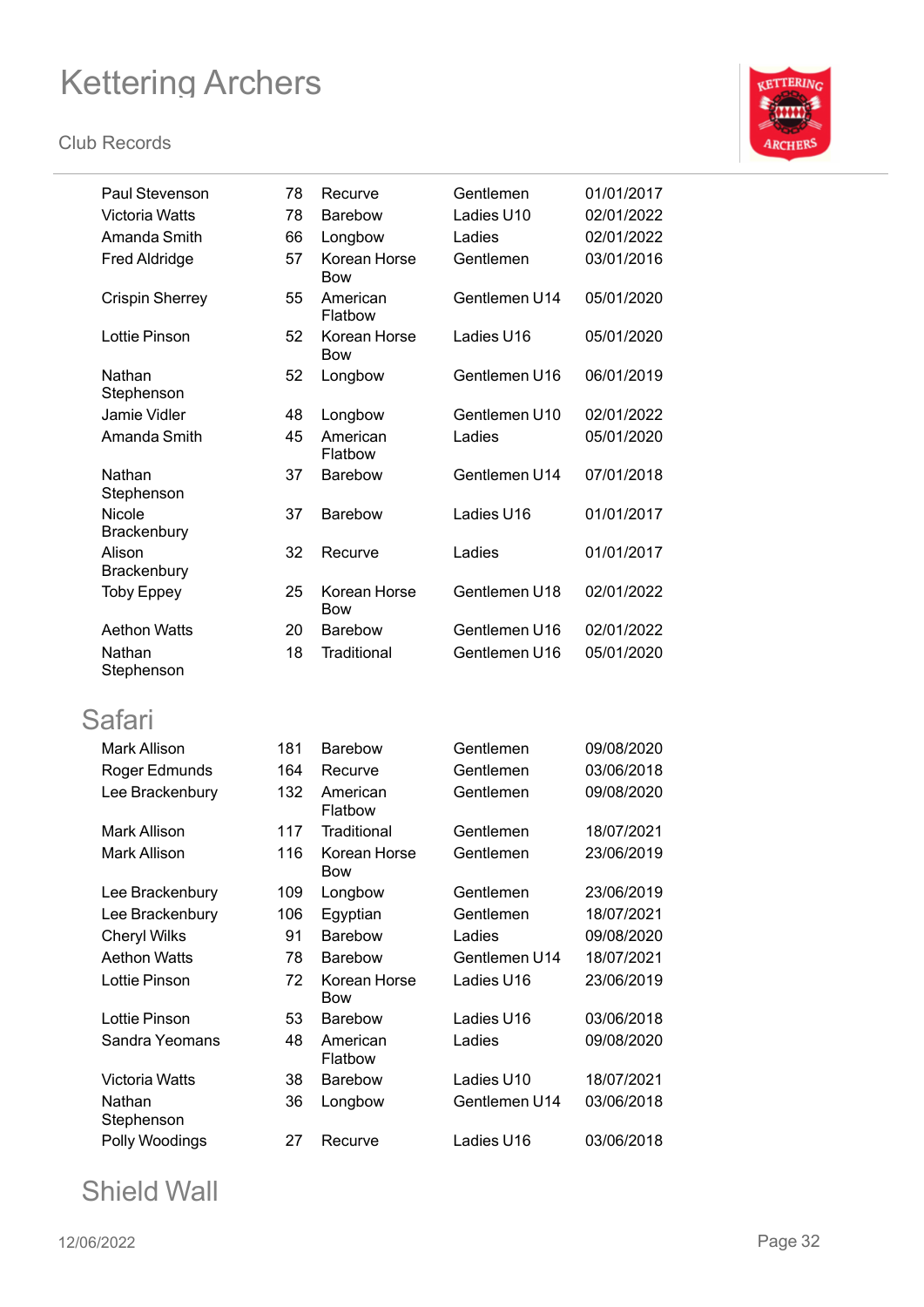#### **Club Records**



| John Bosworth                | 106                                            | Korean Horse<br><b>Bow</b> | Gentlemen     | 01/08/2021 |
|------------------------------|------------------------------------------------|----------------------------|---------------|------------|
| <b>Vladut Sbera</b>          | 105                                            | Recurve                    | Gentlemen     | 01/08/2021 |
| <b>Chris Sutton</b>          | 75                                             | <b>Barebow</b>             | Gentlemen     | 01/08/2021 |
| <b>Henry Sherrey</b>         | 49                                             | Longbow                    | Gentlemen     | 01/08/2021 |
| Jason<br>Stephenson          | 47                                             | American<br>Flatbow        | Gentlemen     | 01/08/2021 |
| <b>Cheryl Wilks</b>          | 25                                             | <b>Barebow</b>             | Ladies        | 01/08/2021 |
| Sandra Allison               | 25                                             | Traditional                | Ladies        | 01/08/2021 |
| Michael Tartaglia            | 20                                             | Traditional                | Gentlemen     | 01/08/2021 |
| <b>Jake Parr</b>             | 18                                             | Barebow                    | Gentlemen U10 | 01/08/2021 |
| <b>Jamie Vidler</b>          | 16                                             | Traditional                | Gentlemen U10 | 01/08/2021 |
| <b>Short Junior National</b> |                                                |                            |               |            |
| <b>Aethon Watts</b>          | 468                                            | <b>Barebow</b>             | Gentlemen U16 | 27/02/2022 |
| <b>Aethon Watts</b>          | 385                                            | <b>Barebow</b>             | Gentlemen U14 | 16/08/2020 |
| Lauren Bosworth              | 333                                            | <b>Barebow</b>             | Ladies U13    | 01/07/2008 |
| Jake Parr                    | 163                                            | Barebow                    | Gentlemen U12 | 27/02/2022 |
| <b>Jake Parr</b>             | 160                                            | <b>Barebow</b>             | Gentlemen U10 | 15/08/2021 |
| <b>Victoria Watts</b>        | 157                                            | <b>Barebow</b>             | Ladies U10    | 27/02/2022 |
| <b>Toby Eppey</b>            | 89                                             | Korean Horse<br><b>Bow</b> | Gentlemen U18 | 27/02/2022 |
| <b>Victoria Watts</b>        | 83                                             | Recurve                    | Ladies U10    | 25/04/2021 |
| <b>Short Junior Warwick</b>  |                                                |                            |               |            |
| Christopher<br>Lane          | 332                                            | Compound                   | Gentlemen U14 | 01/07/2009 |
| <b>Aethon Watts</b>          | 284                                            | <b>Barebow</b>             | Gentlemen U14 | 19/07/2020 |
| <b>Aethon Watts</b>          | 270                                            | Barebow                    | Gentlemen U16 | 26/09/2021 |
| Lottie Pinson                | 242                                            | Korean Horse<br><b>Bow</b> | Ladies U16    | 16/06/2019 |
| Daniel Simpson               | 191                                            | Barebow                    | Gentlemen U12 | 26/09/2021 |
| Victoria Watts               | 171                                            | <b>Barebow</b>             | Ladies U10    | 01/05/2022 |
| <b>Jake Parr</b>             | 163                                            | Barebow                    | Gentlemen U10 | 06/06/2021 |
| Joshua                       | 123                                            | Recurve                    | Gentlemen U12 | 11/05/2014 |
| Dohnalek                     |                                                |                            |               |            |
| Sam Lewin                    | 39                                             | Longbow                    | Gentlemen U12 | 01/04/2007 |
|                              | $\Lambda$ $\Lambda$ $\Lambda$ $\sim$ $\Lambda$ |                            |               |            |

### Short Junior Warwick -

| Daniel Simpson       | 326 | <b>Barebow</b> | Gentlemen U12 | 26/09/2021 |
|----------------------|-----|----------------|---------------|------------|
| Victoria Watts       | 322 | Barebow        | Ladies U10    | 01/05/2022 |
| <b>Jake Parr</b>     | 235 | Barebow        | Gentlemen U10 | 06/06/2021 |
|                      |     |                |               |            |
| <b>Short Metric</b>  |     |                |               |            |
| <b>Fred Aldridge</b> | 291 | Korean Horse   | Gentlemen     | 17/04/2016 |

| '91 Korean Horse | Gentlemen | 17/04/2016 |
|------------------|-----------|------------|
| <b>Bow</b>       |           |            |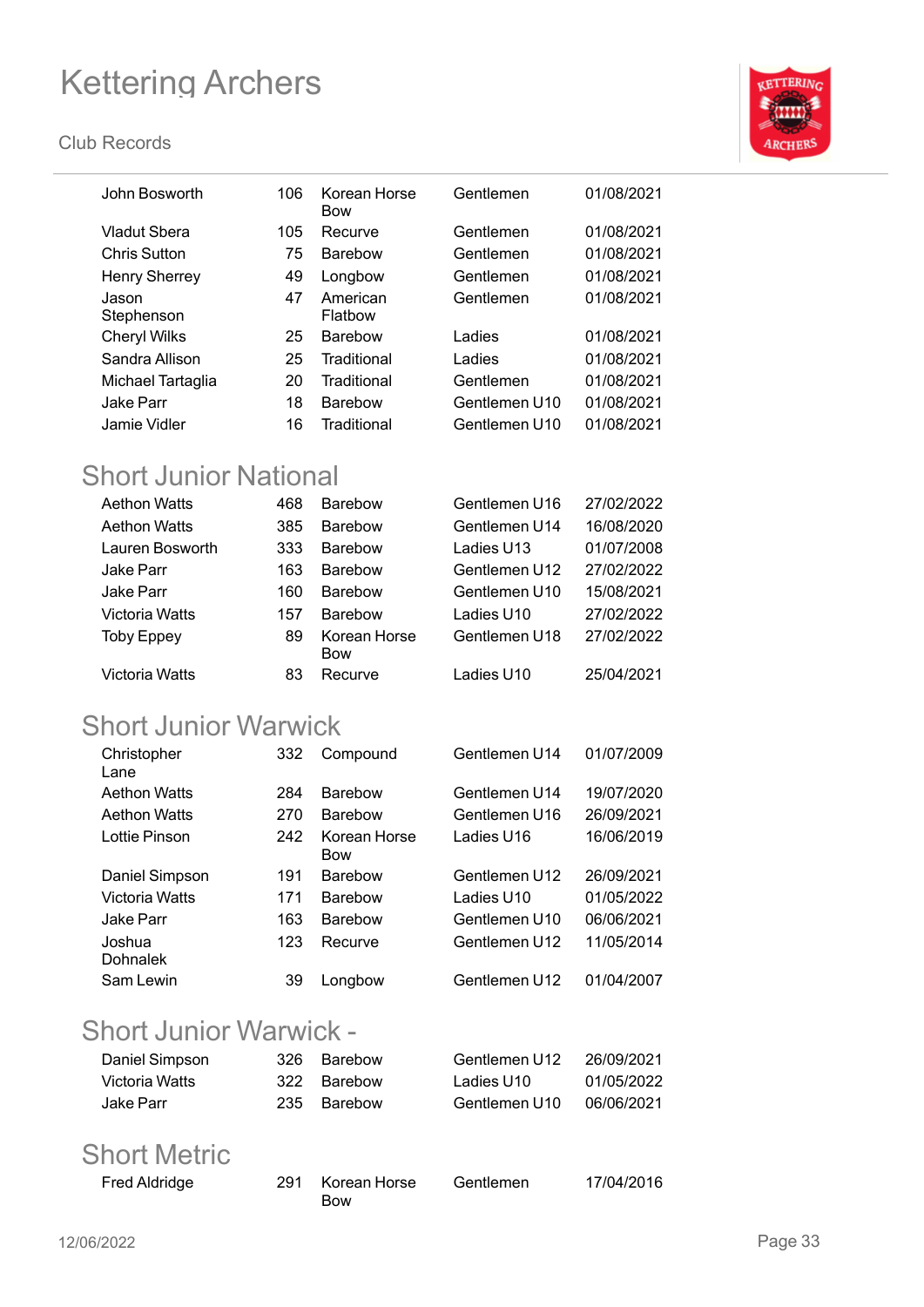**Club Records**



| <b>Elaine Catt</b>        | 152 | Longbow                    | Ladies         | 01/08/2009 |
|---------------------------|-----|----------------------------|----------------|------------|
| <b>Short Metric I</b>     |     |                            |                |            |
| <b>Chris Mason</b>        | 676 | Compound                   | Gentlemen      | 22/08/2010 |
| Shahram                   | 614 | Recurve                    | Gentlemen      | 27/07/2014 |
| Montasser                 |     |                            |                |            |
| Derek Bett                | 578 | <b>Barebow</b>             | Gentlemen      | 02/09/2012 |
| Rebecca Fox               | 519 | Recurve                    | Ladies         | 06/05/2018 |
| Julie Le Bron             | 411 | <b>Barebow</b>             | Ladies         | 30/07/2017 |
| Mark Allison              | 315 | American<br>Flatbow        | Gentlemen      | 20/03/2022 |
| Lee Brackenbury           | 305 | Longbow                    | Gentlemen      | 20/09/2020 |
| Nicole<br>Brackenbury     | 279 | Barebow                    | Ladies U16     | 19/03/2017 |
| Michael Tartaglia         | 214 | Traditional                | Gentlemen      | 20/09/2020 |
| <b>Scott Dunn</b>         | 198 | <b>Barebow</b>             | Gentlemen U16  | 25/08/2013 |
| John Bosworth             | 178 | Korean Horse<br><b>Bow</b> | Gentlemen      | 30/07/2017 |
| John Bosworth             | 115 | Egyptian                   | Gentlemen      | 20/03/2022 |
| <b>Toby Eppey</b>         | 55  | Korean Horse<br><b>Bow</b> | Gentlemen U18  | 20/03/2022 |
| <b>Short Metric II</b>    |     |                            |                |            |
| Kayleigh<br>Dunkley       | 303 | <b>Barebow</b>             | Ladies U18     | 22/08/2010 |
| <b>Aethon Watts</b>       | 251 | <b>Barebow</b>             | Gentlemen U16  | 22/05/2022 |
| M Wright                  | 85  | Recurve                    | Gentlemen U16  | 01/12/2002 |
| Nicola Bosworth           | 54  | Recurve                    | Ladies         | 22/08/2010 |
| <b>Short Metric III</b>   |     |                            |                |            |
| Eddie Corke               | 583 | Recurve                    | Gentlemen lJ14 | 01/05/2001 |
| <b>Richard Lane</b>       | 570 | Compound                   | Gentlemen U16  | 01/08/2009 |
| <b>Todd Burlington</b>    | 545 | Recurve                    | Gentlemen      | 23/08/2009 |
| <b>Aethon Watts</b>       | 360 | Barebow                    | Gentlemen U16  | 10/10/2021 |
| <b>Aethon Watts</b>       | 357 | Barebow                    | Gentlemen U14  | 25/07/2021 |
| <b>Sydney Perrin</b>      | 338 | Recurve                    | Ladies U14     | 30/07/2017 |
| Joshua<br><b>Dohnalek</b> | 318 | Recurve                    | Gentlemen U12  | 27/07/2014 |
| Daniel Simpson            | 258 | Barebow                    | Gentlemen U12  | 10/10/2021 |
| Lauren Bosworth           | 224 | Barebow                    | Ladies         | 22/08/2010 |
| Sam Lewin                 | 214 | Longbow                    | Gentlemen U12  | 01/05/2008 |
| <b>Emma Truter</b>        | 201 | Barebow                    | Ladies U14     | 17/04/2016 |
| Victoria Watts            | 136 | Barebow                    | Ladies U10     | 10/10/2021 |
| Jake Parr                 | 109 | Barebow                    | Gentlemen U10  | 20/09/2020 |

### Short Metric IV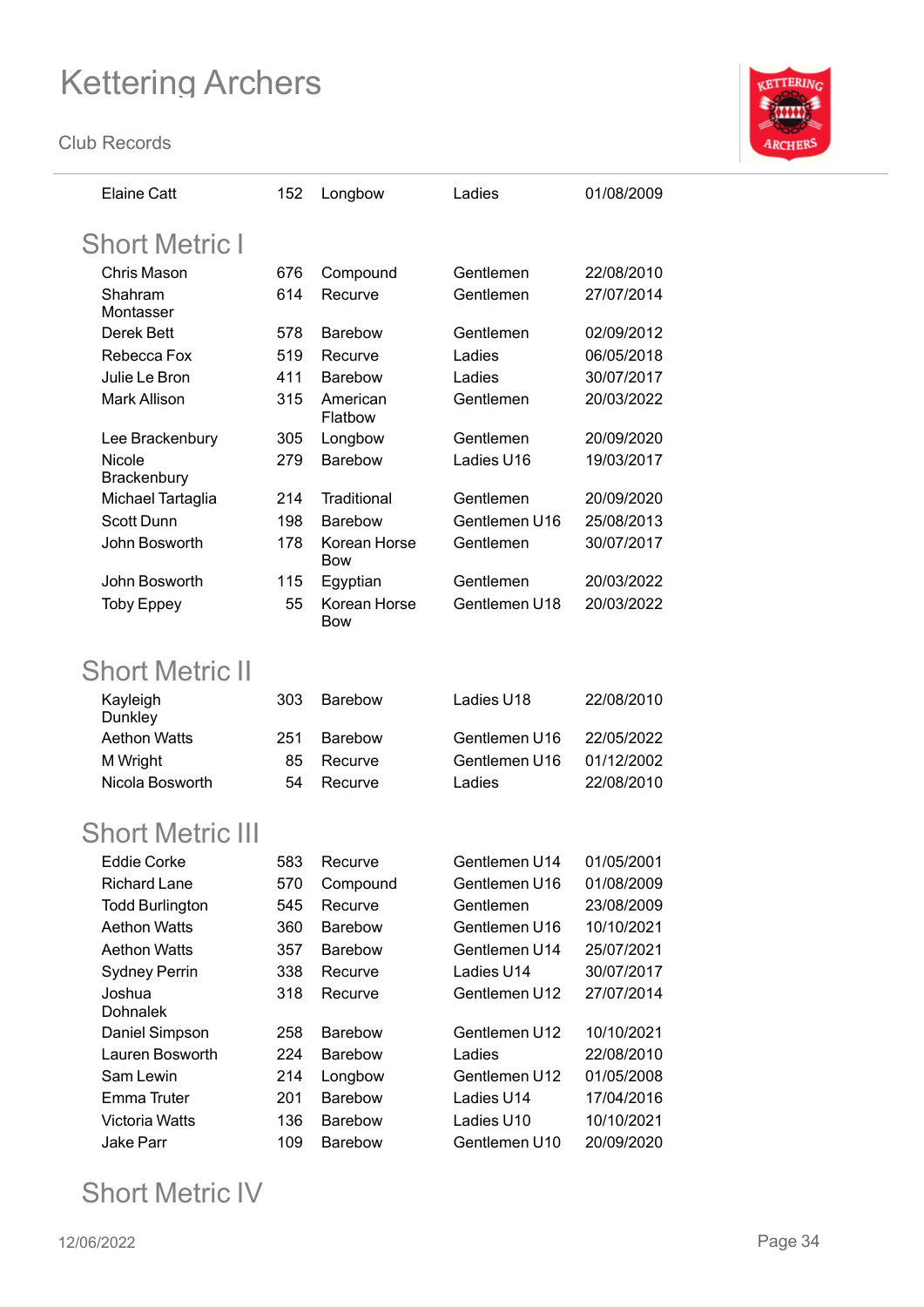

| Kayleigh<br>Dunkley   | 447 | <b>Barebow</b>             | Ladies U14    | 01/05/2010 |
|-----------------------|-----|----------------------------|---------------|------------|
| <b>Jake Parr</b>      | 292 | <b>Barebow</b>             | Gentlemen U10 | 11/10/2020 |
| <b>Victoria Watts</b> | 209 | <b>Barebow</b>             | Ladies U10    | 25/07/2021 |
| Victoria Watts        | 44  | Recurve                    | Ladies U10    | 11/10/2020 |
|                       |     |                            |               |            |
| <b>Short Metric V</b> |     |                            |               |            |
| <b>Charlie Sutton</b> | 217 | <b>Barebow</b>             | Gentlemen U10 | 13/03/2022 |
| <b>Short National</b> |     |                            |               |            |
| Shahram               | 600 | Recurve                    | Gentlemen     | 19/02/2017 |
| Montasser             |     |                            |               |            |
| <b>Derek Bett</b>     | 588 | <b>Barebow</b>             | Gentlemen     | 15/08/2021 |
| Thomas Vessey         | 455 | Recurve                    | Gentlemen U16 | 01/06/2005 |
| Julie Le Bron         | 436 | Barebow                    | Ladies        | 20/08/2017 |
| <b>Mark Allison</b>   | 418 | American<br>Flatbow        | Gentlemen     | 27/02/2022 |
| Lee Brackenbury       | 416 | Longbow                    | Gentlemen     | 15/08/2021 |
| John Bosworth         | 353 | Traditional                | Gentlemen     | 21/02/2016 |
| Nicole<br>Brackenbury | 327 | Barebow                    | Ladies U16    | 19/02/2017 |
| John Bosworth         | 317 | Korean Horse<br><b>Bow</b> | Gentlemen     | 19/02/2017 |
| John Bosworth         | 277 | Egyptian                   | Gentlemen     | 15/08/2021 |
| Nicole<br>Brackenbury | 270 | Recurve                    | Ladies U16    | 28/08/2016 |
| Alison<br>Brackenbury | 258 | Recurve                    | Ladies        | 19/02/2017 |
| <b>Elaine Catt</b>    | 212 | Longbow                    | Ladies        | 01/08/2008 |
| <b>Simon Lovell</b>   | 188 | Barebow                    | Gentlemen U16 | 01/07/2008 |
| <b>Jake Parr</b>      | 162 | Barebow                    | Gentlemen U10 | 03/10/2021 |
| Nathan                | 156 | Traditional                | Gentlemen U16 | 12/01/2020 |
| Stephenson            |     |                            |               |            |
| <b>Holly Parr</b>     | 31  | <b>Barebow</b>             | Ladies U10    | 03/10/2021 |
| <b>Short Warwick</b>  |     |                            |               |            |
| Shahram<br>Montasser  | 416 | Recurve                    | Gentlemen     | 30/12/2012 |
| Derek Bett            | 402 | <b>Barebow</b>             | Gentlemen     | 26/09/2021 |
| Alan Course           | 394 | Compound                   | Gentlemen     | 02/04/2017 |
| Sharon Pinson         | 338 | Recurve                    | Ladies        | 05/07/2020 |
| Thomas Vessey         | 313 | Recurve                    | Gentlemen U16 | 01/08/2005 |
| Lottie Pinson         | 288 | Barebow                    | Ladies U18    | 05/07/2020 |
| Nicole                | 283 | Barebow                    | Ladies U16    | 02/04/2017 |
| Brackenbury           |     |                            |               |            |
| Mark Allison          | 268 | Traditional                | Gentlemen     | 06/03/2022 |
| Julie Le Bron         | 256 | Barebow                    | Ladies        | 13/03/2016 |
| Lottie Pinson         | 249 | Recurve                    | Ladies U16    | 14/06/2018 |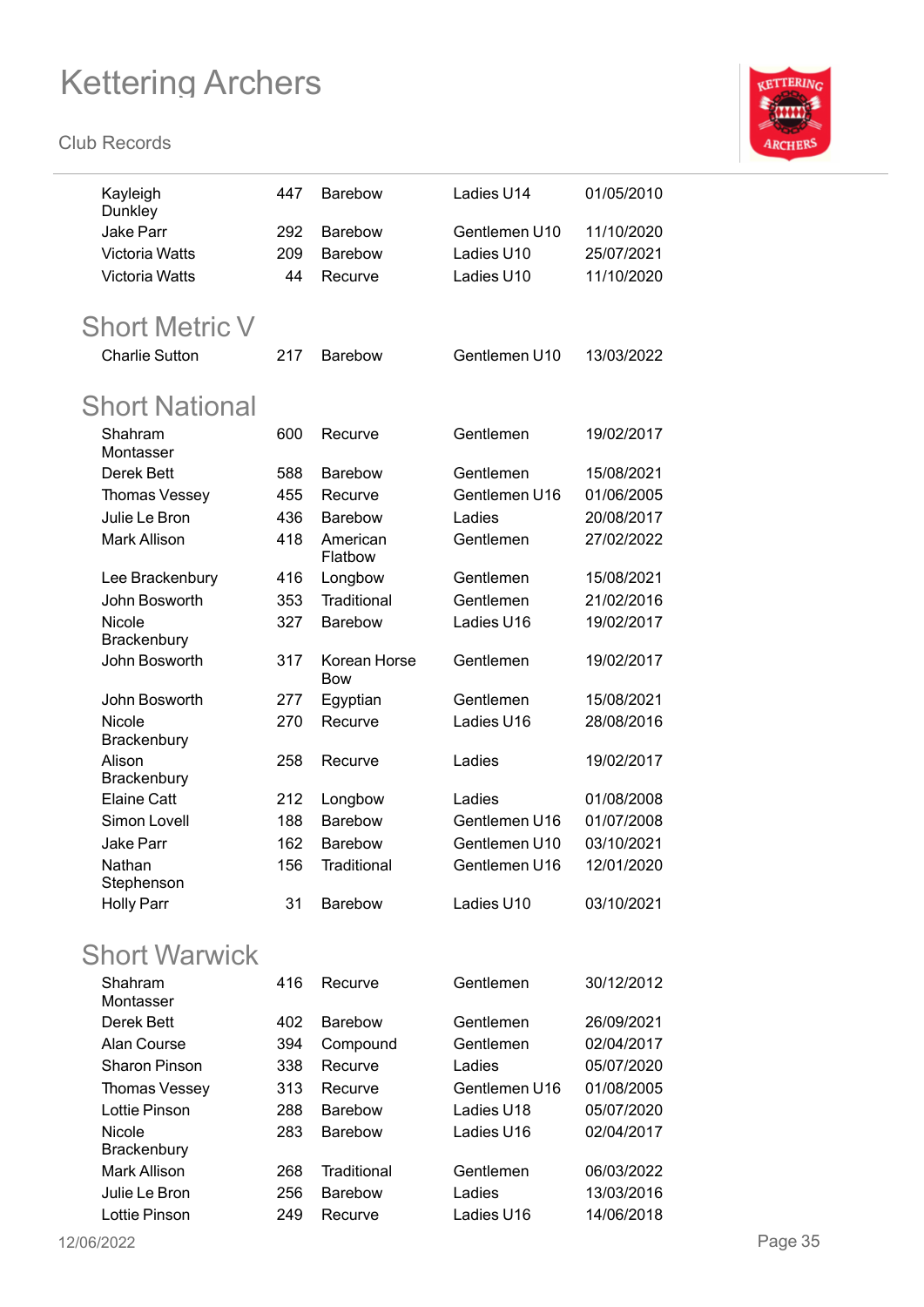

| Mark Allison                  | 235 | American<br>Flatbow        | Gentlemen     | 22/07/2018 |
|-------------------------------|-----|----------------------------|---------------|------------|
| <b>Fred Aldridge</b>          | 195 | Korean Horse<br><b>Bow</b> | Gentlemen     | 13/03/2016 |
| <b>Phil West</b>              | 189 | Longbow                    | Gentlemen     | 02/04/2017 |
| John Bosworth                 | 167 | Egyptian                   | Gentlemen     | 06/03/2022 |
| <b>Aethon Watts</b>           | 151 | <b>Barebow</b>             | Gentlemen U16 | 06/03/2022 |
| Kieran Dunkley                | 84  | Longbow                    | Gentlemen U14 | 11/08/2013 |
| <b>Toby Eppey</b>             | 71  | Korean Horse<br>Bow        | Gentlemen U18 | 06/03/2022 |
| Nathan<br>Stephenson          | 28  | Longbow                    | Gentlemen U16 | 18/08/2018 |
| <b>Short Warwick - Double</b> |     |                            |               |            |
| Derek Bett                    | 802 | Barebow                    | Gentlemen     | 27/09/2021 |
| <b>Vladut Sbera</b>           | 752 | Recurve                    | Gentlemen     | 06/03/2022 |
| Nicole                        | 538 | Barebow                    | Ladies U16    | 02/04/2017 |
| <b>Brackenbury</b>            |     |                            |               |            |
| Julie Le Bron                 | 506 | <b>Barebow</b>             | Ladies        | 27/09/2021 |
| <b>Mark Allison</b>           | 470 | American<br>Flatbow        | Gentlemen     | 22/07/2018 |
| <b>Mark Allison</b>           | 463 | Traditional                | Gentlemen     | 06/03/2022 |
| John Bosworth                 | 442 | Korean Horse<br><b>Bow</b> | Gentlemen     | 02/04/2017 |
| Nicole<br>Brackenbury         | 353 | Recurve                    | Ladies U16    | 04/09/2016 |
| John Bosworth                 | 294 | Egyptian                   | Gentlemen     | 27/09/2021 |
| <b>Aethon Watts</b>           | 263 | <b>Barebow</b>             | Gentlemen U16 | 06/03/2022 |
| <b>Toby Eppey</b>             | 117 | Korean Horse<br><b>Bow</b> | Gentlemen U18 | 06/03/2022 |
| Alison<br>Brackenbury         | 111 | Recurve                    | Ladies        | 05/06/2016 |
| <b>Short Windsor</b>          |     |                            |               |            |
| Thomas Vessey                 | 685 | Recurve                    | Gentlemen U16 | 01/07/2005 |
| Mark Shepherd                 | 326 | Barebow                    | Gentlemen U16 | 01/07/2004 |
| <b>Sky Shoot</b>              |     |                            |               |            |
| John Bosworth                 | 138 | American<br>Flatbow        | Gentlemen     | 30/08/2015 |
| Alan Haynes                   | 126 | Barebow                    | Gentlemen     | 30/08/2015 |
| Derek Bett                    | 124 | Recurve                    | Gentlemen     | 15/06/2008 |
| <b>Henry Sherrey</b>          | 124 | Longbow                    | Gentlemen     | 30/08/2015 |
| John Bosworth                 | 117 | Korean Horse<br>Bow        | Gentlemen     | 08/06/2014 |
| Scott Dunn                    | 109 | Longbow                    | Gentlemen U16 | 21/07/2013 |
| C Hammond                     | 73  | Recurve                    | Ladies        | 22/07/2012 |
| Julie Le Bron                 | 72  | Barebow                    | Ladies        | 03/07/2016 |
|                               |     |                            |               |            |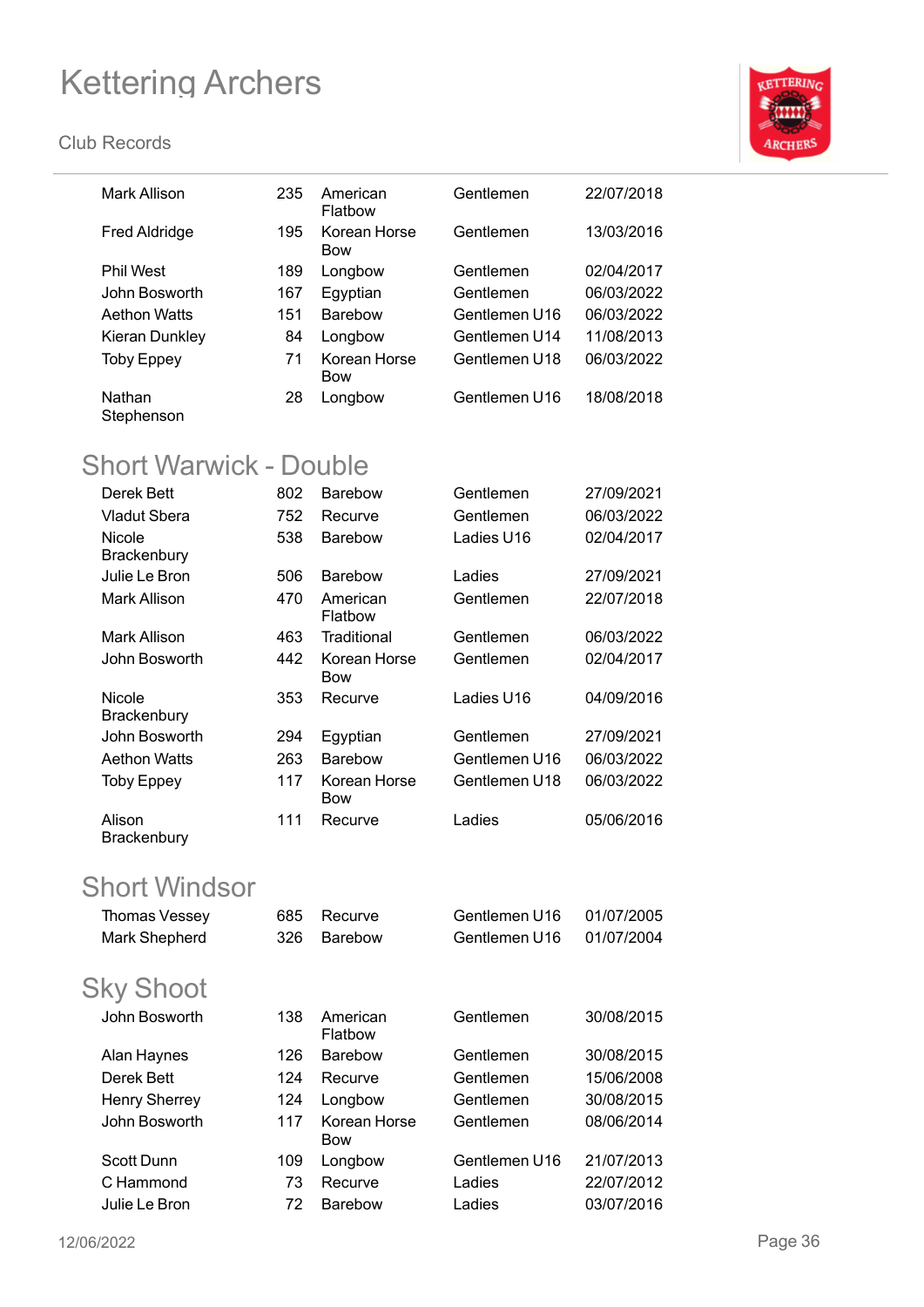**Club Records**



### Snowman

| Lee Barratt           | 332 | Compound                   | Gentlemen     | 14/12/2018 |
|-----------------------|-----|----------------------------|---------------|------------|
| Rebecca Fox           | 332 | Recurve                    | Ladies        | 14/12/2018 |
| Lee Brackenbury       | 315 | Recurve                    | Gentlemen     | 14/12/2018 |
| Dominic Wilks         | 259 | Barebow                    | Gentlemen     | 17/01/2020 |
| <b>Mark Allison</b>   | 223 | Korean Horse<br><b>Bow</b> | Gentlemen     | 14/12/2018 |
| Roger Edmunds         | 197 | American<br>Flatbow        | Gentlemen     | 17/01/2020 |
| <b>Mark Allison</b>   | 194 | Traditional                | Gentlemen     | 03/12/2021 |
| <b>Cheryl Wilks</b>   | 190 | Barebow                    | Ladies        | 17/01/2020 |
| Roger Edmunds         | 188 | Longbow                    | Gentlemen     | 03/12/2021 |
| Lottie Pinson         | 167 | Barebow                    | Ladies U16    | 14/12/2018 |
| Lee Brackenbury       | 159 | Egyptian                   | Gentlemen     | 12/12/2020 |
| Polly Woodings        | 128 | Recurve                    | Ladies U16    | 14/12/2018 |
| <b>Aethon Watts</b>   | 125 | Recurve                    | Gentlemen U14 | 17/01/2020 |
| Joshua<br>Dohnalek    | 125 | Recurve                    | Gentlemen U16 | 14/12/2018 |
| Victoria Watts        | 116 | <b>Barebow</b>             | Ladies U10    | 03/12/2021 |
| <b>Toby Eppey</b>     | 93  | Barebow                    | Gentlemen U16 | 03/12/2021 |
| Nathan<br>Stephenson  | 60  | Korean Horse<br><b>Bow</b> | Gentlemen U16 | 14/12/2018 |
| Daisy-Ann Davis       | 59  | Barebow                    | Ladies U18    | 03/12/2021 |
| <b>St George</b>      |     |                            |               |            |
| Shahram<br>Montasser  | 838 | Recurve                    | Gentlemen     | 13/05/2018 |
| Derek Bett            | 692 | <b>Barebow</b>             | Gentlemen     | 08/05/2022 |
| John Bosworth         | 262 | American<br>Flatbow        | Gentlemen     | 23/04/2017 |
| Derek Bett            | 233 | Longbow                    | Gentlemen     | 01/05/2002 |
| <b>Fred Aldridge</b>  | 207 | Compound                   | Gentlemen     | 23/04/2017 |
| <b>St Nicholas</b>    |     |                            |               |            |
| Shahram<br>Montasser  | 744 | Recurve                    | Gentlemen     | 20/11/2016 |
| Derek Bett            | 702 | <b>Barebow</b>             | Gentlemen     | 22/12/2013 |
| <b>Sharon Pinson</b>  | 673 | Recurve                    | Ladies        | 15/12/2019 |
| Julie Le Bron         | 640 | Barebow                    | Ladies        | 17/12/2017 |
| Lee Brackenbury       | 606 | Longbow                    | Gentlemen     | 15/12/2019 |
| Michael Le Bron       | 537 | American<br>Flatbow        | Gentlemen     | 21/12/2014 |
| Nicole<br>Brackenbury | 494 | Recurve                    | Ladies U16    | 18/12/2016 |
| <b>Fred Aldridge</b>  | 479 | Korean Horse<br><b>Bow</b> | Gentlemen     | 21/12/2014 |
|                       |     |                            |               |            |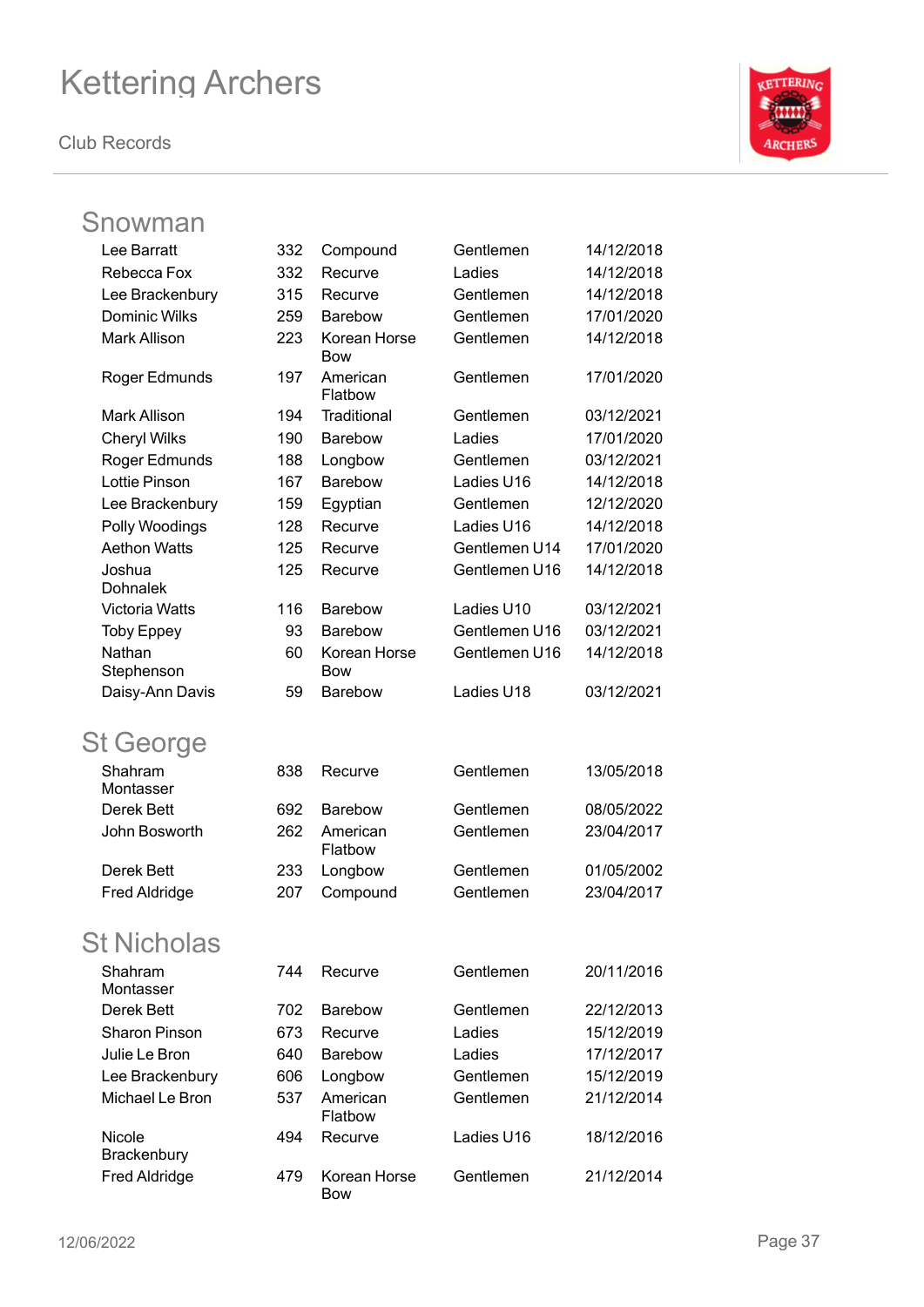

| Nicole<br>Brackenbury  | 439 | <b>Barebow</b>      | Ladies U16    | 17/12/2017 |
|------------------------|-----|---------------------|---------------|------------|
| <b>Aethon Watts</b>    | 405 | <b>Barebow</b>      | Gentlemen U16 | 19/12/2021 |
| Michael Tartaglia      | 397 | Traditional         | Gentlemen     | 18/12/2016 |
| Thomas Vessey          | 326 | Recurve             | Gentlemen U14 | 01/12/2003 |
| Nathan                 | 193 | Longbow             | Gentlemen U16 | 15/12/2019 |
| Stephenson             |     |                     |               |            |
| Victoria Watts         | 142 | <b>Barebow</b>      | Ladies U10    | 05/09/2021 |
| Chris Dunn             | 138 | <b>Barebow</b>      | Gentlemen U14 | 09/12/2012 |
| <b>Jake Parr</b>       | 97  | Barebow             | Gentlemen U10 | 20/12/2020 |
| <b>Stafford</b>        |     |                     |               |            |
| Shahram<br>Montasser   | 647 | Recurve             | Gentlemen     | 01/03/2011 |
| Derek Bett             | 627 | <b>Barebow</b>      | Gentlemen     | 16/12/2018 |
| Angela Bray            | 441 | Barebow             | Ladies        | 01/03/2011 |
| <b>Todd Burlington</b> | 139 | Recurve             | Gentlemen U18 | 11/03/2011 |
| Nicola Bosworth        | 105 | Recurve             | Ladies        | 11/03/2011 |
| <b>Fred Aldridge</b>   | 104 | Longbow             | Gentlemen     | 11/03/2011 |
| John Bosworth          | 104 | American<br>Flatbow | Gentlemen     | 11/03/2011 |
| Stag                   |     |                     |               |            |
| <b>Mark Allison</b>    | 182 | <b>Barebow</b>      | Gentlemen     | 17/10/2021 |
| John Bosworth          | 158 | American<br>Flatbow | Gentlemen     | 17/10/2021 |
| John Bosworth          | 152 | Traditional         | Gentlemen     | 12/06/2022 |
| Ray Watts              | 145 | Recurve             | Gentlemen     | 12/06/2022 |
| <b>Cheryl Wilks</b>    | 137 | Traditional         | Ladies        | 12/06/2022 |
| Lucia Willson          | 137 | Barebow             | Ladies U10    | 12/06/2022 |
| Jake Parr              | 136 | Barebow             | Gentlemen U12 | 12/06/2022 |
| <b>Charlie Sutton</b>  | 132 | <b>Barebow</b>      | Gentlemen U10 | 12/06/2022 |
| Chris Dunn             | 107 | Longbow             | Gentlemen     | 12/06/2022 |
| Sandra Allison         | 94  | Barebow             | Ladies        | 17/10/2021 |
| <b>Toby Eppey</b>      | 70  | Barebow             | Gentlemen U18 | 12/06/2022 |
| Star                   |     |                     |               |            |
| Alan Course            | 355 | Compound            | Gentlemen     | 14/03/2014 |
| Shahram                | 334 | Recurve             | Gentlemen     | 15/03/2013 |
| Montasser              |     |                     |               |            |
| Nicola Thrower         | 310 | Recurve             | Ladies        | 15/03/2013 |
| Dominic Wilks          | 280 | Barebow             | Gentlemen     | 25/03/2022 |
| Angela Bray            | 253 | Barebow             | Ladies        | 08/04/2016 |
| Mark Allison           | 249 | Traditional         | Gentlemen     | 25/03/2022 |
| Kieran Dunkley         | 233 | Recurve             | Gentlemen U18 | 08/04/2011 |
| Roger Edmunds          | 223 | Longbow             | Gentlemen     | 17/04/2021 |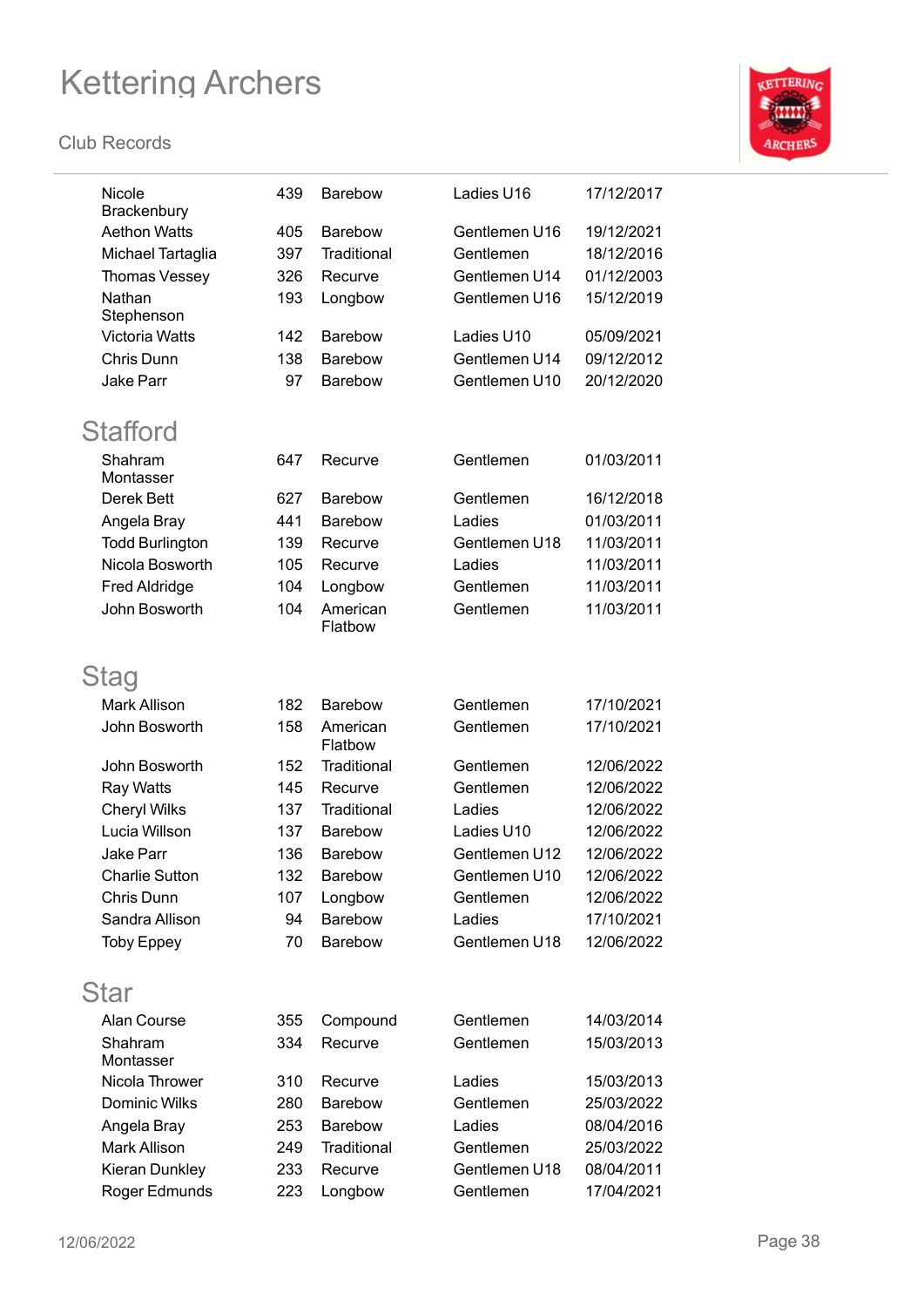

| Lee Brackenbury      | 216 | American<br>Flatbow        | Gentlemen     | 23/02/2018 |
|----------------------|-----|----------------------------|---------------|------------|
| <b>Mark Allison</b>  | 212 | Korean Horse<br>Bow        | Gentlemen     | 23/02/2018 |
| <b>Daniel Mills</b>  | 194 | Recurve                    | Gentlemen U12 | 08/04/2016 |
| Joshua               | 185 | Recurve                    | Gentlemen U16 | 23/02/2018 |
| <b>Dohnalek</b>      |     |                            |               |            |
| Lottie Pinson        | 181 | <b>Barebow</b>             | Ladies U16    | 22/02/2019 |
| John Bosworth        | 156 | Egyptian                   | Gentlemen     | 25/03/2022 |
| <b>Jake Parr</b>     | 140 | <b>Barebow</b>             | Gentlemen U12 | 25/03/2022 |
| Nathan<br>Stephenson | 140 | Recurve                    | Gentlemen U14 | 23/02/2018 |
| <b>Scott Dunn</b>    | 138 | Longbow                    | Gentlemen U16 | 14/03/2014 |
| <b>Alex Barratt</b>  | 137 | <b>Barebow</b>             | Gentlemen U18 | 08/04/2016 |
| Nathan<br>Stephenson | 135 | Korean Horse<br>Bow        | Gentlemen U16 | 22/02/2019 |
| <b>Sydney Perrin</b> | 131 | Recurve                    | Ladies U13    | 07/04/2017 |
| Lucia Willson        | 123 | <b>Barebow</b>             | Ladies U10    | 25/03/2022 |
| Daisy-Ann Davis      | 120 | <b>Barebow</b>             | Ladies U18    | 25/03/2022 |
| Kieran Dunkley       | 102 | Longbow                    | Gentlemen U14 | 14/03/2014 |
| Polly Woodings       | 85  | Recurve                    | Ladies U16    | 22/02/2019 |
| <b>Aethon Watts</b>  | 81  | <b>Barebow</b>             | Gentlemen U16 | 25/03/2022 |
| <b>Toby Eppey</b>    | 75  | Korean Horse<br>Bow        | Gentlemen U18 | 25/03/2022 |
| <b>Stratford</b>     |     |                            |               |            |
| Alan Course          | 235 | Compound                   | Gentlemen     | 13/03/2015 |
| Shahram<br>Montasser | 223 | Recurve                    | Gentlemen     | 13/03/2015 |
| Lizzie Cantopher     | 218 | Recurve                    | Ladies        | 08/03/2013 |
| Derek Bett           | 204 | <b>Barebow</b>             | Gentlemen     | 13/03/2015 |
| Julie Le Bron        | 182 | <b>Barebow</b>             | Ladies        | 09/03/2018 |
| Mark Allison         | 161 | Traditional                | Gentlemen     | 11/03/2022 |
| Kieran Dunkley       | 153 | Recurve                    | Gentlemen U16 | 13/03/2015 |
| Kayleigh<br>Dunkley  | 149 | Barebow                    | Ladies U18    | 08/03/2013 |
| Glyn Jones           | 143 | American<br>Flatbow        | Gentlemen     | 03/03/2017 |
| Lee Brackenbury      | 143 | Longbow                    | Gentlemen     | 15/03/2019 |
| <b>Mark Allison</b>  | 130 | Korean Horse<br><b>Bow</b> | Gentlemen     | 03/03/2017 |
| Lee Brackenbury      | 117 | Egyptian                   | Gentlemen     | 10/04/2021 |
| Oscar Goodchild      | 112 | Recurve                    | Gentlemen U14 | 13/03/2015 |
| <b>Daniel Mills</b>  | 111 | Recurve                    | Gentlemen U12 | 04/03/2016 |
| <b>Aethon Watts</b>  | 87  | Barebow                    | Gentlemen U16 | 11/03/2022 |
| Nathan<br>Stephenson | 86  | Traditional                | Gentlemen U16 | 06/03/2020 |
| <b>Holly Parr</b>    | 71  | Barebow                    | Ladies U10    | 11/03/2022 |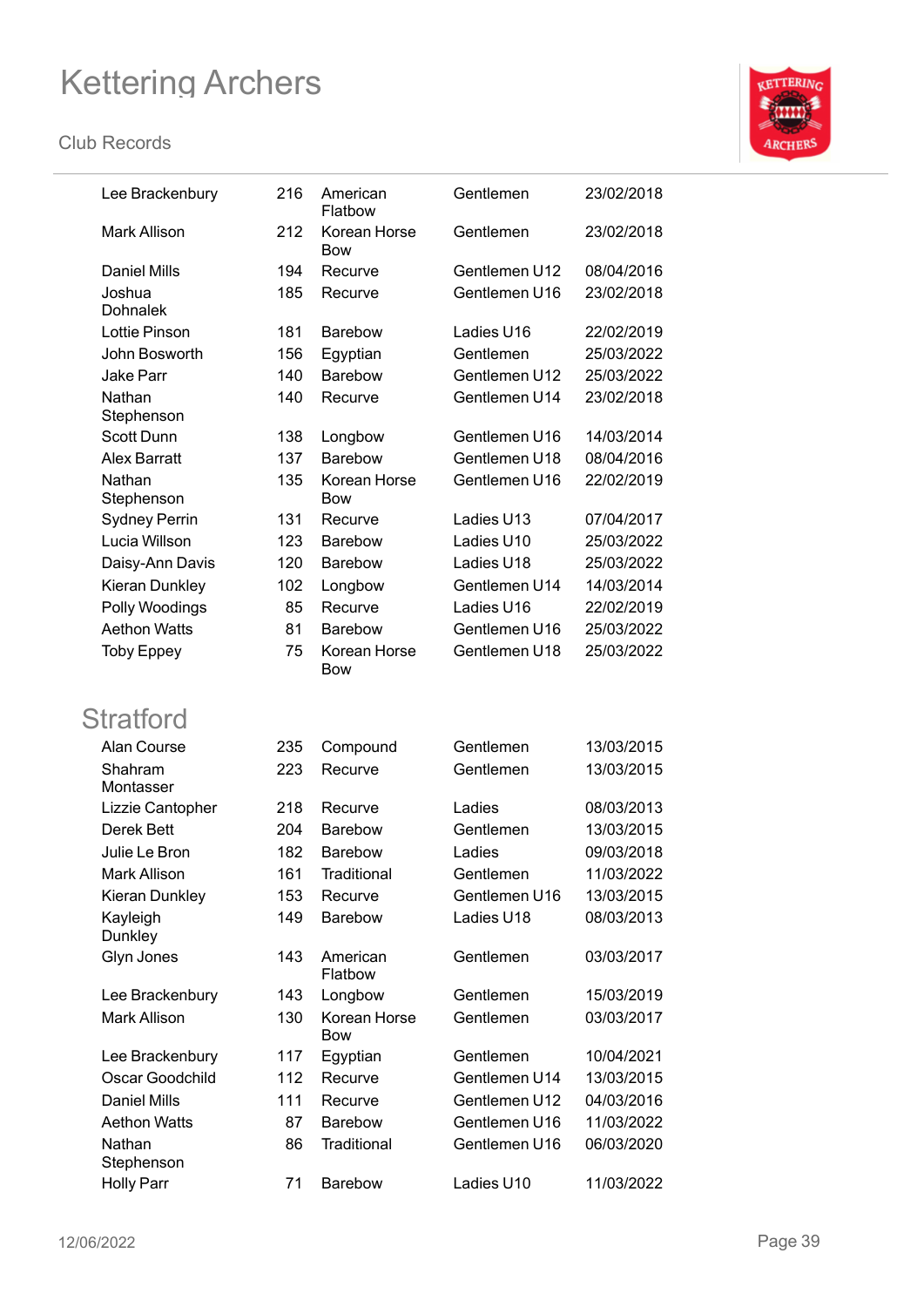

| Nathan<br>Stephenson   | 66  | Korean Horse<br><b>Bow</b> | Gentlemen U16 | 15/03/2019 |         |
|------------------------|-----|----------------------------|---------------|------------|---------|
| Nicole<br>Brackenbury  | 54  | American<br>Flatbow        | Ladies U18    | 09/03/2018 |         |
| Daniel Simpson         | 52  | Barebow                    | Gentlemen U12 | 11/03/2022 |         |
| Jasmine Forsyth        | 50  | Barebow                    | Ladies U16    | 11/03/2022 |         |
| <b>Toby Eppey</b>      | 37  | Korean Horse<br><b>Bow</b> | Gentlemen U18 | 11/03/2022 |         |
| Kieran Dunkley         | 31  | Longbow                    | Gentlemen U14 | 08/03/2013 |         |
| <b>Victoria Watts</b>  | 28  | Recurve                    | Ladies U10    | 10/04/2021 |         |
| Scott Dunn             | 22  | Longbow                    | Gentlemen U16 | 08/03/2013 |         |
| <b>Sunstroke</b>       |     |                            |               |            |         |
| Shahram<br>Montasser   | 314 | Recurve                    | Gentlemen     | 22/07/2012 |         |
| Derek Bett             | 308 | Barebow                    | Gentlemen     | 22/07/2012 |         |
| Nicola Thrower         | 268 | Recurve                    | Ladies        | 21/07/2013 |         |
| Julie Le Bron          | 262 | Barebow                    | Ladies        | 28/06/2015 |         |
| John Bosworth          | 192 | American<br>Flatbow        | Gentlemen     | 28/06/2015 |         |
| <b>Scott Dunn</b>      | 160 | Longbow                    | Gentlemen U16 | 21/07/2013 |         |
| Chris Dunn             | 159 | Longbow                    | Gentlemen     | 21/07/2013 |         |
| <b>Geoff Holmes</b>    | 120 | Korean Horse<br><b>Bow</b> | Gentlemen     | 21/07/2013 |         |
| Valentine              |     |                            |               |            |         |
| James Mason            | 240 | Compound                   | Gentlemen     | 13/02/2015 |         |
| Lizzie Cantopher       | 230 | Recurve                    | Ladies        | 15/02/2013 |         |
| <b>Michael Thrower</b> | 218 | Recurve                    | Gentlemen     | 14/02/2014 |         |
| Dominic Wilks          | 204 | <b>Barebow</b>             | Gentlemen     | 14/02/2020 |         |
| Julie Le Bron          | 190 | Barebow                    | Ladies        | 10/02/2017 |         |
| Damien Le Bron         | 174 | Traditional                | Gentlemen     | 10/02/2017 |         |
| <b>Daniel Mills</b>    | 174 | Recurve                    | Gentlemen U12 | 12/02/2016 |         |
| <b>Todd Burlington</b> | 173 | Recurve                    | Gentlemen U18 | 11/02/2011 |         |
| Roger Edmunds          | 171 | Longbow                    | Gentlemen     | 11/02/2022 |         |
| Glyn Jones             | 170 | American<br>Flatbow        | Gentlemen     | 10/02/2017 |         |
| Lottie Pinson          | 164 | Barebow                    | Ladies U16    | 14/02/2020 |         |
| Mark Allison           | 164 | Korean Horse<br><b>Bow</b> | Gentlemen     | 14/02/2020 |         |
| George Sansone         | 149 | Recurve                    | Gentlemen U16 | 12/02/2016 |         |
| Kayleigh<br>Dunkley    | 145 | Korean Horse<br><b>Bow</b> | Ladies        | 11/02/2022 |         |
| Nathan<br>Stephenson   | 142 | Traditional                | Gentlemen U16 | 14/02/2020 |         |
| Victoria Watts         | 134 | Barebow                    | Ladies U10    | 11/02/2022 |         |
| Joshua<br>Dohnalek     | 132 | Recurve                    | Gentlemen U14 | 12/02/2016 |         |
| <b>Aethon Watts</b>    | 130 | Barebow                    | Gentlemen U16 | 11/02/2022 |         |
| 12/06/2022             |     |                            |               |            | Page 40 |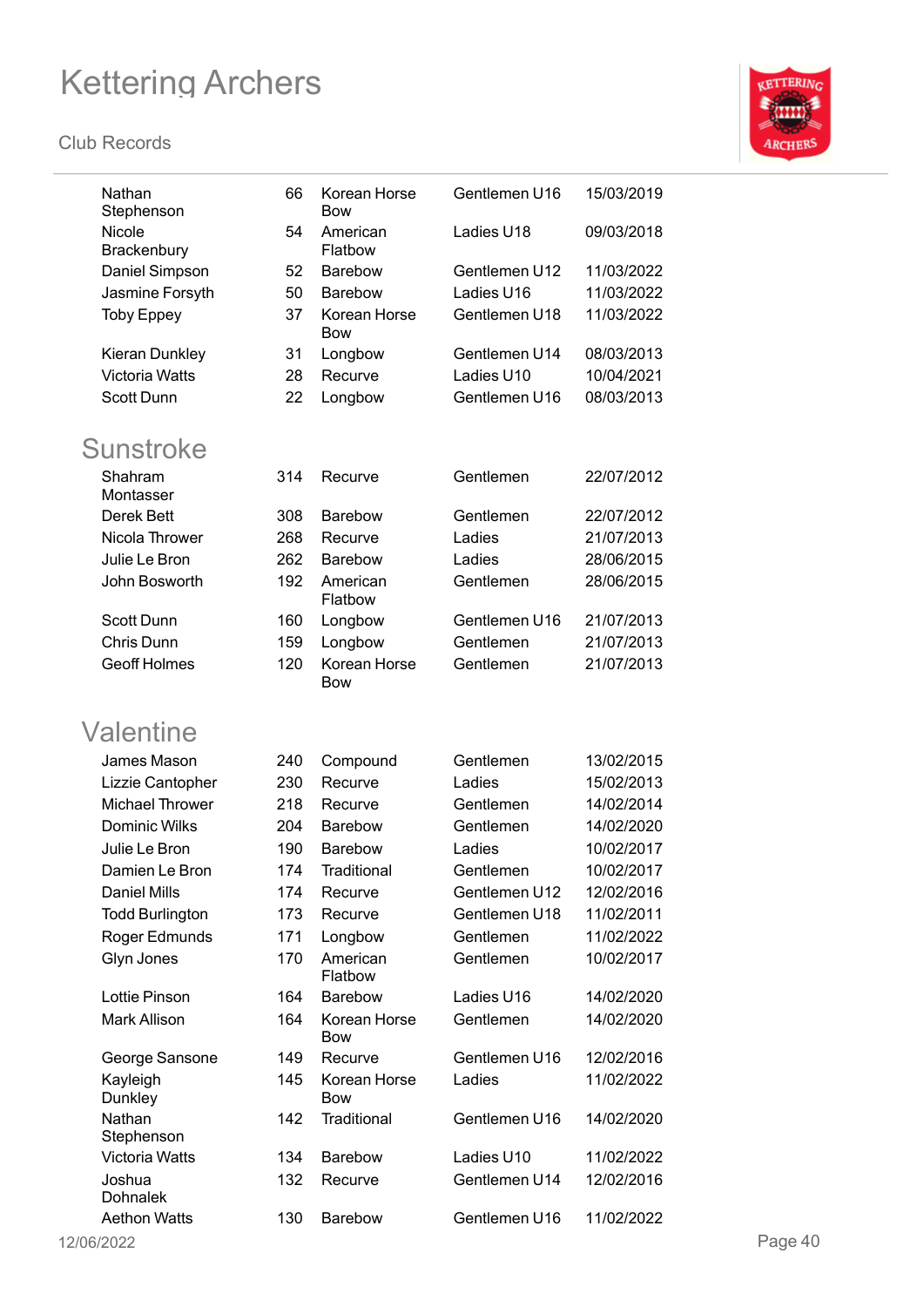#### **Club Records**



| Nicole<br>Brackenbury                                            | 121 | Recurve                    | Ladies U16    | 10/02/2017 |
|------------------------------------------------------------------|-----|----------------------------|---------------|------------|
| Oscar Goodchild                                                  | 119 | <b>Barebow</b>             | Gentlemen U14 | 13/02/2015 |
| Kayleigh<br>Dunkley                                              | 114 | Compound                   | Ladies U18    | 14/02/2014 |
| Kieran Dunkley                                                   | 108 | Longbow                    | Gentlemen U14 | 14/02/2014 |
| Daniel Simpson                                                   | 103 | <b>Barebow</b>             | Gentlemen U12 | 11/02/2022 |
| John Bosworth                                                    | 102 | Egyptian                   | Gentlemen     | 11/02/2022 |
| Nathan<br>Stephenson                                             | 96  | Korean Horse<br><b>Bow</b> | Gentlemen U16 | 08/02/2019 |
| Nicole<br>Brackenbury                                            | 94  | American<br>Flatbow        | Ladies        | 14/02/2020 |
| Leah Densham                                                     | 56  | Barebow                    | Ladies U13    | 13/02/2015 |
| Kayleigh<br>Dunkley                                              | 51  | Compound                   | Ladies U14    | 12/02/2010 |
| Kieran Dunkley                                                   | 40  | <b>Barebow</b>             | Gentlemen U10 | 12/02/2010 |
| Valentine 120                                                    |     |                            |               |            |
| <b>Mark Allison</b>                                              | 160 | <b>Barebow</b>             | Gentlemen     | 16/02/2020 |
| <b>Sharon Pinson</b>                                             | 116 | <b>Barebow</b>             | Ladies        | 16/02/2020 |
| Roger Edmunds                                                    | 115 | Recurve                    | Gentlemen     | 15/02/2015 |
| John Bosworth                                                    | 81  | American<br>Flatbow        | Gentlemen     | 15/02/2015 |
| <b>Fred Aldridge</b>                                             | 67  | Korean Horse<br><b>Bow</b> | Gentlemen     | 16/02/2014 |
| John Bosworth                                                    | 57  | Traditional                | Gentlemen     | 17/02/2019 |
| David Burnett                                                    | 38  | Longbow                    | Gentlemen     | 17/02/2013 |
| Hannah<br>Hammond                                                | 26  | Longbow                    | Ladies        | 13/02/2022 |
| <b>Emily Jones</b>                                               | 18  | <b>Barebow</b>             | Ladies U18    | 15/02/2015 |
| $l_{\text{max}} = \left( \text{Total} \right) \cup \text{Total}$ |     |                            |               |            |

### Vegas (Triple Face)

| Ken Bolton       | 547 | Recurve             | Gentlemen     | 01/11/1993 |
|------------------|-----|---------------------|---------------|------------|
| <b>Phil West</b> | 531 | Compound            | Gentlemen     | 02/03/2001 |
| Derek Bett       | 505 | <b>Barebow</b>      | Gentlemen     | 30/12/2018 |
| Susie Corke      | 460 | Recurve             | Ladies        | 01/03/2001 |
| Eddie Corke      | 397 | Recurve             | Gentlemen U16 | 01/01/2002 |
| Mark Allison     | 261 | Korean Horse<br>Bow | Gentlemen     | 12/04/2019 |
| Julie Le Bron    | 253 | <b>Barebow</b>      | Ladies        | 29/01/2017 |
| Lottie Pinson    | 220 | <b>Barebow</b>      | Ladies U16    | 12/04/2019 |
| John Bosworth    | 213 | American<br>Flatbow | Gentlemen     | 29/01/2017 |
| John Bosworth    | 198 | Traditional         | Gentlemen     | 12/04/2019 |
| Roger Edmunds    | 167 | Longbow             | Gentlemen     | 12/04/2019 |
| Polly Woodings   | 84  | Recurve             | Ladies U16    | 12/04/2019 |
| Sarah Daniels    | 81  | Longbow             | Ladies        | 12/04/2019 |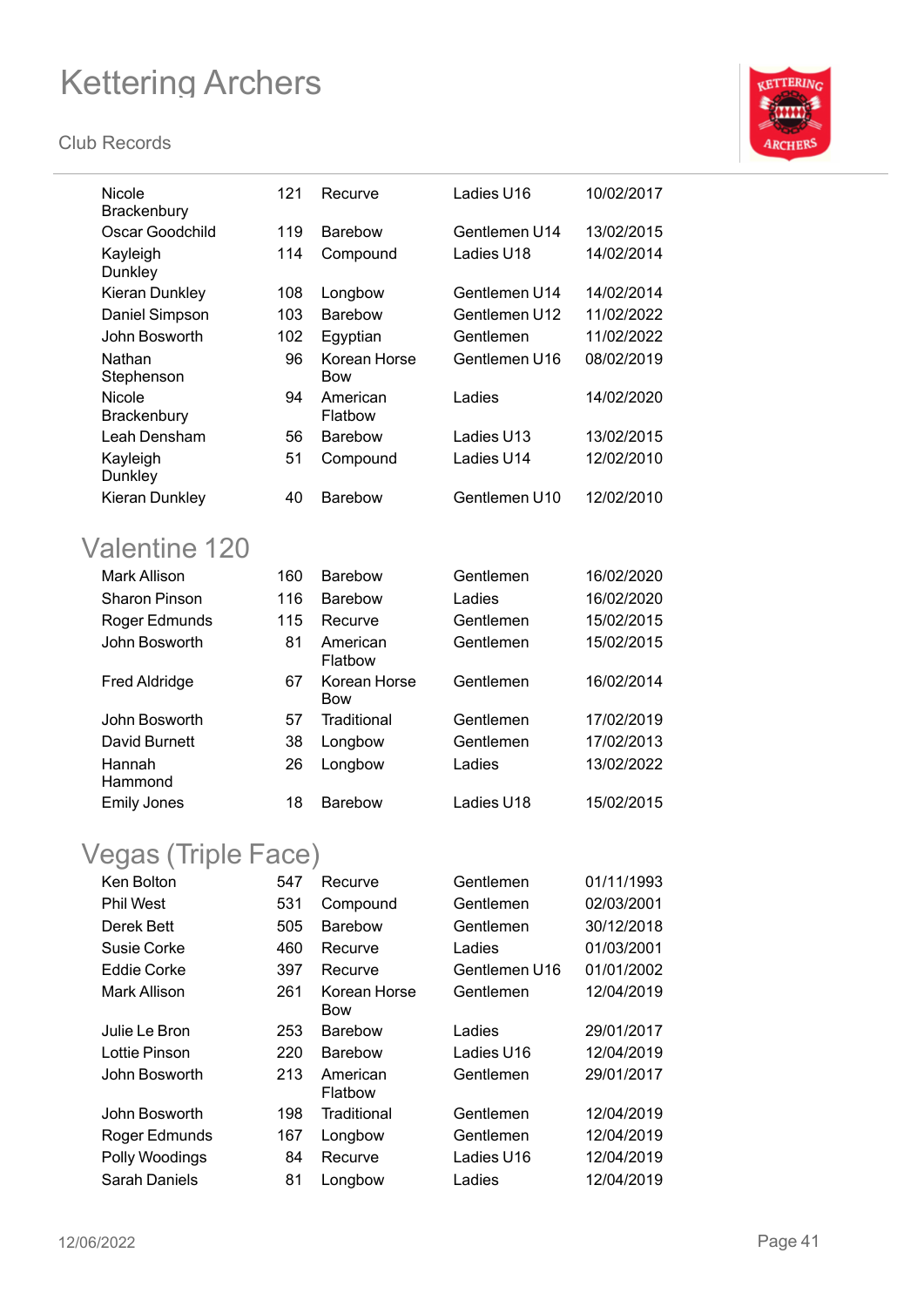

| WA 1440 Gents         |                |                              |                        |                          |  |  |  |  |
|-----------------------|----------------|------------------------------|------------------------|--------------------------|--|--|--|--|
| Shahram               | 1232           | Recurve                      | Gentlemen              | 12/10/2014               |  |  |  |  |
| Montasser             |                |                              |                        |                          |  |  |  |  |
| Derek Bett            | 1106<br>526    | <b>Barebow</b>               | Gentlemen<br>Gentlemen | 13/05/2019<br>14/07/2019 |  |  |  |  |
| Lee Brackenbury       |                | Longbow                      |                        |                          |  |  |  |  |
|                       | WA 1440 Ladies |                              |                        |                          |  |  |  |  |
| <b>Sharon Pinson</b>  | 916            | Recurve                      | Ladies                 | 13/05/2019               |  |  |  |  |
| Julie Le Bron         | 612            | <b>Barebow</b>               | Ladies                 | 06/08/2017               |  |  |  |  |
| WA 1440 Masters Gents |                |                              |                        |                          |  |  |  |  |
| <b>Fred Aldridge</b>  | 370            | Korean Horse<br><b>Bow</b>   | Gentlemen              | 03/05/2015               |  |  |  |  |
| <b>WA18m</b>          |                |                              |                        |                          |  |  |  |  |
| Shahram<br>Montasser  | 528            | Recurve                      | Gentlemen              | 17/02/2019               |  |  |  |  |
| Derek Bett            | 521            | <b>Barebow</b>               | Gentlemen              | 08/12/2013               |  |  |  |  |
| Pat Jones             | 470            | Recurve                      | Ladies                 | 17/02/2019               |  |  |  |  |
| Julie Le Bron         | 406            | <b>Barebow</b>               | Ladies                 | 19/02/2017               |  |  |  |  |
| <b>Fred Aldridge</b>  | 240            | Korean Horse<br><b>Bow</b>   | Gentlemen              | 19/02/2017               |  |  |  |  |
| WA 18m - Double       |                |                              |                        |                          |  |  |  |  |
| Derek Bett            | 975            | <b>Barebow</b>               | Gentlemen              | 31/01/2010               |  |  |  |  |
| <b>Fred Aldridge</b>  | 418            | Korean Horse                 | Gentlemen              | 22/02/2015               |  |  |  |  |
| Sandra Allison        | 309            | <b>Bow</b><br><b>Barebow</b> | Ladies                 | 24/02/2019               |  |  |  |  |
|                       |                |                              |                        |                          |  |  |  |  |
| WA 18m (Triple Face)  |                |                              |                        |                          |  |  |  |  |
| Shahram<br>Montasser  | 527            | Recurve                      | Gentlemen              | 16/11/2014               |  |  |  |  |
|                       |                |                              |                        |                          |  |  |  |  |
| <b>WA 30m</b>         |                |                              |                        |                          |  |  |  |  |
| Derek Bett            | 296            | <b>Barebow</b>               | Gentlemen              | 31/07/2016               |  |  |  |  |
| Julie Le Bron         | 245            | <b>Barebow</b>               | Ladies                 | 31/07/2016               |  |  |  |  |
| Nicole                | 149            | Recurve                      | Ladies U16             | 31/07/2016               |  |  |  |  |
| Brackenbury           |                |                              |                        |                          |  |  |  |  |
| WA 30m - Double       |                |                              |                        |                          |  |  |  |  |
| Derek Bett            | 611            | <b>Barebow</b>               | Gentlemen              | 31/07/2016               |  |  |  |  |
| Julie Le Bron         | 484            | <b>Barebow</b>               | Ladies                 | 31/07/2016               |  |  |  |  |
| <b>Nicole</b>         | 332            | Recurve                      | Ladies U16             | 31/07/2016               |  |  |  |  |
| Brackenbury           |                |                              |                        |                          |  |  |  |  |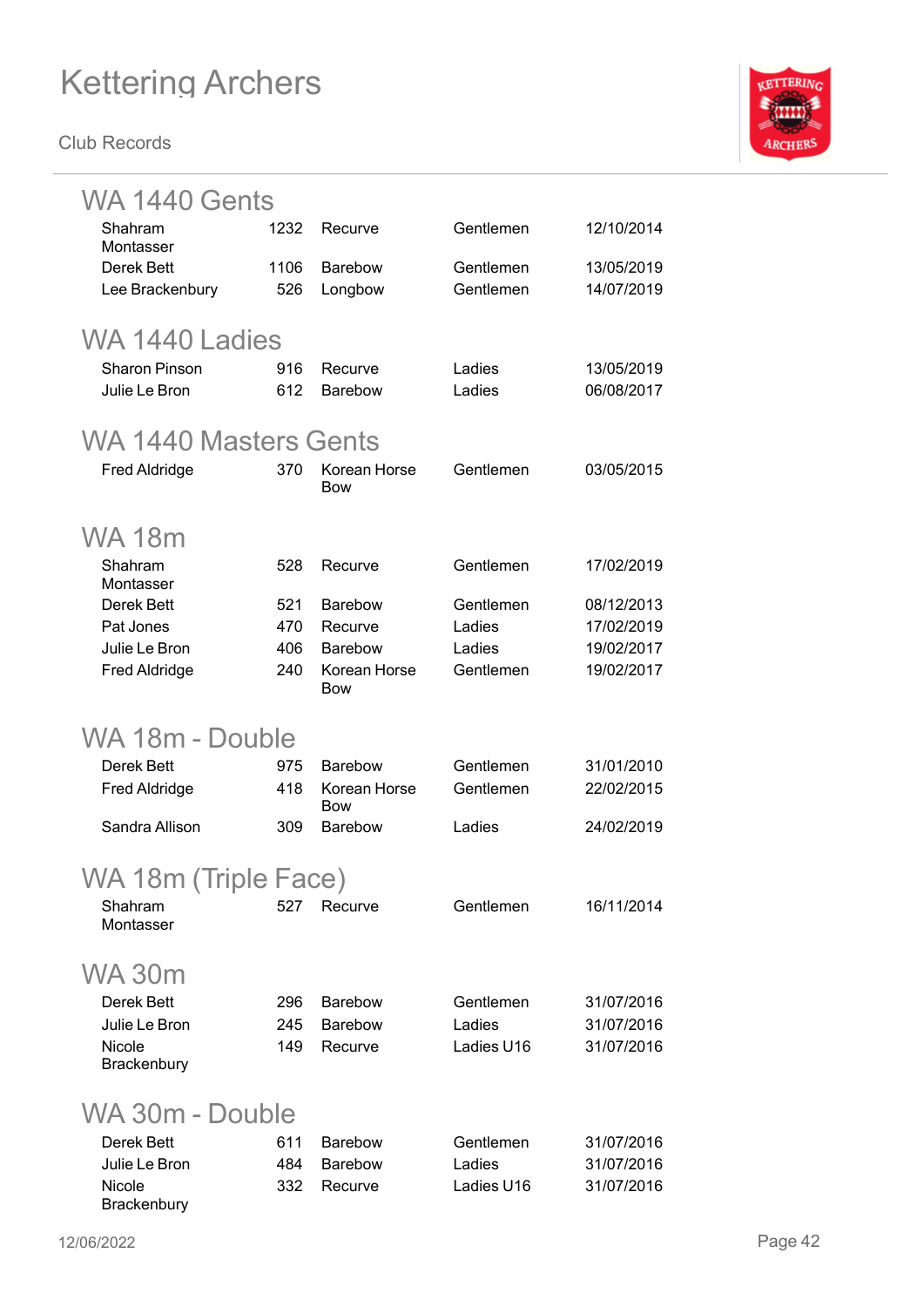**Club Records**



### WA 50m

| Lee Brackenbury       | 546 | <b>Barebow</b>             | Gentlemen  | 26/09/2021 |
|-----------------------|-----|----------------------------|------------|------------|
| <b>Cheryl Wilks</b>   | 379 | <b>Barebow</b>             | Ladies     | 26/09/2021 |
| WA 720                |     |                            |            |            |
| Shahram<br>Montasser  | 598 | Recurve                    | Gentlemen  | 08/07/2018 |
| Chris Mason           | 583 | Compound                   | Gentlemen  | 15/04/2012 |
| Derek Bett            | 531 | <b>Barebow</b>             | Gentlemen  | 16/09/2012 |
| <b>Sharon Pinson</b>  | 393 | Recurve                    | Ladies     | 02/06/2019 |
| Lee Brackenbury       | 322 | Longbow                    | Gentlemen  | 02/06/2019 |
| Julie Le Bron         | 219 | <b>Barebow</b>             | Ladies     | 11/06/2017 |
| <b>Fred Aldridge</b>  | 195 | Korean Horse<br><b>Bow</b> | Gentlemen  | 21/06/2015 |
| John Bosworth         | 183 | American<br>Flatbow        | Gentlemen  | 21/06/2015 |
| John Bosworth         | 163 | Traditional                | Gentlemen  | 10/06/2018 |
| Nicole<br>Brackenbury | 133 | <b>Barebow</b>             | Ladies U16 | 11/06/2017 |

### WA 720 - Double

| Shahram<br>Montasser | 1174 | Recurve             | Gentlemen | 08/07/2018 |
|----------------------|------|---------------------|-----------|------------|
| Derek Bett           | 1048 | Barebow             | Gentlemen | 16/09/2012 |
| John Bosworth        | 246  | American<br>Flatbow | Gentlemen | 08/07/2018 |

### **Warwick**

| Chris Mason          | 418 | Compound                   | Gentlemen     | 05/07/2009 |
|----------------------|-----|----------------------------|---------------|------------|
| Shahram              | 408 | Recurve                    | Gentlemen     | 18/08/2018 |
| Montasser            |     |                            |               |            |
| Derek Bett           | 380 | <b>Barebow</b>             | Gentlemen     | 30/03/2014 |
| Sharon Pinson        | 352 | Recurve                    | Ladies        | 12/07/2020 |
| Emma McHarg          | 279 | Recurve                    | Ladies U18    | 01/06/2010 |
| Mark Allison         | 275 | Traditional                | Gentlemen     | 29/05/2022 |
| Julie Le Bron        | 262 | <b>Barebow</b>             | Ladies        | 05/07/2016 |
| Lee Brackenbury      | 262 | Longbow                    | Gentlemen     | 06/06/2021 |
| Thomas Vessey        | 241 | Recurve                    | Gentlemen U16 | 01/07/2005 |
| <b>Lottie Pinson</b> | 201 | <b>Barebow</b>             | Ladies U16    | 11/11/2018 |
| John Bosworth        | 198 | Korean Horse<br><b>Bow</b> | Gentlemen     | 16/11/2014 |
| Roger Edmunds        | 198 | American<br>Flatbow        | Gentlemen     | 29/05/2022 |
| John Bosworth        | 119 | Egyptian                   | Gentlemen     | 29/05/2022 |
| <b>Sharon Pinson</b> | 116 | American<br>Flatbow        | Ladies        | 06/06/2021 |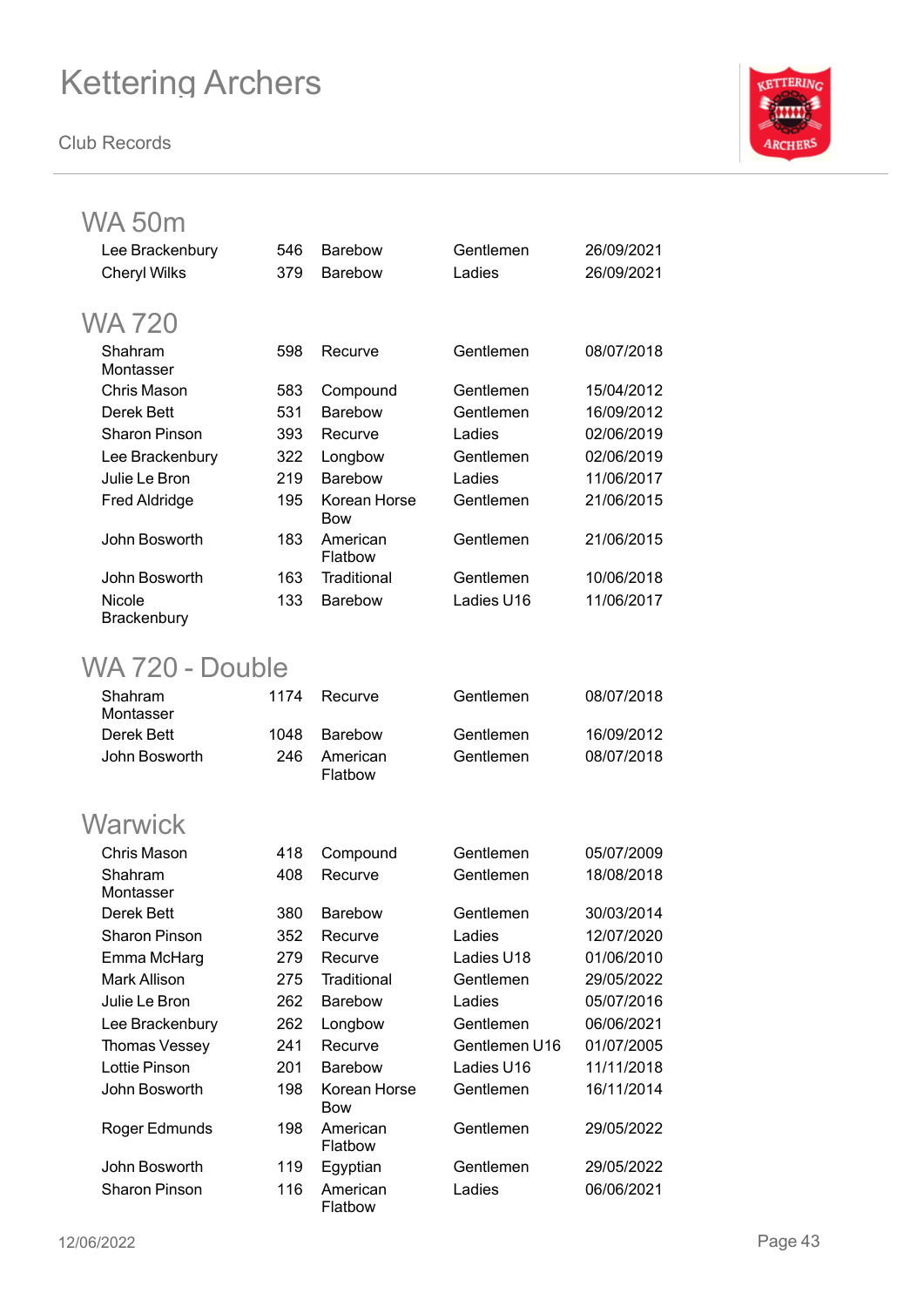

| Nathan<br>Stephenson    | 115 | <b>Barebow</b>      | Gentlemen U16 | 16/07/2018 |
|-------------------------|-----|---------------------|---------------|------------|
| <b>Cheryl Cook</b>      | 95  | Compound            | Ladies        | 01/05/2022 |
| <b>Elaine Catt</b>      | 88  | Longbow             | Ladies        | 01/07/2009 |
| <b>Scott Dunn</b>       | 84  | Longbow             | Gentlemen U16 | 01/08/2013 |
| <b>Trivena Fleckney</b> | 79  | Traditional         | Ladies        | 06/06/2021 |
|                         |     |                     |               |            |
| Warwick - Double        |     |                     |               |            |
| <b>Michael Thrower</b>  | 794 | Recurve             | Gentlemen     | 17/11/2013 |
| Derek Bett              | 732 | Barebow             | Gentlemen     | 29/05/2022 |
| Nicola Thrower          | 664 | Recurve             | Ladies        | 17/11/2013 |
| Julie Le Bron           | 544 | <b>Barebow</b>      | Ladies        | 17/09/2017 |
| <b>Mark Allison</b>     | 530 | Traditional         | Gentlemen     | 29/05/2022 |
| Lee Brackenbury         | 509 | Longbow             | Gentlemen     | 06/06/2021 |
| Michael Le Bron         | 393 | American            | Gentlemen     | 16/11/2014 |
|                         |     | Flatbow             |               |            |
| John Bosworth           | 373 | Korean Horse<br>Bow | Gentlemen     | 16/11/2014 |
| John Bosworth           | 204 | Egyptian            | Gentlemen     | 29/05/2022 |
| <b>Trivena Fleckney</b> | 138 | Traditional         | Ladies        | 06/06/2021 |
|                         |     |                     |               |            |
| Western                 |     |                     |               |            |
| Shahram                 | 802 | Recurve             | Gentlemen     | 01/07/2018 |
| Montasser               |     |                     |               |            |
| Derek Bett              | 746 | <b>Barebow</b>      | Gentlemen     | 29/08/2021 |
| Susie Corke             | 720 | Recurve             | Ladies        | 01/08/2000 |
| Alan Course             | 705 | Compound            | Gentlemen     | 16/03/2014 |
| Lee Brackenbury         | 557 | Longbow             | Gentlemen     | 07/07/2019 |
| Thomas Vessey           | 473 | Recurve             | Gentlemen U16 | 01/03/2005 |
| Julie Le Bron           | 453 | Barebow             | Ladies        | 16/07/2017 |
| John Bosworth           | 335 | Traditional         | Gentlemen     | 07/07/2019 |
| <b>Fred Aldridge</b>    | 316 | Korean Horse<br>Bow | Gentlemen     | 16/03/2014 |
| John Bosworth           | 277 | American<br>Flatbow | Gentlemen     | 24/05/2015 |
| <b>Elaine Catt</b>      | 167 | Longbow             | Ladies        | 01/06/2008 |
| Seb Bishop              | 112 | Longbow             | Gentlemen U18 | 01/03/2005 |
| Mark Shepherd           | 82  | <b>Barebow</b>      | Gentlemen U16 | 01/03/2005 |
|                         |     |                     |               |            |
| Windsor                 |     |                     |               |            |
| Shahram<br>Montasser    | 910 | Recurve             | Gentlemen     | 19/10/2014 |
| <b>Michael Thrower</b>  | 894 | Compound            | Gentlemen     | 19/10/2014 |
| Derek Bett              | 870 | Barebow             | Gentlemen     | 06/10/2013 |
| <b>Eddie Corke</b>      | 854 | Recurve             | Gentlemen U16 | 01/06/2003 |
| Aileen Dowson           | 850 | Recurve             | Ladies        | 01/07/2000 |
| Lee Brackenbury         | 648 | Longbow             | Gentlemen     | 20/10/2019 |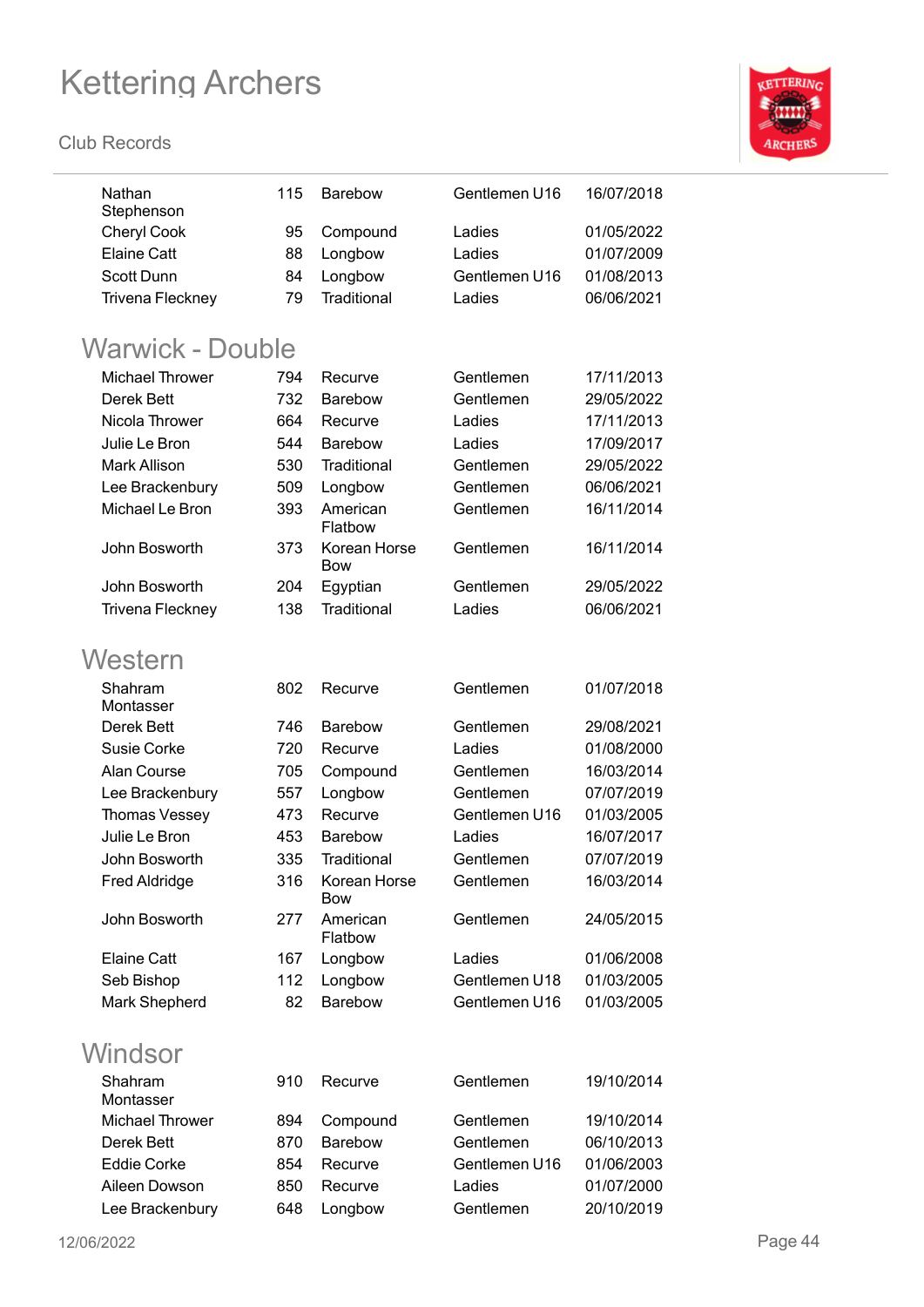

| Julie Le Bron          | 577 | <b>Barebow</b>             | Ladies        | 22/10/2017 |         |
|------------------------|-----|----------------------------|---------------|------------|---------|
| John Bosworth          | 419 | Traditional                | Gentlemen     | 20/10/2019 |         |
| Michael Le Bron        | 419 | American<br>Flatbow        | Gentlemen     | 19/10/2014 |         |
| John Bosworth          | 410 | Korean Horse<br><b>Bow</b> | Gentlemen     | 22/10/2017 |         |
| <b>Emma Truter</b>     | 354 | Recurve                    | Ladies U14    | 18/10/2015 |         |
| John Bosworth          | 281 | Egyptian                   | Gentlemen     | 31/10/2021 |         |
| <b>Elaine Catt</b>     | 266 | Longbow                    | Ladies        | 01/07/2006 |         |
| Nathan<br>Stephenson   | 140 | Barebow                    | Gentlemen U14 | 22/10/2017 |         |
| Sam Castle             | 97  | Longbow                    | Gentlemen U16 | 01/07/2004 |         |
| Wolf                   |     |                            |               |            |         |
| John Bosworth          | 151 | Traditional                | Gentlemen     | 12/09/2021 |         |
| <b>Ray Watts</b>       | 132 | Recurve                    | Gentlemen     | 12/09/2021 |         |
| Mark Allison           | 124 | American<br>Flatbow        | Gentlemen     | 12/09/2021 |         |
| Lee Brackenbury        | 107 | <b>Barebow</b>             | Gentlemen     | 12/09/2021 |         |
| John Lewin             | 84  | Longbow                    | Gentlemen     | 12/09/2021 |         |
| Sandra Allison         | 71  | Barebow                    | Ladies        | 12/09/2021 |         |
| <b>Cheryl Wilks</b>    | 57  | American<br>Flatbow        | Ladies        | 12/09/2021 |         |
| Worcester              |     |                            |               |            |         |
| Derek Bett             | 295 | Compound                   | Gentlemen     | 07/03/1993 |         |
| Aileen Dowson          | 282 | Recurve                    | Ladies        | 01/01/2000 |         |
| Derek Bett             | 281 | Recurve                    | Gentlemen     | 08/12/1991 |         |
| Dominic Wilks          | 266 | Barebow                    | Gentlemen     | 28/01/2022 |         |
| Kayleigh<br>Dunkley    | 244 | Compound                   | Ladies U18    | 12/10/2014 |         |
| Julie Le Bron          | 231 | Barebow                    | Ladies        | 05/02/2017 |         |
| Thomas Vessey          | 228 | Recurve                    | Gentlemen U16 | 01/02/2005 |         |
| <b>Todd Burlington</b> | 224 | Recurve                    | Gentlemen U18 | 21/01/2011 |         |
| Emma McHarg            | 210 | Recurve                    | Ladies U18    | 01/01/2010 |         |
| Kayleigh<br>Dunkley    | 195 | Barebow                    | Ladies U18    | 14/10/2012 |         |
| Mark Allison           | 177 | Traditional                | Gentlemen     | 28/01/2022 |         |
| Kayleigh<br>Dunkley    | 161 | Barebow                    | Ladies U16    | 01/01/2011 |         |
| Lee Brackenbury        | 159 | Longbow                    | Gentlemen     | 31/01/2020 |         |
| John Bosworth          | 147 | American<br>Flatbow        | Gentlemen     | 05/02/2017 |         |
| Nicole<br>Brackenbury  | 131 | American<br>Flatbow        | Ladies U16    | 08/10/2017 |         |
| Mark Allison           | 125 | Korean Horse<br>Bow        | Gentlemen     | 31/01/2020 |         |
| Simon Lovell           | 122 | Barebow                    | Gentlemen U16 | 30/01/2009 |         |
| Seb Bishop             | 98  | Longbow                    | Gentlemen U18 | 01/01/2006 |         |
| 12/06/2022             |     |                            |               |            | Page 45 |